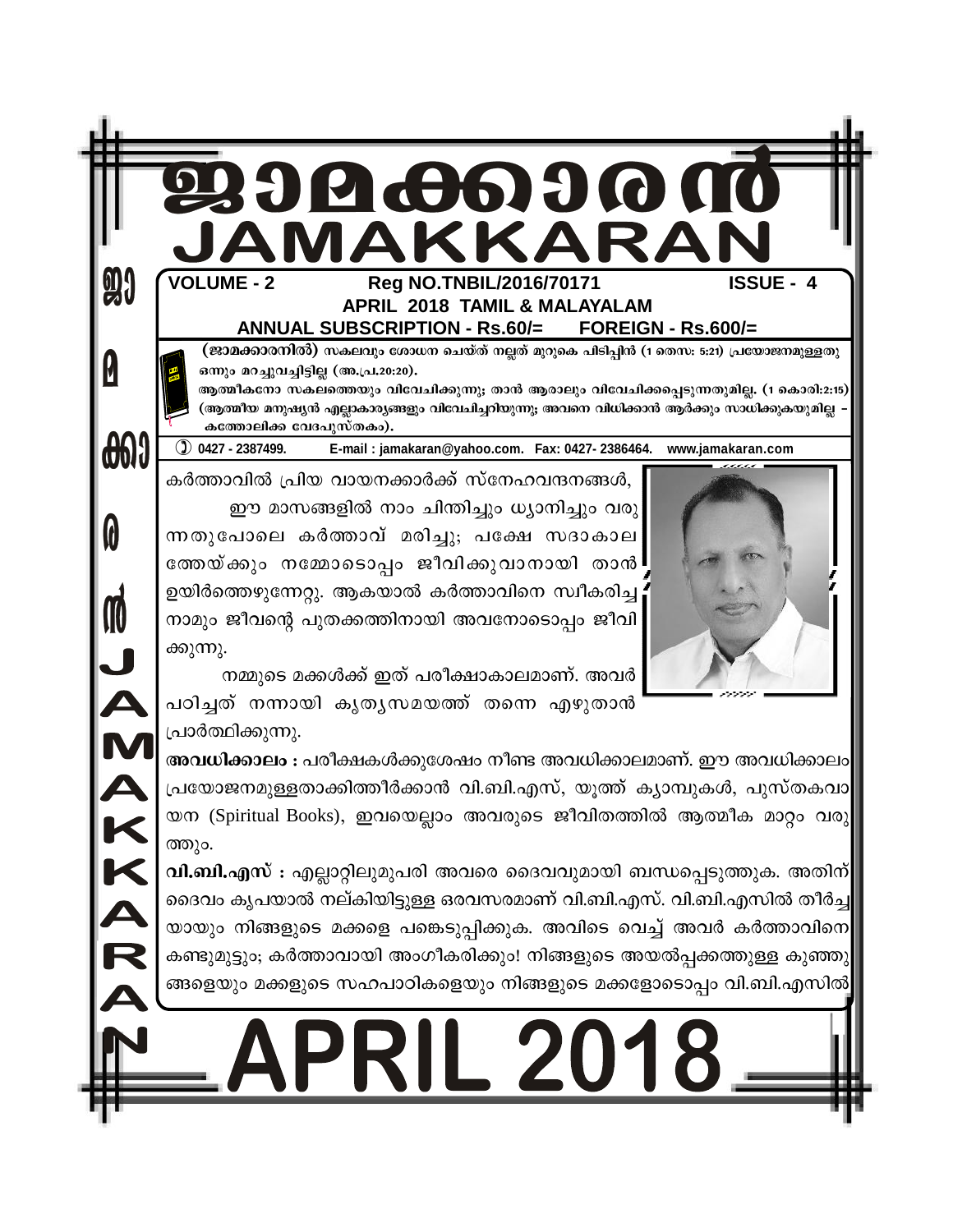പങ്കെടുപ്പിക്കുക. അവരും കർത്താവിനെ അറിയട്ടെ! ഇന്ന് നടക്കുന്ന ഏതു ശുശ്രൂഷയെ ക്കാളും ഏറ്റവും വലുതാണ് കുഞ്ഞുങ്ങളുടെ ഇടയിൽ നടക്കുന്ന ശുശ്രൂഷകൾ. കുഞ്ഞു നാളിൽ പഠിക്കുന്നതാണ് ഒരിക്കലും മറക്കാതിരിക്കുന്നത് (ചൊട്ടയിലെ ശീലം ചുടല വരെ!) കർത്താവിൽ വളരുവാനും, കർത്താവിനായി ജീവിയ്ക്കുവാനും, കർത്താവിനായി ശുശ്രൂഷിക്കുവാനും ഇന്നത്തെ വചനങ്ങൾ അവരെ സഹായിക്കും.

വി.ബി.എസിലെ അദ്ധ്യാപകരും രക്ഷിക്കപ്പെടേണ്ടതുണ്ട്. അവർ രക്ഷിക്കപ്പെട്ടാൽ വചനത്തിലും പഥ്യോപദേശത്തിലും വളരും. സഭ ആത്മീയസഭയായി മാറും.

യുവജനങ്ങൾക്കുള്ള ശുശ്രൂഷകൾ : ജാമക്കാരൻ വായനക്കാരുടെ യുവജനങ്ങളായ മക്കളെ നല്ല ആത്മീയ ക്യാമ്പുകൾക്കു അയക്കുക. ആൺ/പെൺ കുട്ടികളെ ചേർത്ത് നടത്തുന്ന ക്യാമ്പുകൾക്ക് അയക്കേണ്ട. പക്ഷേ, കരിസ്മാറ്റിക് പ്രാർത്ഥനക്കാരും നേതാ ക്കളും നടത്തുന്ന യുവജന ക്യാമ്പുകൾക്കു ഒരു കാരണവശാലും നിങ്ങളുടെ മക്കളെ അയക്കരുത്.

അവധി ദിവസങ്ങളിൽ യുവതി യുവാക്കൾക്കു വേണ്ടി ഡോ.ലില്ലിയൻ സ്റ്റാൻലി, (MBBS, DCH), അവരുടെ ഭർത്താവ് Bro.R.സ്റ്റാൻലി (BYM, Blessing Youth Mission, Vellore) ഇവർ തമിഴ്നാട്ടിൽ സിത്തേരി മല എന്ന സ്ഥലത്ത് ഓരോ വർഷവും യുവതികൾക്ക് 4 ദിവസം, യൂവാക്കൾക്ക് 4 ദിവസം വീതം ക്യാമ്പുകൾ നടത്തുന്നുണ്ട്.

അതിൽ അനേകം യുവജനങ്ങൾ രക്ഷിക്കപ്പെട്ട വിവരം എനിക്കറിയാം. അതു പോലെ FMPB മിഷനറി സ്ഥാപനവും ഡോ.മുരളിധർ അവർകൾ ആരംഭിച്ച YCF സംഘ ടന വഴിയും ധാരാളം പേർ രക്ഷിക്കപ്പെട്ടിട്ടുണ്ട്.

ഇതിന്റെ തിയതിവിവരം അറിഞ്ഞ് പെൺകുട്ടികളെ അയയ്ക്കുമ്പോൾ ഒറ്റയ്ക്ക് അയയ്ക്കാതെ, രണ്ടോ മൂന്നോ കൂട്ടുകാരികളോടൊപ്പം അയയ്ക്കുന്നത് നല്ലതായിരി ക്കും. ഈ പ്രായത്തിൽ കുട്ടികൾ മാനസാന്തരപ്പെട്ടാൽ മാതാപിതാക്കൾക്ക് വലിയ ആശ്വാസം ലഭിക്കും. എന്റെ രണ്ടു മക്കളും ഇങ്ങനെയുള്ള യോഗത്തിലാണ് മാനസാന്ത രപ്പെട്ടത്.

നിരന്തര പ്രാർത്ഥന : ഓരോ നാളും നമ്മുടെ മക്കളെ വിദ്യാലയങ്ങൾക്കു അയച്ചശേ ഷവും ഇതുപോലുള്ള ക്യാമ്പുകൾക്കു അയച്ചശേഷവും കഴിയുമെങ്കിൽ ഉപവസിച്ച് പ്രാർത്ഥിക്കുക. നിങ്ങളുടെ ശ്രദ്ധയേറിയ പ്രാർത്ഥന അവരെ മാനസാന്തരത്തിലേയ്ക്കും രക്ഷയി ലേയ്ക്കും വഴിനടത്തും.

ഇന്നത്തെ ഏറ്റവും വലിയ പ്രശ്നം വഴിതെറ്റിയ യുവതലമുറയാണ്. അനുസര ണയില്ലാത്ത, തോന്ന്യാവാസക്കാരായ, തന്റേടികളായ, നിഷേധികളായ, മദ്യത്തിനും മയ ക്കുമരുന്നിനും അടിമകളായ, നിയമവൃവസ്ഥയെ വെല്ലുവിളിക്കുന്ന, കൊല്ലും കൊലയും നട ത്തുന്ന യുവജനങ്ങളെക്കൊണ്ട് നിറഞ്ഞിരിക്കുന്നു. ഭൂരിപക്ഷം യുവജനതയും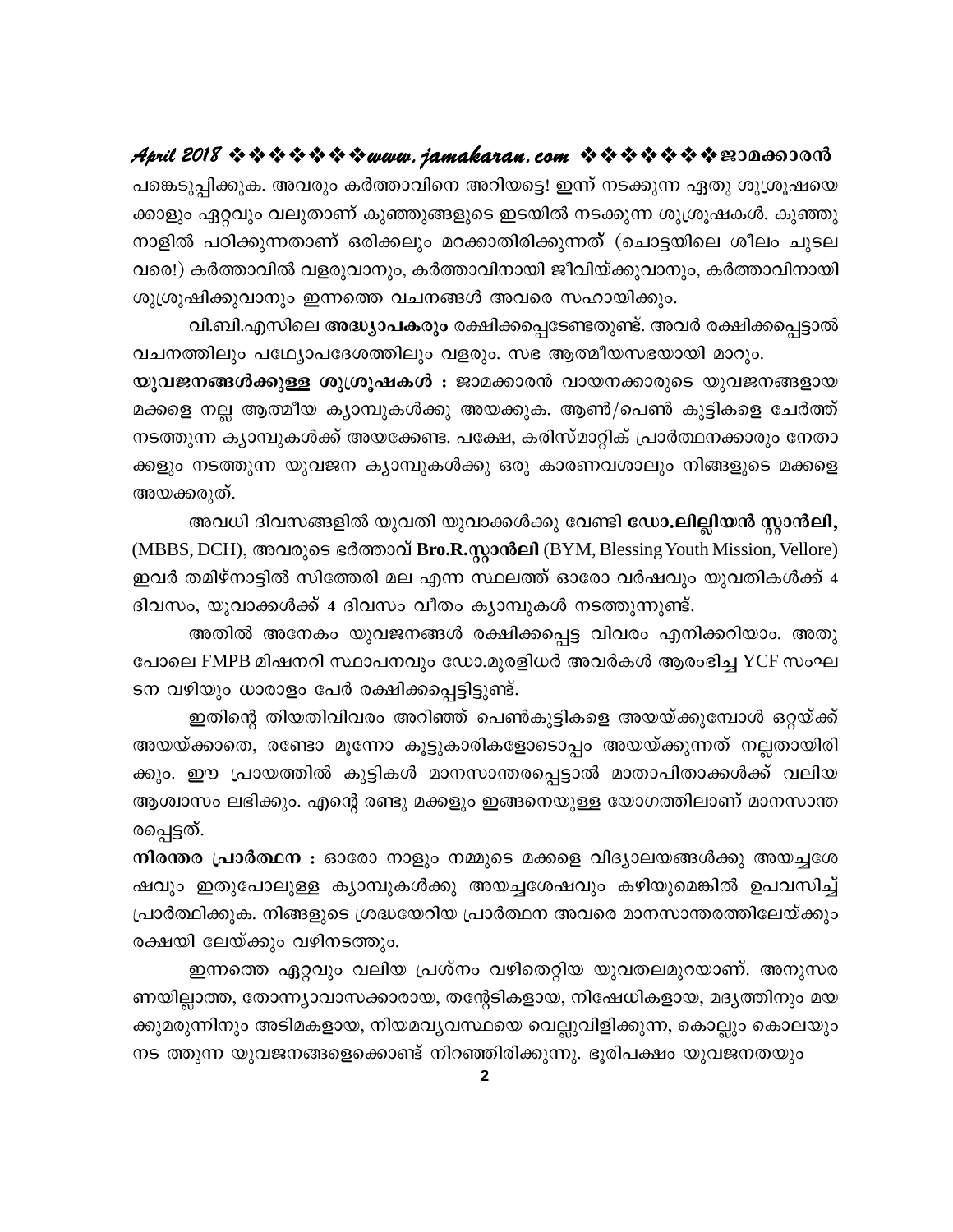സാത്താന്റെ കയ്യിലെ ആയുധങ്ങളാണ്. സാത്താൻ ഇന്നത്തെ യുവജനങ്ങളെക്കൊണ്ട് തന്റെ ആവനാഴി നിറച്ചിരിക്കുന്നു. അവരെ വചനത്തിലുന്നി വഴിനടത്തിയാൽ മാത്രമേ ദൈവഭയവും, മാതാപിതാക്കളെ ബഹുമാനിക്കുന്നവരും സഹോദരങ്ങളെ സ്നേഹിക്കു ന്നവരായും തീരുകയുള്ളു. നിങ്ങളുടെ മക്കൾക്കായി ഞാനും പ്രാർത്ഥിക്കുന്നു.

ഈ ലക്കത്തിൽ വചനവിരുദ്ധമായ ആഘോഷങ്ങളുടെയും അനുഷ്ഠാനങ്ങളു ടെയും വിവരങ്ങൾ നല്കിയിട്ടുണ്ട്. പ്രാർത്ഥനയോടെ, രണ്ടോ മുന്നോ പ്രാവശ്യം വായി ക്കുക. സത്യം നിങ്ങൾ മനസ്സിലാക്കും; സത്യം നിങ്ങളെ സ്വതന്ത്രരാക്കും.

സമൂഹത്തിൽ ഇന്ന് ഏറെ പെരുകി വരുന്ന അനേകം തിന്മകളിൽ ഒന്നായ ആത്മ ഹത്യയെക്കുറിച്ച് ഒരു ലേഖനവും ഉണ്ട്. ആത്മഹത്യ–അതിന്റെ കാരണങ്ങൾ, പരിഹാര ങ്ങൾ എന്നിവയും എഴുതിയിരിക്കുന്നു. വായിക്കുക; അനേകർക്കു വായിക്കാൻ നല്കുക.

ഈ വേനൽക്കാലത്തും കൃപയുടെ ശീതളിമ നിങ്ങളെ നയിക്കട്ടെ!

കർത്തൃശുശ്രൂഷയിൽ

ഡോ.പുഷ്പരാജ്

### **ONLINE BANKING**

If you want send your gift contributions through NET Transfer we give the A/C details for your ready reference:

#### A/c Name: Dr. M.G.E.PUSHPARAJ

**Overseas Doners:** 1). Bank Name: State Bank of India Srirangapalayam Branch - SALEM -1970

> A/c No. 10764116842, Swift code: SBININBB637 **India Doners:** IFSC CODE: SBIN0001970- A/c No.10764116842

2) Bank Name: CANARA BANK, Suramangalam Branch - 1219 **Overseas Doners:** 

**SWIFT CODE: CNRBINBBSLM - A/c No. 1219101013622 India Doners:** IFSC CODE: CNRB0001219 - A/c No. 1219101013622, MICR CODE: 636015005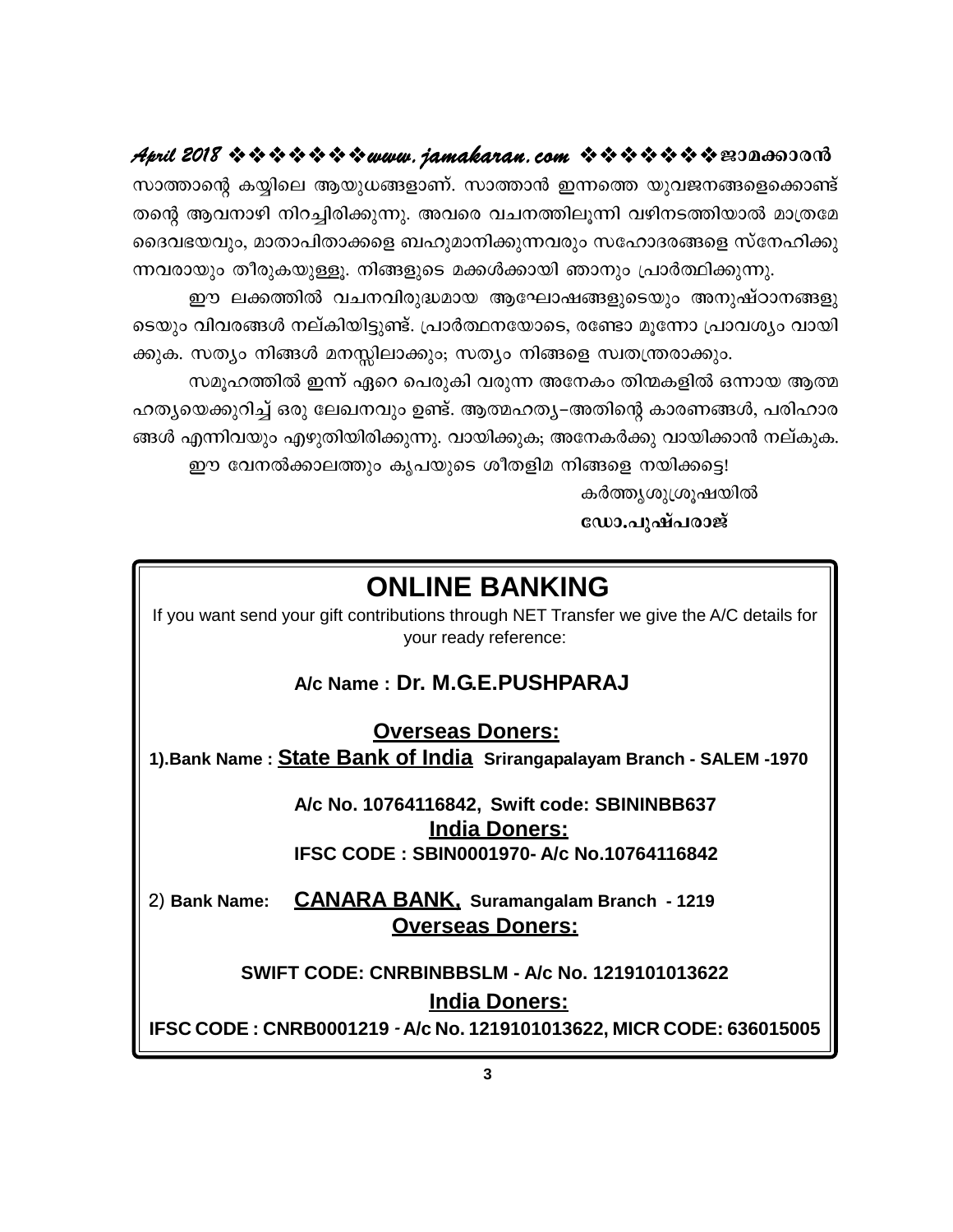# പെരുനാളുകൾ

അപ്പോസ്തലന്മാരാൽ നടത്തപ്പെട്ട ആദിമസഭ ഇന്നു കാണുന്ന പെരുനാളുകളും ഉത്സവങ്ങളും ആചരിപ്പാൻ അനുവദിച്ചിരുന്നില്ല എന്നുമാത്രമല്ല അങ്ങനെ ആചരിപ്പാൻ താല്പര്യപ്പെട്ടവരെ വിലക്കുകകൂടി ചെയ്തിരുന്നു. പൗലോസ് അപ്പോസ്തലൻ കൊലോസ്യ സഭയ്ക്കു ഇതു സംബന്ധിച്ചു എഴുതിയിരിക്കുന്നത് ഇങ്ങനെയാണ് : "ചട്ട ങ്ങളാൽ നമുക്കു വിരോധവും പ്രതികൂലവുമായിരുന്ന കയ്യെഴുത്തു മായിച്ചു ക്രൂശിൽ തറച്ചു നടുവിൽ നിന്നു നീക്കിക്കളഞ്ഞു....അതുകൊണ്ട് ഭക്ഷണപാനങ്ങൾ സംബന്ധിച്ചോ പെരുനാൾ, വാവ്, ശബത്ത് എന്നീ കാര്യങ്ങളിലോ ആരും നിങ്ങളെ വിധിക്കരുത്. ഇവ വരുവാനിരുന്നവരുടെ നിഴലത്രെ" (കൊലൊ 2:14−16). പെരുനാൾ, വാവ്, ശബ്ബത്ത് മുത ലായി ഉത്സവങ്ങൾ ആഘോഷിക്കുന്നതും ഭക്ഷണപാനാദികൾ വർജ്ജനം അഥവാ നോമ്പ് ആചരിക്കുന്നതും മറ്റുമായ കാര്യങ്ങൾ ന്യായപ്രമാണത്തിൽപ്പെട്ടതായിരുന്നു. അതിന്റെ കയ്യെഴുത്തു ക്രൂശിൽ വച്ചു നീക്കി പുതുനിയമത്തെ കർത്താവ് സ്ഥാപിച്ചിരി ക്കുന്നു എന്നും അങ്ങനെ സ്ഥാപിക്കപ്പെട്ട പുതുനിയമസതൃങ്ങളായി 'വരുവാനിരുന്നവ രുടെ നിഴലായി'രുന്ന ആ കാര്യങ്ങൾ **ഇനി ആചരിക്കേണ്ട ആവശ്യമില്ല** എന്നുമാണല്ലോ പൗലോസ് ഇവിടെ സമർത്ഥിച്ചിരിക്കുന്നത്. ആദിമസഭ ഈ സത്യം ഗ്രഹിച്ചിരുന്നു. എന്നാൽ പിൽക്കാലത്തു സഭയുടെ പുന്തുടർച്ചയായി വന്ന ക്രൈസ്തവജനങ്ങൾ ഈ നിലയിൽ നിന്നു ക്രമേണ പുറകോട്ടു പോകയും യഹൂദ കർമ്മാചാരങ്ങളുടെ സ്ഥാനത്തു ജാതികളുടെ ഉത്സവങ്ങളേയും ആചാരങ്ങളേയും അംഗീകരിച്ചു തുടങ്ങുകയും ചെയ്തു. ജാതികളെ വല്ലവിധേനയും സന്തോഷിപ്പിച്ചു മാർഗ്ഗത്തിലേക്കു ആകർഷിക്കണ

മെന്നുള്ള ആന്തരത്തിലാണു ക്രിസ്ത്യാനികൾ ജാതികളുടെ ദുരാചാരങ്ങളെ സ്വീകരിച്ചു തുടങ്ങിയത്. ഇതു സാത്താൻ പ്രയോഗിച്ച ഒരു നല്ല തന്ത്രമായിരുന്നു. തന്മൂലം ക്രിസ്ത്യാ നികൾ ജാതികളോടുളള യോജിപ്പിനെ കരുതി തങ്ങളുടെ വിശ്വാസവിഷയങ്ങളിൽ അയവു കാണിക്കുന്നതിനും ജാതികളുടെ ആചാരങ്ങളെ കുറെയെല്ലാം സമ്മതിച്ചു കൊടുക്കു ന്നതിനും അക്കാലങ്ങളിൽ ആരംഭിച്ചിരുന്നു. ഏ.ഡി.230–നോടു അടുത്തു ജീവിച്ചിരുന്ന 'തെർത്തുലൃൻ' തന്റെ കാലത്തുള്ള ക്രിസ്തീയ ശിഷൃന്മാരുടെ ഇക്കാരൃത്തിലെ അസ്ഥി രതയേയും ജാതികൾ അവരുടെ അന്ധവിശ്വാസങ്ങളിൽ വിശ്വസ്തതയോടു സുസ്ഥിര മായി നിൽക്കുന്നതിനോടും തമ്മിൽ താരമത്യപ്പെടുത്തിയിട്ട് കയ്പേറിയ സങ്കടത്തോടു പറഞ്ഞിരിക്കുന്നതാവിത് : 'ഒരിക്കൽ ദൈവം സ്വീകരിച്ചിരുന്നതായ ശബ്ബത്തുക്കൾ, അമാ വാസികൾ, ഉത്സവങ്ങൾ എന്നിവയോടു യാതൊരു ബന്ധവുമില്ലാത്തവരായ നാം ഇപ്പോൾ ശനിമഹോത്സവം, വർഷാംരംഭങ്ങൾ, മാതാവിന്റെ ഉത്സവം മുതലായവ സന്ദർശിക്കുന്നു;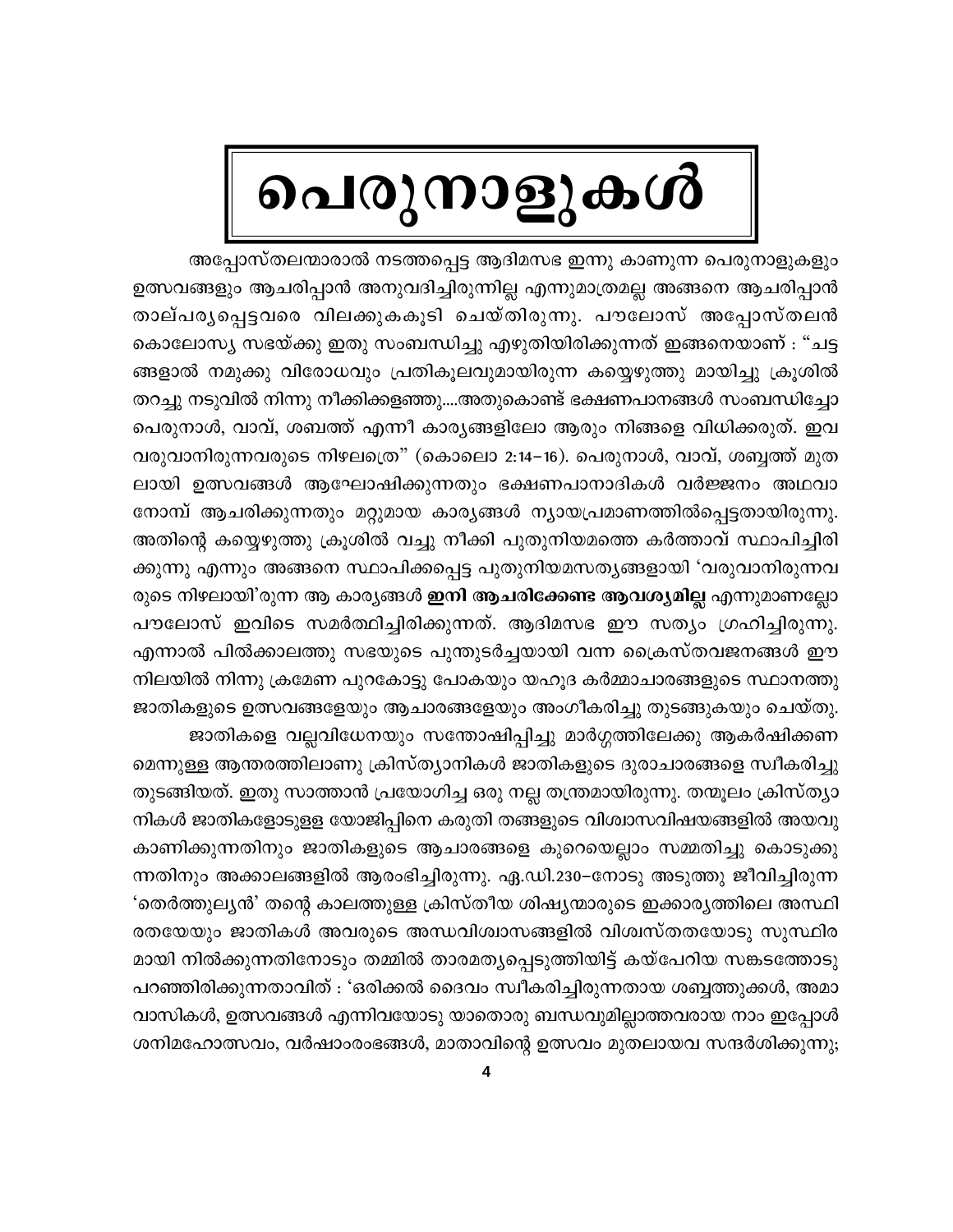ആളുകൾ അങ്ങോട്ടും ഇങ്ങോട്ടും ദാനങ്ങൾ അയയ്ക്കുന്നു. പുതുവത്സര സമ്മാനങ്ങൾ വലിയ ശബ്ദത്തോടെ കൊടുക്കുന്നു. കളികളും വിരുന്നുസൽക്കാരങ്ങളും കോലാഹല ത്തോടെ നടത്തുന്നു. അഹോ ക്രിസ്ത്യാനികളിൽ നിന്നുള്ള യാതൊരു കർമ്മവും പകർത്താതിരിപ്പാൻ പ്രത്യേകം കരുതലുള്ള ജാതികൾ അവരുടെ മതത്തോട് ഇതിനേ ക്കാൾ എത്ര വിശ്വസ്തരായിരിക്കുന്നു.'

ഈ രീതിയിൽ സഭയിൽ വിശ്വാസത്യാഗം ശക്തിയായി മുമ്പോട്ടു വ്യാപിച്ചു. പര മാർത്ഥികളായ വിശ്വാസികൾ ഇതിനെ തടുക്കുവാൻ വേണ്ടതു ശ്രമിച്ചു എങ്കിലും സഭ യിൽ ഒരു ചെറിയ പങ്ക് ഒഴിച്ചു സഭ മുഴുവൻ ജാതികളുടെ അന്ധവിശ്വാസത്തിൽ മുഴുകുന്നതിനാണിടയായത്. അങ്ങനെ റോമാസഭ കാലക്രമത്തിൽ ജാതികളുടെ പെരു ന്നാളുകളേയും അതു സംബന്ധിച്ചുള്ള ദുരാചാരങ്ങളേയും നടപ്പിൽ വരുത്തി. റോമാസ ഭയിലെ പെരുനാളുകൾ എല്ലാംതന്നെ പുറജാതി മാർഗ്ഗമായിരുന്ന പുരാതന ബാബി ലോനിൽ നിന്നുത്ഭവിച്ചവയാണ്. ഇതിനെ തെളിയിപ്പാൻ ഒട്ടനവധിയായുള്ള അവരുടെ പെരുനാളുകളിൽ ക്രിസ്തുമസ്, വചനിപ്പു പെരുനാൾ, ഈസ്റ്റർ തുടങ്ങി ചിലവ നമ്മുടെ ചിന്തയ്ക്കു വിഷയീഭവിപ്പിക്കാമെന്ന് കരുതുന്നു.

| <b>STATEMENT OF OWNERSHIP AND OTHER PARTICULARS ABOUT</b>                 |    |                                    |
|---------------------------------------------------------------------------|----|------------------------------------|
| <u>NEWSPAPER JAMAKKARAN (FORM IV)</u>                                     |    |                                    |
| 1. Title of the news paper                                                |    | <b>JAMAKKARAN</b>                  |
| 2. Language(s) in which it is published                                   | t. | <b>TAMIL / MALAYALAM</b>           |
| 3. Place of publication                                                   |    | 89, Majeeth Street,                |
|                                                                           |    | Old Suramangalam, Salem - 636 005. |
| 4. Periodicity of its publication                                         |    | Monthly                            |
| 5. Printer's name                                                         |    | M.Velu                             |
| (whether citizen of India)                                                |    | Indian                             |
| Address                                                                   | ٠. | P.M.Press                          |
|                                                                           |    | 168, Arumuga Nagar, Salem-636 005  |
| 6. Publisher & Editor's name                                              |    | Dr.M.G.E.PUSHPARAJ                 |
| (whether citizen of India)                                                |    | Indian                             |
| address                                                                   |    | 89, Majeeth Street,                |
|                                                                           |    | Old Suramangalam. Salem - 636 005  |
|                                                                           |    |                                    |
| I, Dr.M.G.E.PUSHPARAJ hereby declare that the particulars given above are |    |                                    |
| true to the best of my knowledge and belief.<br>Dr.M.G.E.PUSHPARAJ        |    |                                    |
| Dated:<br>1.3.2018                                                        |    | Signature of Publisher & Editor    |
|                                                                           |    |                                    |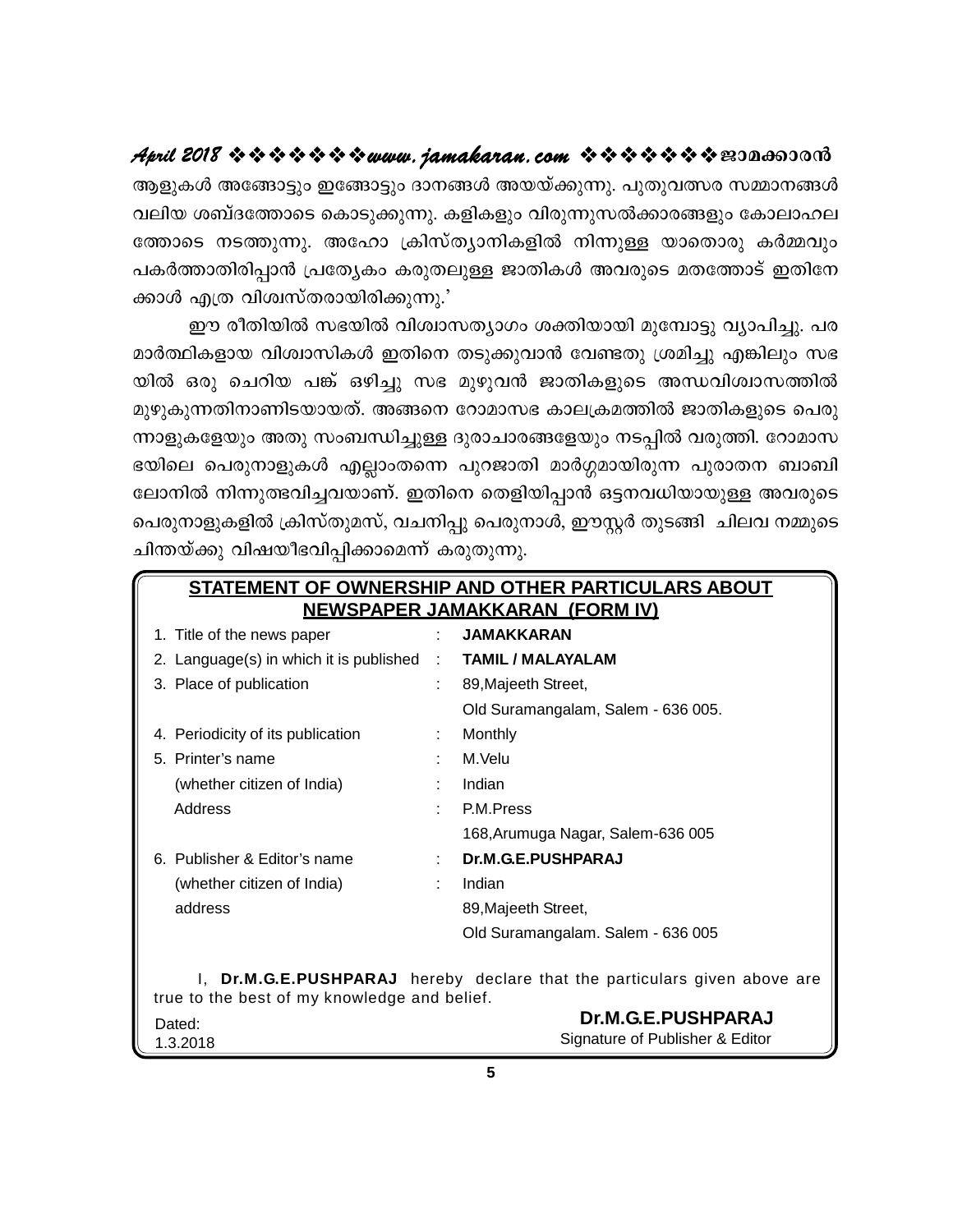# ക്രിസ്തുമസും വചനിപ്പു പെരുനാളും

ക്രിസ്തുവിന്റെ ജനനത്തിൻ സ്മരണയ്ക്കും ആ ദിവസത്തെ ബഹുമാനിക്കുന്നതിനു മായി ഡിസംബർ 25–ാം തിയതി കൊണ്ടാടുന്ന ഒരു പെരുന്നാളാണല്ലോ ക്രിസ്തുമസ്. ഈ ഉത്സവത്തിന് ഡിസംബർ 25–ാം തിയതിയുമായുള്ള സംബന്ധം എന്താണ്? ക്രിസ്തു വിന്റെ ജനനത്തീയതിയെക്കുറിച്ചുള്ള വേദത്തിലെങ്ങും യാതൊരു രേഖയും കാണുന്നി ല്ല. അത് വർഷത്തിലെ ഏതു ഋതുവിലായിരുന്നു എന്നു തന്നെയും തിരുവചനത്തിൽ എഴുതിയിട്ടില്ല. പുസ്തകത്തിലെ തെളിവുകൾ പരിശോധിച്ചാൽ ഡിംസബർ 25–ാം തിയതി അല്ല എന്നു മനസ്സിലാകത്തക്കവണ്ണമാണിരിക്കുന്നത്.

ഡിസംബർ മാസം യഹൂദൃനാട്ടിൽ ശീതകാലമാണ്. യേശുവിന്റെ ജനനസമയത്ത് ആട്ടിടയന്മാർ വെളിമ്പ്രദേശത്ത് തങ്ങളുടെ ആട്ടിൻകൂട്ടത്തെ കാവൽ കാത്ത് പാർത്തി രുന്നു എന്നു നാം വായിക്കുന്നുണ്ട്. യഹൂദ്യയിൽ ശീതകാലത്തെ – പ്രത്യേകിച്ചു രാത്രി യിലെ തണുപ്പു നിമിത്തം ഇടയന്മാർ ആടുകളെ കാവൽ കാത്തുകൊണ്ടു രാത്രി വെളി യിൽ താമസിക്കുന്നത് ഒക്ടോബർ അവസാനത്തോടു കൂടെയാണ് ക്രിസ്തുവിന്റെ ജന നമെന്ന് പറയുന്നത് ശരിയല്ല.

റോമാ ഗവൺമെന്റ് കഴിയുന്നിടത്തോളം പൊതുജനങ്ങളുടെ സൗകര്യം കൂടെ നോക്കി രാജ്യകാര്യങ്ങൾ ചെയ്യണമെന്നുള്ള നയമാണ് അക്കാലങ്ങളിൽ സ്വീകരിച്ചിരു ന്നത്. യഹൂദ്യയിൽ ശീതകാലം യാത്രയ്ക്കു പറ്റിയതല്ലായിരുന്നതിനാൽ എല്ലാ ജനങ്ങളും – സ്ത്രീകളും (ഗർഭിണികൾ പോലും) പൈതങ്ങളും – പേർവഴി ചാർത്തുവാൻ അവര വരുടെ സ്വന്തപട്ടണങ്ങളിലേക്കു ദീർഘപ്രയാണം ചെയ്തു പോകയെന്നുള്ളത് പ്രയാ സമാണ്. കർത്താവിന്റെ ജനനസമയത്ത് ഇങ്ങനെ ഒരു പേർവഴി ചാർത്തൽ നടന്നതായി സുവിശേഷത്തിൽ നിന്നു നാം അറിയുന്നു. ആകയാൽ ക്രിസ്തുവിന്റെ ജനനസമയം യാത്ര സൗകര്യമില്ലാതിരുന്ന ശീതകാലത്ത് നടന്നു എന്ന് അനുമാനിപ്പാൻ ന്യായം കാണു ന്നില്ല.

ഇതിനെക്കുറിച്ച് വിശ്വവിശ്രുതനായ ജോസഫ് മീഡ് എന്ന ദൈവദാസൻ വലിയ സൂക്ഷ്മപരിശോധനയുടെ ശേഷം ഇങ്ങനെ എഴുതിയിരിക്കുന്നു; ക്രിസ്തുവിന്റെ ജനന കാലത്ത് ഓരോ സ്ത്രീയും പൈതലും അവരവർ ഏതേതു പട്ടണങ്ങളിലെ അംഗങ്ങളാ യിരുന്നുവോ, അതാതു പട്ടണങ്ങളിലേക്ക് കരം ചുമത്തപ്പെടേണ്ടതായി പോകേണ്ടിയി രുന്നു. അവരിൽ ചിലർക്കു ദീർഘയാത്ര ചെയ്യേണ്ടിയുമിരുന്നു. അതിനാൽ ശീതകാലം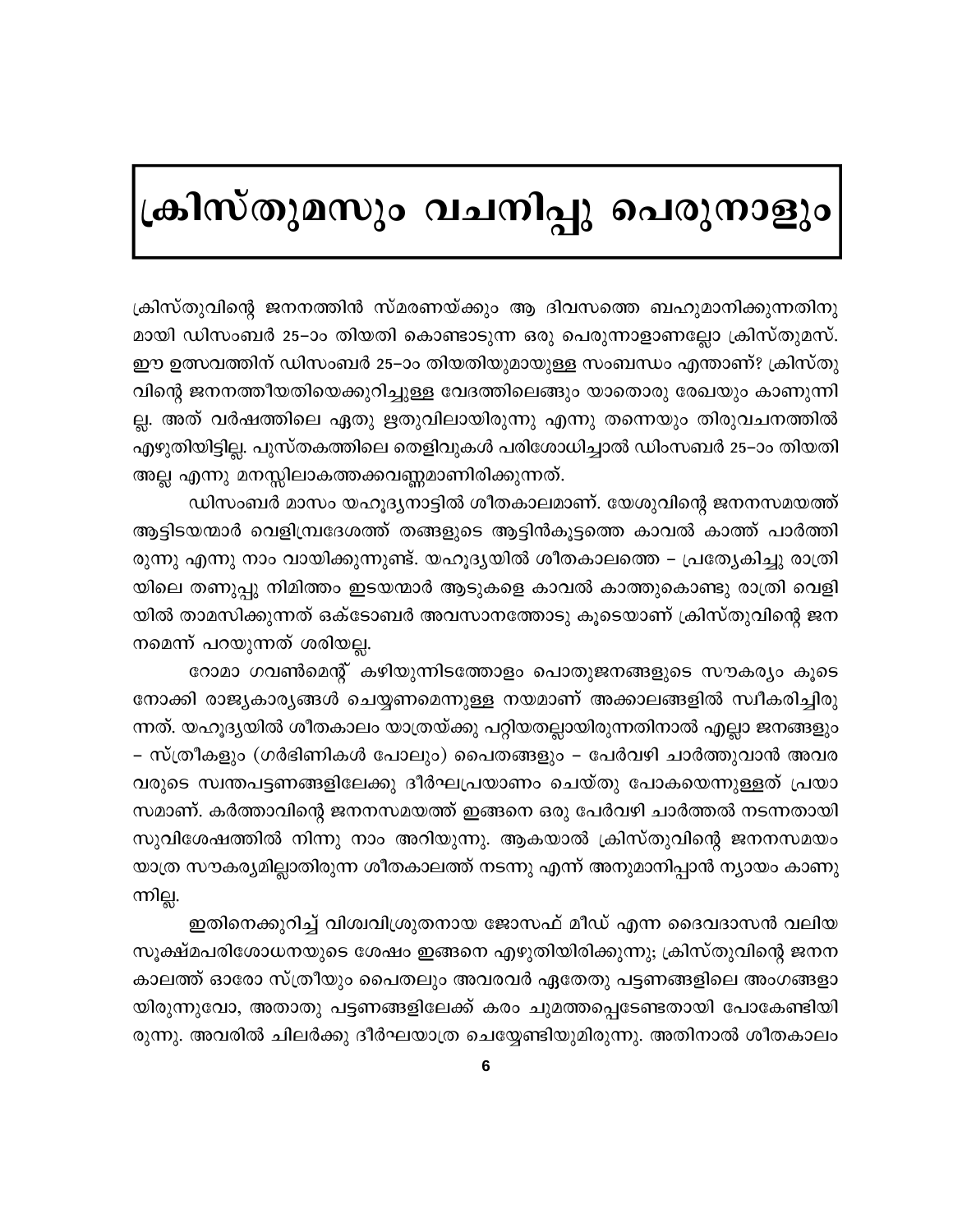#### ഗർഭിണികൾക്കും മുലകുടിക്കുന്നവർക്കും അശേഷം പറ്റിയതല്ല. അതുകൊണ്ടു ക്രിസ്തു വിന്റെ ജനനം ശീതകാലത്തിന്റെ മദ്ധ്യത്തിൽ ആയിരിപ്പാൻ തരമില്ല. മാത്രമല്ല ക്രിസ്തു വിന്റെ ജനനസമയത്തു ആട്ടിടയന്മാർ തങ്ങളുടെ ആട്ടിൻകൂട്ടത്തെ കാത്തു വെളിയിൽ പാർത്തിരുന്നു. ഇതും ശീതകാലത്തിന്റെ മദ്ധ്യത്തിൽ ആയിരിപ്പാൻ ഇടയില്ല. ശീതകാലം അത്ര അസഹനീയമല്ലെന്നു വല്ലവരും വിചാരിക്കുന്ന പക്ഷം 'നിങ്ങളുടെ ഓടിപ്പോക്കു ശീതകാലത്തു സംഭവിക്കാതിരിപ്പാൻ പ്രാർത്ഥിപ്പിൻ എന്നുള്ള സുവിശേഷത്തിലെ ക്രിസ്തുവിൻ വചനങ്ങൾ ഓർക്കട്ടെ. ഓടിപ്പോക്കിനു ശീതകാലം തീരെ യോജിക്കുന്ന തല്ലെങ്കിൽ ഇടയന്മാർക്കു വെളിമ്പ്രദേശത്തിൽ കഴിച്ചുകൂട്ടുന്നതിനോ സ്ത്രീകൾക്കും കുഞ്ഞുങ്ങൾക്കും യാത്ര ചെയ്യുന്നതിനോ അശേഷം പറ്റിയ സമയമല്ലായിരുന്നു.' ബാർണസ് ഡോഡ് ഡ്രിജ്ജ്, ലൈറ്റ് ഫൂട്ടു, ജോസഫ് സ്താലീഗർ, ജന്നിംഗ്സ് എന്നീ വ്യാഖ്യാതാക്കന്മാരും ഇതുപോലെ തന്നെ നമ്മുടെ കർത്താവിന്റെ ജനനം ഡിസംബർ 25–ാം തീയതി ആയിരിക്കാൻ ഇടയില്ലെന്ന് ഐകൃകണ്ഠേന അഭിപ്രായപ്പെടുന്നു. അവ്വണ്ണം തന്നെ ക്രിസ്തുമാർഗ്ഗത്തിലെ വിവിധ വകുപ്പുകളിൽ പെട്ടവരായി നിഷ്പക്ഷ ബുദ്ധികളായ പണ്ഡിതന്മാരും എല്ലാ എഴുത്തുകാരും കർത്താവിന്റെ ജനനദിവസം തീർച്ച പ്പെടുത്താൻ നിവൃത്തിയില്ലെന്നും ക്രൈസ്തവസഭയിൽ 'ക്രിസ്തുമസ്' എന്നൊരുത്സവം മൂന്നാംശതകം വരെ കേട്ടിരുന്നു പോലും ഇല്ല എന്നും നാലാം ശതാബ്ദം ആരംഭിച്ചു വളരെ കഴിഞ്ഞശേഷം മാത്രമാണ് ഇത് അധികമായി ആചരിച്ചു തുടങ്ങിയതെന്നും ഒന്നു പോലെ സംവദിക്കുന്നു.

കാര്യം ഇങ്ങനെ ഇരിക്കവെ ഡിസംബർ 25–ാം തീയതി ക്രിസ്തുവിന്റെ ജനനപ്പെ രുനാളായി ധാരാളം സഭകൾ ആഘോഷിച്ചു വരുന്നു. ക്രിസ്തുവിന്റെ ജനത്തീയതി നിർണ്ണ യിപ്പാൻ നിവൃത്തി ഇല്ലാതിരിക്കുമ്പോൾ ഈ ആചാരം ഡിസംബർ മാസത്തിൽ നടത്തു വാനുള്ള മുഖാന്തിരം എന്തായിരിക്കും? ഈ ഉത്സവം ക്രിസ്തുസഭയിൽ നടപ്പായ നാലാം ശതകത്തിനും മാത്രമല്ല ക്രിസ്തുകാലത്തിനും വളരെ മുമ്പുതന്നെ പുറജാതികളുടെ ഇടയിൽ ആണ്ടിന്റെ ഈ പ്രത്യേക സന്ദർഭത്തിൽ ബാബിലോണിലെ ആകാശരാജ്ഞി യുടെ മകന്റെ (സൂര്യദേവന്റെ അവതാരപുരുഷൻ) ജനത്തെ കൊണ്ടാടുന്ന ഒരുത്സവം ആചരിച്ചിരുന്നു. അവർ ഈ ദിവസത്തെ 'മറ്റുള്ളവരാൽ ഒരിക്കലും ജയിക്കപ്പെടുവാൻ നിവൃത്തിയില്ലാത്തവനായ സൂര്യദേവന്റെ ജന്മനാൾ' എന്നാണു വിളിച്ചിരുന്നത്. സൂര്യൻ ദക്ഷിണായനം അവസാനിച്ച് വടക്കോട്ടു വരുന്ന ദിവസം അതാകയാൽ അവർ ഈ ദിവ സത്തെ സൂര്യന്റെ ജന്മനാളായി സങ്കല്പിച്ചു വന്നു. ഈജിപ്തിൽ അവരുടെ ആകാശ രാജ്ഞിയായ ഐസിസ്സിന്റെ മകൻ ഇതേ സമയത്തു തന്നെ ജനിച്ചതായി കാണിക്കുന്ന ഒരു ഉത്സവം നടത്തിയിരുന്നു.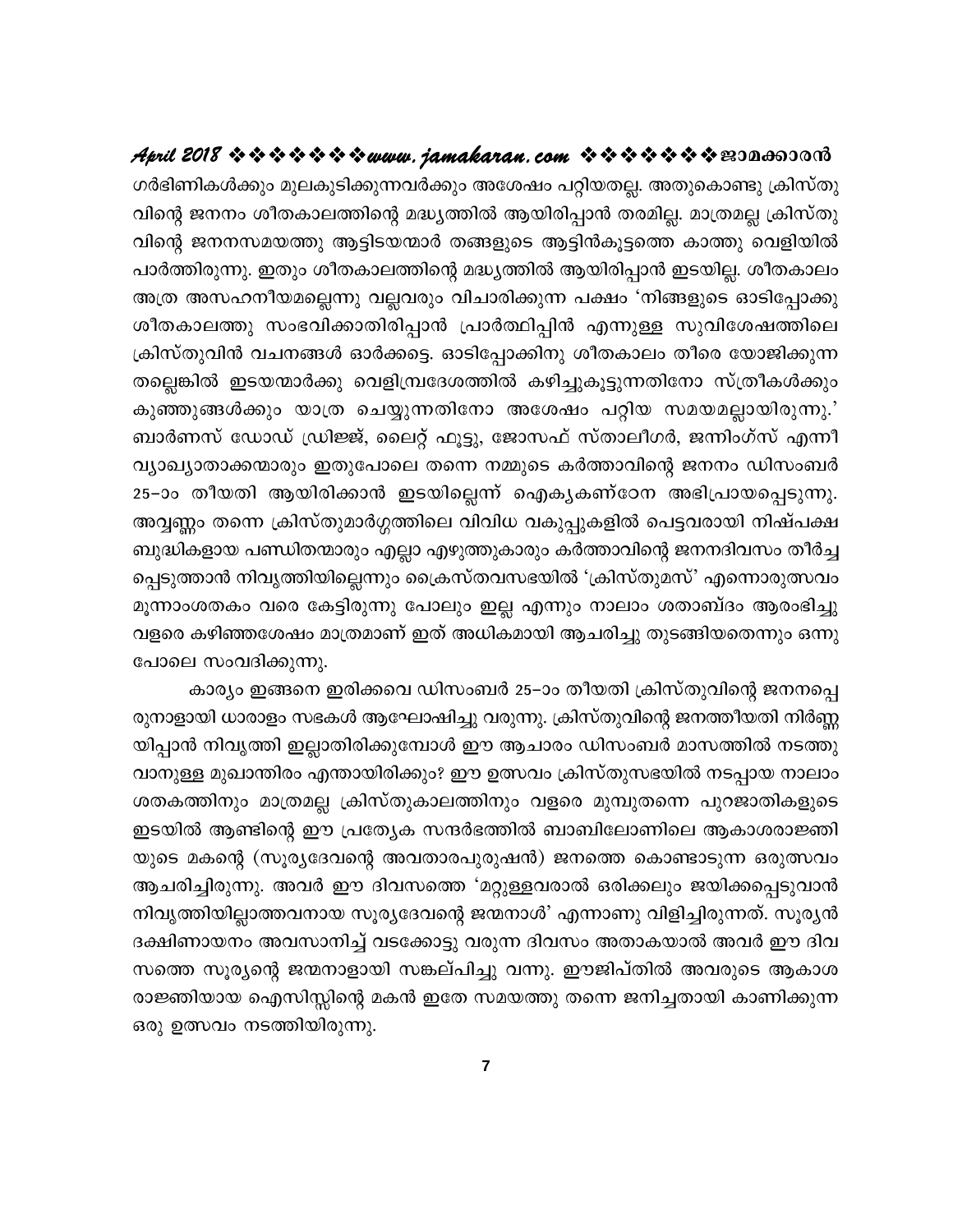ക്രിസ്തുമസ്സിനു സാധാരണയായി 'യൂൾഡേ' എന്ന പേരു പറയാറുണ്ടല്ലോ. ആ പേരു തന്നെ പുറജാതികളിൽ നിന്നും ബാബിലോനിൽ നിന്നും വന്നിട്ടുള്ളതാണ്. 'യൂൾ' എന്ന കൽദായ വാക്കിന് ശിശു (പൈതൽ) എന്നർത്ഥമാകുന്നു. ക്രിസ്തുമാർഗ്ഗം ഗ്രേറ്റു ബ്രിട്ട നിൽ പ്രവേശിക്കുന്നതിനു വളരെ വർഷങ്ങൾക്കു മുമ്പെ അവിടുത്തെ ജാതികളായി രുന്ന ആംഗ്ലോസാക്സൺകാർ ഡിസംബർ 25–ാം തീയതിയെ 'യൂൾഡേ' (ശിശുദിനം) എന്നും അതിന്റെ തലേരാത്രിയെ 'മാതൃഭൂമി' എന്നും വിളിച്ചു ഉത്സവം ആചരിച്ചിരുന്നു. അറേബ്യയിലെ ശേബയാർ ചന്ദ്രനെ ആരാധിക്കുന്നവരായിരുന്നു. ഇതിനെക്കു

റിച്ച് സ്റ്റാൻലി എന്ന മഹാൻ തന്റെ Stanley's Sebean Philosophy ശേബായ തത്വജ്ഞാ നത്തിൽ അറേബ്യർ അവരുടെ പത്താംമാസം 24–ാം തീയതി (ഡിസംബർ 24) ചന്ദ്രന്റെ ജനനത്തീയതിയായി ആഘോഷിച്ചിരുന്നു എന്നു പറഞ്ഞിരിക്കുന്നു. പൗരസ്തൃർ ചന്ദ്രനെ മെനി അഥവാ മനെയ് എന്നാണ് വിളിച്ചിരുന്നത്. ഇംഗ്ലീഷിൽ മൂൺ എന്നു വിളിക്കപ്പെടു ന്നത് ഈ പദത്തിന്റെ തത്ഭവമാണ്. മെനി എന്നതിനു എണ്ണുന്നയാൽ എന്നർത്ഥമാണ്. ദാനിയേൽ പ്രവചനത്തിൽ ബൽശ്ശസറിന്റെ ഭിത്തിമേൽ എഴുതപ്പെട്ടതിൽ 'മെനെ' എന്നതിനു എണ്ണി എന്നർത്ഥമായിരുന്നു എന്നു നാം കാണുന്നുണ്ടല്ലോ. ചന്ദ്രന്റെ യാത്ര അനുസരിച്ച് മാസങ്ങൾ എണ്ണി വരുന്നതുകൊണ്ടാണ് ചന്ദ്രന് ഈ പേരുണ്ടായത് (സങ്കീ 104:19). ജാതികൾ ചന്ദ്രനെ ഒരു ദേവിയായും സൂര്യനെ 'ഗദ്' ദേവനായും കരുതി ആരാ ധിച്ചിരുന്ന യിസ്രായേൽ ജനങ്ങൾ അനുകരിച്ചതിനാൽ യെശയ്യാപ്രവാചകൻ മുഖാന്തരം 'യഹോവയെ ഉപേക്ഷിക്കയും....ഗദ് ദേവന് ഒരു മേശ ഒരുക്കി മെനി ദേവിക്കു വീഞ്ഞു കലക്കി നിറച്ചുവെക്കയും ചെയ്യുന്നവരെ' (യെശ 65:11) എന്നു ദൈവം പറയിക്കുന്ന തായി നാം വായിക്കുന്നു.

മേൽപ്പറഞ്ഞ രീതിയിൽ പുറജാതി രാജ്യങ്ങളിലെല്ലായിടത്തും ഡിസംബർ അവ സാനത്തിൽ അവരവരുടെ ഇഷ്ടപ്രകാരമുള്ള അർത്ഥങ്ങൾ സങ്കല്പിച്ചുകൊണ്ട് ഒരു ത്സവം ആചരിച്ചിരുന്നു. ജാതികളുടെ ഈ ഉത്സവം ബാബിലോനിൽ ആരംഭിച്ച് സ്ഥല കാലാനുസൃതങ്ങളായ ചില ഭേദഗതികളോടുകൂടെ ലോകത്തിന്റെ നാനാഭാഗങ്ങളിലേക്കും വ്യാപിച്ചതാണെന്നു വിശിഷ്യാ പറയണമെന്നില്ല. ജാതികളെ തൃപ്തിപ്പെടുത്തി മാർഗ്ഗ ത്തിൽ ചേർക്കുന്നതിനും അങ്ങനെ ക്രിസ്തുമാർഗ്ഗത്തിലുള്ള നാമധേയരുടെ സംഖ്യ വർദ്ധിപ്പിക്കുന്നതിനുമായി റോമാമതം പ്രസ്തുത ഉത്സവത്തെത്തന്നെ 'ക്രിസ്തു'വിന്റെ നാമം കൊടുത്തു അംഗീകരിക്കുകയാണുണ്ടായത്. ഈ രീതിയിലത്രെ ക്രിസ്തുമസ് ഉത്സവം ക്രിസ്തീയ മാർഗ്ഗത്തിൽ നടപ്പായത്.

ക്രിസ്തുമസ് സമയത്തുള്ള അനുഷ്ഠാനവിധങ്ങൾ തന്നെ അതു ബാബിലോനിൽ നിന്നു വന്നതാണെന്നു തെളിയിക്കുന്നുണ്ട്. ബാബിലോനിൽ ഈ ഉത്സവം അഞ്ചു ദിവ സത്തേക്കു കൊണ്ടാടി വന്നിരുന്നു. അന്ന് അവിടെ നടപ്പിലിരുന്ന മദൃപാനോത്സവത്തിന്റെ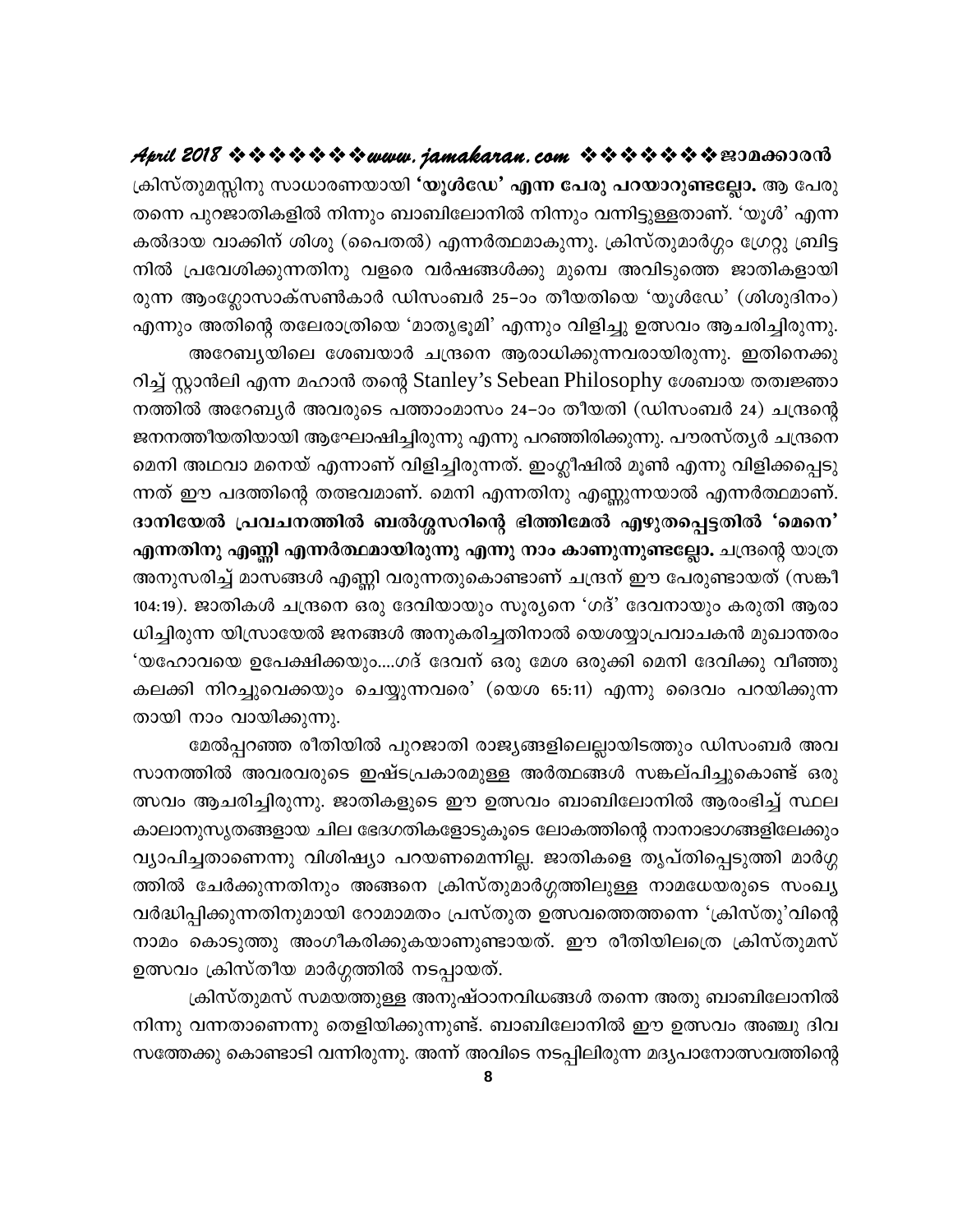സ്ഥാനത്താണ് ക്രിസ്തുമസ് സമയത്തു പാശ്ചാതൃരുടെ ഇടയിൽ കാണുന്ന മദൃപാന വിരുന്നുകൾ ഇരിക്കുന്നത്.

ചില രാജ്യങ്ങളിൽ ക്രിസ്തുമസ് തുടങ്ങുന്ന സന്ധ്യക്കു കത്തിച്ചുവെക്കുന്ന മെഴു കുതിരി ഉത്സവം കഴിയുന്നതുവരെ എരിഞ്ഞുകൊണ്ടിരിക്കുന്നതുപോലെ തന്നെ ജാതി കളുടെ ഇടയിലും ഇരുന്നിരുന്നു. ബാബിലോന്യ ദേവനെ ബഹുമാനിക്കുന്നതിനായുള്ള പ്രസ്തുത ഉത്സവത്തിൽ ജാതികളും മെഴുകുതിരി കത്തിച്ചുവെയ്ക്കുക പതിവായിരു ന്നു. അവന്റെ ആരാധനയ്ക്കുള്ള വിശേഷത കത്തിച്ച മെഴുകുതിരി അവന്റെ ബലിപീഠ ത്തിൽ വെയ്ക്കപ്പെട്ടിരുന്നു എന്നുള്ളത്.

ക്രിസ്തുമസിനു കൊണ്ടാടുന്ന 'ക്രിസ്തുമസുമരം' എന്നതു വിജാതീയ റോമാ യിലും ഈജിപ്തിലും അവരുടെ ഇതേ ഉത്സവത്തിൽ സർവസാധാരണമായിരുന്നു. ഈജി പ്തിൽ പനയും റോമയിൽ സരളവൃക്ഷവുമാണ് ഉപയോഗിച്ചിരുന്നത്. ഇതിൽ പന സൂര്യ ദേവന്റെ അവതാരത്തിൽ പുറജാതികളുടെ മശിഹായായി ഗണിക്കപ്പെട്ട ബാൽത്താമാ രിന്റെ അടയാളമായും സരളവൃക്ഷം അവൻ ഉഭയസമ്മതത്തിന്റെ കർത്താവായിരിക്കു ന്നതി (ബാൽബറിത്തി)ന്റെ അടയാളമായും കാണിച്ചിരുന്നു. മദ്ധ്യസ്ഥദേവനായ അഡോ ണിസിന്റെ (സൂര്യവതാരം) മാതാവായ ആകാശരാജ്ഞി ഏതോ അത്ഭുതശക്തിയാൽ ഒരു മരമായിത്തീരുകയും ആ സ്ഥിതിയിൽ ഇരിക്കുമ്പോൾ അവളുടെ ദിവൃപുത്രനെ പ്രസവിക്കുകയും ചെയ്തു എന്നു ജാതികൾ വിശ്വസിച്ചിരുന്നു. മാതാവ് മരമാണെങ്കിൽ മകനൊരു കൊമ്പാണെന്നുള്ളതിനു തർക്കമില്ലല്ലോ. ഇവിടെ പറയുന്ന സൂര്യാവതാരം ബാബിലോന്യ രാജ്ഞിയായ സെമിറാമീസിനു ഭർത്താവായ നിമ്രോദിന്റെ മരണശേഷം താൻ തന്നെ അവളുടെ പുത്രനായി വന്നു അവതരിച്ചു എന്നു വിശ്വസിക്കപ്പെട്ടിരുന്ന വന്റെ ജനനത്തെ ഉദ്ദേശിക്കുന്നതാകുന്നു. ഇതിനെ സൂചിപ്പിക്കുന്നതിനായി ജാതികൾ തങ്ങളുടെ ഉത്സവത്തിൽ മേൽപ്പറഞ്ഞ മരങ്ങൾ ഉപയോഗിച്ചിരുന്നു. അതേ ആചാരത്തിൽ നിന്നാണ് ഇന്ന് ക്രിസ്തുമസ് ഉത്സവത്തിൽ 'ക്രിസ്തുമസ്മരം' റോമാമതക്കാർ ആചരി ക്കുന്നത് എന്നു സ്പഷ്ടം. ഈ പെരുനാൾ ക്രിസ്തീയമല്ല. പുറജാതീയമാണെന്നു പ്രസ്തുത തെളിവുകൾ വിശദമാക്കുന്നില്ലേ?

ക്രിസ്തുമസ് ദിവസത്തിന് മുമ്പുള്ള ഇരുപത്തഞ്ചോളം ദിവസങ്ങൾ നോമ്പു നാളു കളായി അനുഷ്ഠിച്ചു വരുന്നുണ്ടല്ലോ. ഇതും ബാബിലോന്യ ആചാരങ്ങളിൽ നിന്നും കടം വാങ്ങി കത്തോലിക്കാ സഭയിൽ നിന്ന് ഇന്ന് കാണുന്ന സി.എസ്.ഐ, മാർത്തോ മ്മാ, ലൂഥറൻ സഭകളിൽ കടന്നു കയറിയിട്ടുള്ളത്. ഫാദർ.മാർട്ടിൻ ലൂഥർ ഈവക കാര്യ ങ്ങളെ ശക്തിയുക്തം 95 Thesis ൽ എതിർത്തിരുന്നു. എന്നിട്ടും ഇന്നത്തെ പ്രൊട്ടസ്റ്റന്റ് സഭകൾ ആചരി ക്കുന്നത് വചനവിരുദ്ധമാണ്.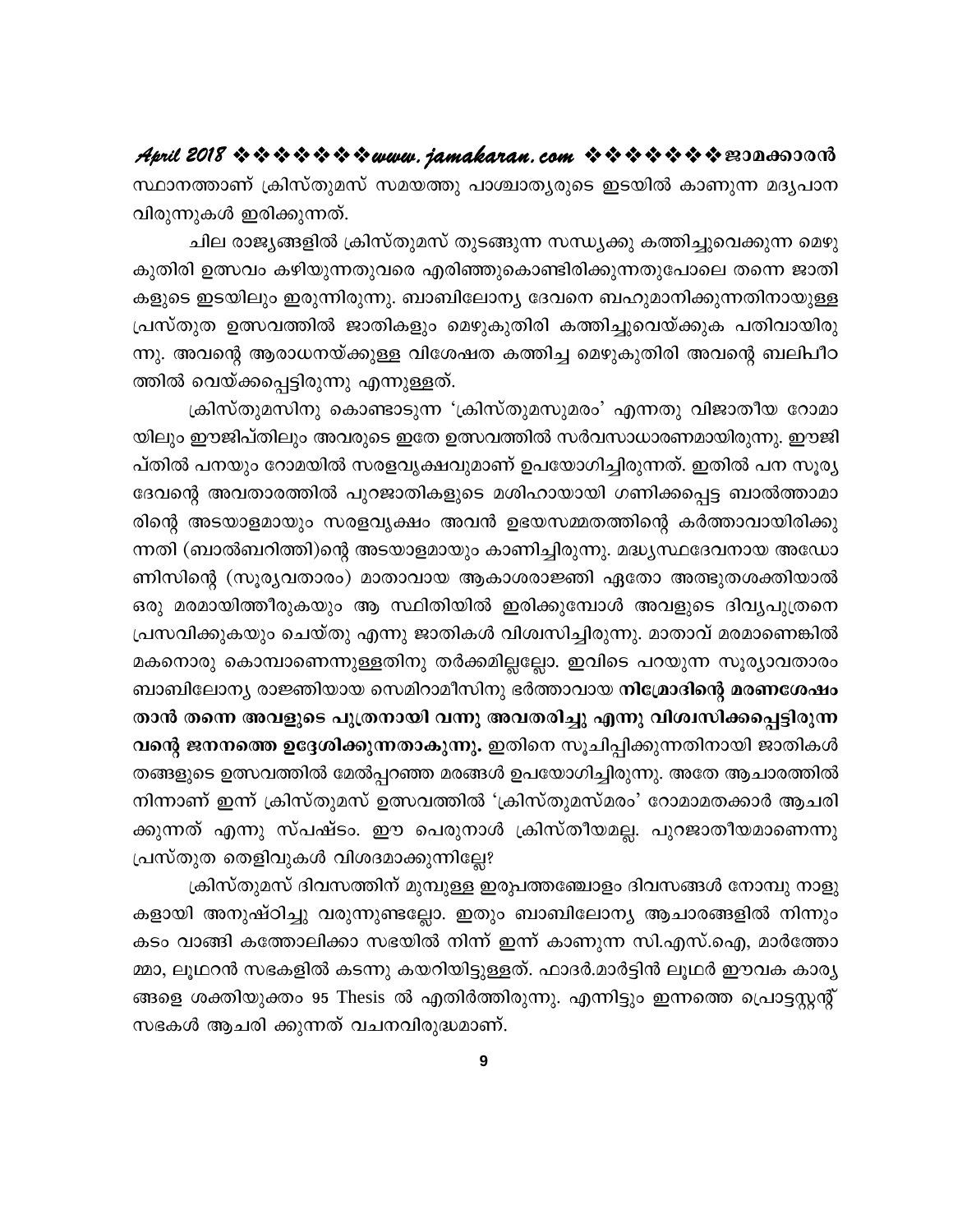ഉപക്രമത്തിൽ വിവരിച്ച പ്രകാരം നോമ്പ് ആചരിക്ക മുതലായത് ന്യായപ്രമാണവി ധികളിൽ വരുവാനിരുന്നവരുടെ നിഴലായി ഉണ്ടായിരുന്നെങ്കിലും ധനങ്ങളിൽ മത്സ്യമാം സാദികൾ വർജ്ജിച്ചുള്ള നോമ്പു ആവശ്യമായിരിക്കുന്നില്ല. എന്തെന്നാൽ പുറത്തുനിന്നു മനുഷ്യന്റെ അകത്തു ചെല്ലുന്ന യാതൊന്നിനും അവനെ അശുദ്ധമാക്കുവാൻ കഴികയി ല്ല, അവനിൽ നിന്നു പുറപ്പെടുന്നത്രെ മനുഷ്യനെ അശുദ്ധമാക്കുന്നത്. 'കേൾപ്പാൻ ചെവി യുള്ളവൻ കേൾക്കട്ടെ' എന്നു കർത്താവു അരുളിച്ചെയ്തിരിക്കുന്നു. (മത്തായി 15:11, റോമ 14:17, കൊലോ 2:16, 20–23, 1 തിമൊ 4:1–3). നോമ്പിനെ സംബന്ധിച്ചുള്ള ക്രിസ്തീയ ഉപ ദേശം ഇങ്ങനെയിരിക്കവേ ജാതികൾക്കു ക്രിസ്തുമാർഗ്ഗം അംഗീകാരമായി തീർക്കേണ്ട തിന് അവരുടെ നോമ്പുകളെ പകർത്തിയതിൽ നിന്നാകുന്നു ഇരുപത്തിയഞ്ചു നോമ്പ് കടന്നുവന്നത്. സൂര്യദേവന്റെ അവതാരത്തിനു മുമ്പുള്ള ദിവസങ്ങളിൽ ജാതികൾ ഈ നോമ്പ് ആചരിച്ചിരുന്നു. സെമിറാമീസു തന്റെ പുത്രനെ പ്രസവിക്കുന്നതിനു പ്രസവവേ ദനപ്പെട്ട് 25 ദിവസത്തോളം നിന്നു എന്നും അപ്പോൾ രാജ്യത്തെ ജനങ്ങൾ പ്രത്യേക വ്രതങ്ങളും നോമ്പുകളും അനുഷ്ഠിപ്പാൻ ആജ്ഞാപിച്ചു എന്നും അതിന്റെ സ്മാരക മായി സൂര്യദേവന്റെ അവതാരദിവസം ആഘോഷിക്കുന്നതിനടുത്തുള്ള ഇരുപത്തഞ്ചു ദിവസങ്ങൾ നോമ്പു നാളുകളായി ജാതികൾ പിൽക്കാലത്തു ആചരിച്ചുവന്നു എന്നു മാണ് ഈ നോമ്പിന്റെ ഉത്ഭവത്തെക്കുറിച്ചുള്ള കഥ.

ഇങ്ങനെ ക്രിസ്തുമസ് ക്രിസ്തുവിന്റെ ജനനത്തെ സംബന്ധിക്കുന്ന ഉത്സവമല്ല, പ്രത്യുത, ബാബിലോന്യരുടെ സൂര്യദേവന്റെ അവതാരത്തെ കാണിക്കുന്ന ഉത്സവമത്രെ എന്നു വിശദീഭവിക്കുന്നു.

ക്രിസ്തുമസിനോടു ഘടിപ്പിക്കപ്പെട്ടിരിക്കുന്ന ഒരു ഉത്സവമാണ് വചനിപ്പു പെരു നാൾ. ഇതു റോമാമതത്തിലെ വലിയ പെരുനാളുകളിൽ ഒന്നാണ്. മശിഹായുടെ മാതാ വെന്ന പദവി തനിക്കു ലഭിച്ചിരിക്കുന്നതിന്റെ ദൂതറിയിപ്പാനായി മറിയയുടെ അടുക്കൽ ഗബ്രിയേൽ ദൂതൻ അയക്കപ്പെട്ടതിന്റെയും, കർത്താവിന്റെ വചനം അവനാൽ അവളോടു അറിയിക്കപ്പെട്ടതിന്റെയും, മറിയയുടെ ഗർഭത്തിൽ നമ്മുടെ കർത്താവു അത്ഭുതകരമായ നിലയിൽ ഉല്പാദിക്കപ്പെട്ടതിന്റെയും ഓർമ്മയ്ക്കായിട്ടാണത്രെ ഈ വചനിപ്പു പെരു നാൾ ആഘോഷിക്കുന്നത്.

ഇത് മാർച്ച് 25–ാം തീയതി കൊണ്ടാടിവരുന്നു. കർത്താവിന്റെ ജനനസമയം തീർച്ച പ്പെടുത്താൻ നിവൃത്തിയില്ലാതിരിക്കുമ്പോൾ മറിയയോടു വചനം അറിയിക്കപ്പെട്ടത് എപ്പോ ഴെന്നു നിർണ്ണയിപ്പാൻ എങ്ങനെ സാധിക്കും? അതിന്റെ സമയത്തെക്കുറിച്ചു തിരുവെ ഴുത്തു യാതൊരു രേഖയും തരുന്നില്ല. അങ്ങനെയെങ്കിൽ ഈ വചനിപ്പു പെരുനാളിനു അടിസ്ഥാനം എവിടെയാണെന്നു നാം അന്വേഷിക്കേണ്ടതല്ലേ? അതും ബാബിലോൺ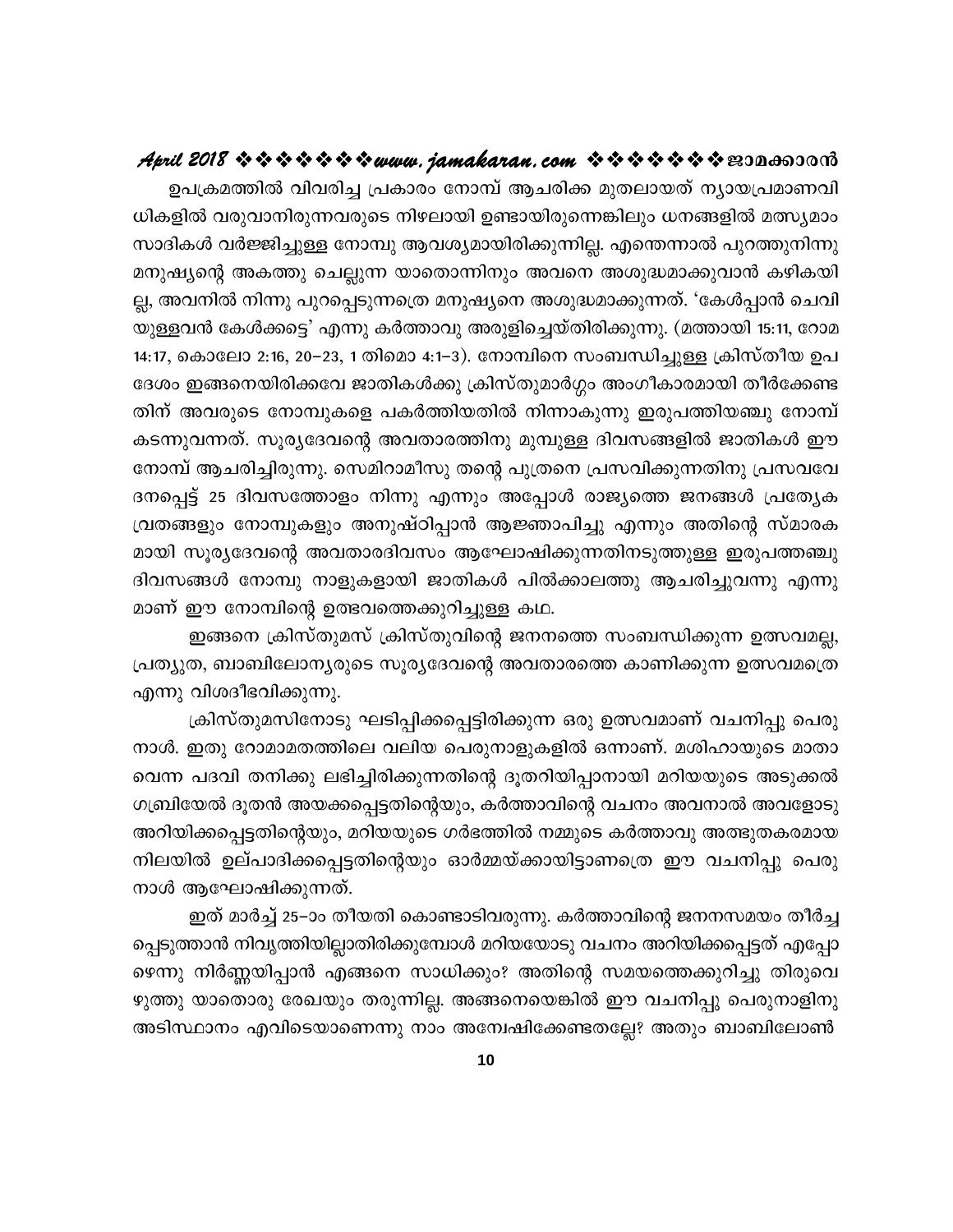മതം തന്നെയാണ്. നമ്മുടെ കർത്താവ് ജനിക്കയോ മറിയയുടെ ഗർഭത്തിൽ ഉരുവാകയോ ചെയ്യുന്നതിനു വളരെ മുമ്പുതന്നെ കത്തോലിക്കാ മതത്തിന്റെ പാപ്പായുടെ പഞ്ചാംഗ ത്തിലെ വചനിപ്പു പെരുനാളിന്റെ അതേദിവസം പുറജാതി റോമായിൽ ബാബിലോന്യ മശിഹായുടെ മാതാവായ സിബിലിന്റെ ഓർമ്മയ്ക്കായി ഒരുത്സവം ആചരിച്ചിരുന്നു. അതത്രെ കത്തോലിക്കാ മതത്തിന്റെ പാപ്പായുടെ പഞ്ചാംഗത്തിലേക്കു വചനിപ്പു പഞ്ചാം ഗത്തിലേക്കു വചനിപ്പു പെരുനാളായി പരിവർത്തനം ചെയ്യപ്പെട്ടത്.

നമ്മുടെ 'പത്രോസിന്റെ അനന്തിരവർ' അവരുടെ 'ദേവമാതാവി' ന്റെ അടുക്കൽ ബാബിലോനിലെ ആകാശരാജ്ഞിയും ദേവമാതാവുമായവളുടെ ഉത്സവദിവസമായ മാർച്ച് 25–ാം തിയതി തന്നെ വചനം അയച്ചു 'മശിഹാ' യെ ഉരുവാക്കി സൂര്യദേവന്റെ അവ താര സ്മാരകോത്സവദിവസമായ ഡിസംബർ 25–ാം തീയതി (കൃത്യം ഒൻപതു മാസം ആയപ്പോൾ) അവനെ പ്രസവിപ്പിച്ചതു വളരെ വിസ്മയമായിരിക്കുന്നു. അപ്രമാദിത്വ ശക്തി യുള്ളവർക്കു മാത്രമേ ഈവിധ അത്ഭുതങ്ങൾ സാധിക്കയുള്ളൂ എന്നാണ് തോന്നുന്നത്. വചനിപ്പു പെരുനാളും ക്രിസ്തുമസും ബാബിലോന്യ മതചരക്കുകളാണെന്നു ഇങ്ങനെ പ്രതൃക്ഷപ്പെടുന്നു.

#### **FOREIGN SPIRITUAL CONVENTION**

രാജ്യം - KUWAIT : . കുവൈറ്റ് സ്ഥലം : St.John's Tamil CSI Church ദിവസം : 2018 ഏപ്രിൽ 26, 27 & 28. കൂടുതൽ വിവരങ്ങൾക്ക് : Mr.Selvin Muthunayagam, CSI Secretary, Ph: O7965 99840794 @oæso - Switzerland: സ്ഥലം : 2018 May 1,2 & 3: കൂടുതൽ വിവരങ്ങൾക്ക്: Mrs.RITA Schmitz, Mobile: 0763853103 രാജ്യം: St.Gallen (Swiss) : സ്ഥലം: 2018 May 4,5 & 6 കൂടുതൽ വിവരങ്ങൾക്ക്: Bro.David - Mobile: 0796481276 രാജ്യം: Germany (Hermann Albert STR) : സ്ഥലം : 2018 May 10,11,12 & 13 കൂടുതൽ വിവരങ്ങൾക്ക്: Mr.Dominic, Mobile: 0211287991 രാജ്യം: Italy(Roma) : സ്ഥലം : 2018 May 17,18 & 19 കൂടുതൽ വിവരങ്ങൾക്ക്: Bro.Aruldas, Mobile: 03299636573 കുവൈറ്റിലെ മലയാളികളായ വിശ്വാസികൾ എന്ന നേരിൽ കാണാൻ ആഗ്രഹി ച്ചാൽ മേൽക്കാണിച്ച നമ്പരിൽ വിളിച്ച് അപ്പോയ്മെന്റ് വാങ്ങിയശേഷം വരാൻ അഭ്യർത്ഥിക്കുന്നു. ബഹറിൻ, ദുബായ്, ഷാർജ, അബുദാബി, മസ്ക്കറ്റ്, ദോഹ (ഖത്തർ) എന്നീ സ്ഥലങ്ങളി ലുള്ളവർ യോഗങ്ങൾ ക്രമീകരിക്കുവാൻ താല്പര്യപ്പെടുന്നുവെങ്കിൽ 2018 ഫെബ്രുവരി 2-ാം ആഴ്ചയ്ക്കു മുമ്പായി എന്നെ അറിയിക്കുക. അത് സമയങ്ങൾ ക്രമീകരിക്കുവാൻ സൗകര്യമുണ്ടാ യിരിക്കും. പ്രാർത്ഥിക്കു. എന്റെ ഇ–മെയിൽ ഐ.ഡി. : jamakaran@yahoo.com.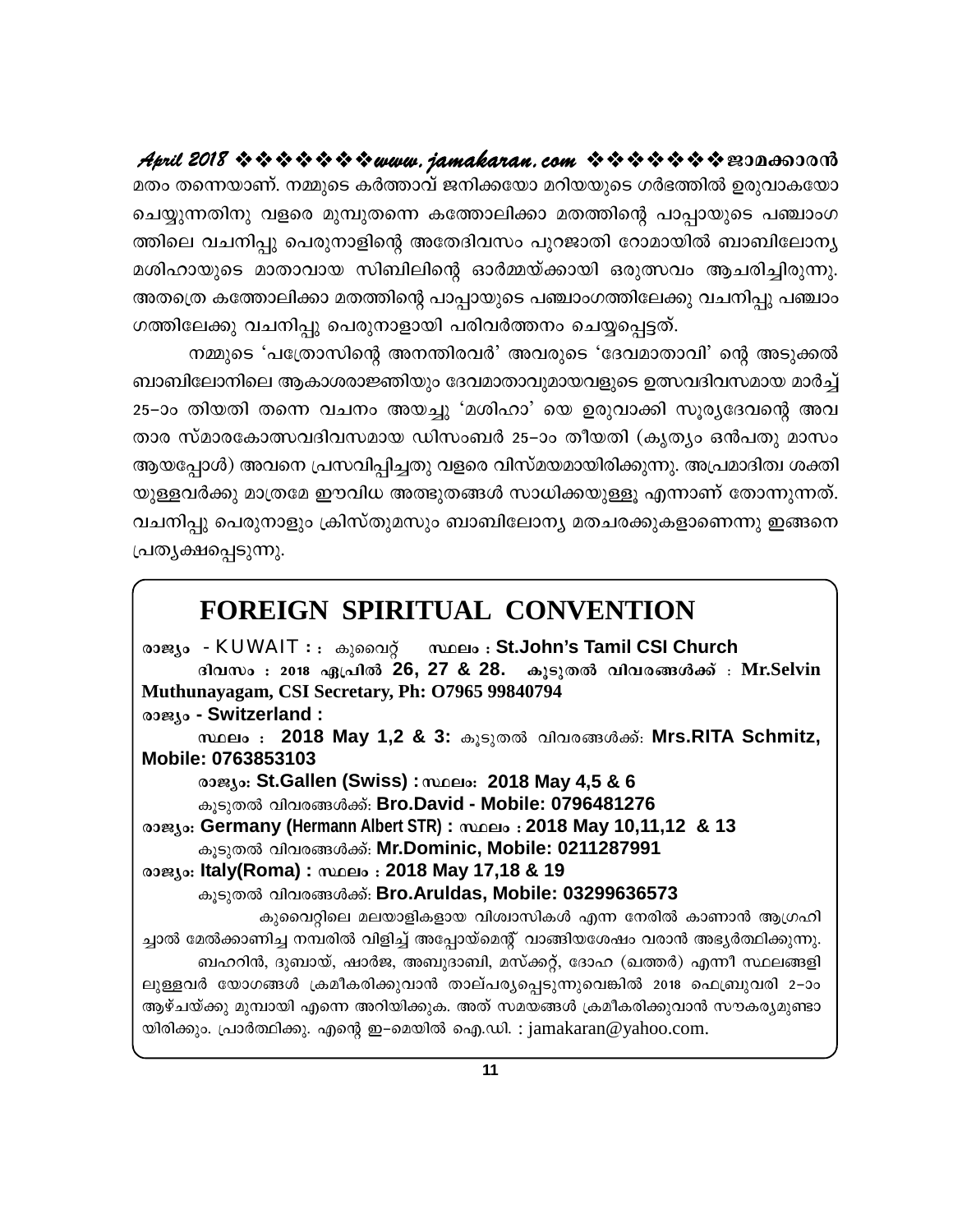



ഇനി ഈസ്റ്റർ അഥവാ ഉയിർപ്പു പെരുനാളിനെക്കുറിച്ചു നോക്കാം. 'ഈസ്റ്റർ' എന്ന പേരുതന്നെ ഒരു ക്രിസ്തീയ പദമല്ല. **ബാബിലോന്യ മതത്തിലെ ആകാശരാജ്ഞിയുടെ** പേരുകളിൽ ഒന്നായ 'അസ്റ്റാർട്ടി' അഥവാ അസ്തരോത്തു എന്നതിൽ നിന്ന് ഉളവാ യതാണ് ഈ പദം. ആകാശരാജ്ഞിയുടെ ഈ പേര് നിനെവെയിലെ ആളുകൾ ശബ്ദിക്കുന്നത് 'ഈസ്റ്റർ' എന്നാണ്. ഈ പേരു അസ്സീറിയായിലെ ഒരു ഓർമ്മ സ്തംഭ ത്തിന്മേലുള്ളതായി ലെയാർഡ് പറയുന്നു.

നാലാമത്തെയോ മൂന്നാമത്തെയോ നൂറ്റാണ്ടിനപ്പുറത്തു ക്രിസ്തീയസഭയിൽ ക്രിസ്തുവിന്റെ പുനരുത്ഥാനത്തിന്റെ ഓർമ്മയുടെ നാൾ ആചരിച്ചിരുന്നതായി കാണു ന്നുണ്ട്. അപ്പോസ്തല കാലാനന്തരം സഭയിലുണ്ടായ ഒരാചാരമായിരുന്നു ഇത്. അതി പ്പോൾ റോമാസഭയിലാചരിക്കുന്നതിൽ നിന്നു വളരെ വ്യത്യസ്തമായിരുന്നു. അതിനു ഈസ്റ്റർ എന്നു പേരായിരുന്നുമില്ല. ക്രിസ്തുവിന്റെ മരണപുനരുത്ഥാനങ്ങളുടെ സ്മര ണയ്ക്കായി ആചരിച്ചിരുന്ന ദിവസങ്ങൾ യെഹൂദാ പെസഹായുടെ സമയത്തായിരുന്ന തുകൊണ്ടു അതിനു 'പെസഹാ' എന്നാണ് പേർ വിളിക്കപ്പെട്ടിരുന്നത്.

ക്രിസ്ത്യാനികൾ പെരുനാൾ ആചരിപ്പാൻ വേദം ഉപദേശിക്കുന്നില്ലെങ്കിലും അപ്പോ സ്തലകാലാനന്തരമുള്ള ക്രിസ്ത്യാനികൾ സഭ ആത്മീയമായ ആദ്യാനുഭവങ്ങളിൽ നിന്നും പുറകോട്ടു പൊയ്ക്കൊണ്ടിരുന്നതിനോടുകൂടെ അങ്ങനെ പെസഹാ ആചരി പ്പാൻ തുടങ്ങി. എന്നാൽ അത് ഇന്നു റോമാസഭയിലും മറ്റും കൊണ്ടാടുന്ന സമയത്തിലോ വിധത്തിലോ ആയിരുന്നില്ല. ഇന്നു കാണുന്നതുപോലെ വിഗ്രഹാരാധനയുള്ള ഒരു ഉത്സ വമായിരുന്നുമില്ല. അതിനു മുമ്പുള്ള ദിവസങ്ങളിൽ നോമ്പ് ആചരിച്ചിരുന്നതുമില്ല. അഞ്ചാം ശതകത്തിൽ ജീവിച്ചിരുന്ന മാഴ്സെയിൽസിലെ സന്യാസിയായ കാഷ്യാനസു ആദിമസ ഭയും അക്കാലത്തെ സഭയും തമ്മിലുള്ള അന്തരം തെളിയിച്ചുകൊണ്ട് ഇങ്ങനെ പറ ഞ്ഞിരിക്കുന്നു : 'ആദ്യസഭയുടെ പൂർണ്ണത അശുദ്ധപ്പെടാതിരുന്ന കാലത്തോളം നാല്പതു ദിവസത്തെയുള്ള ആചാരമേ അറിഞ്ഞിരുന്നില്ല. അങ്ങനെയെങ്കിൽ ഈ ആചാരം എവിടെ നിന്നു വന്നു? ഇതും ബാബിലോന്യ ദേവിയുടെ ആരാധകന്മാരിൽ നിന്നു നേരിട്ടു കടം വാങ്ങിയിട്ടുള്ളതാണെന്നു തെളിയിക്കാം. കൂർഡിസ്റ്റാൻ എന്ന സ്ഥലത്തുള്ള പിശാചാ രാധകന്മാരായ ജാതികൾ അതായതു യെസ്സിഡിസു ഇന്നും ആണ്ടിന്റെ വസന്തകാലത്തു നാൽപതു ദിവസത്തെ നോമ്പു അനുഷ്ഠിച്ചു വരുന്നുണ്ട് എന്ന് ലെയാർഡിന്റെ 'നിന വെയും ബാബിലോനും' എന്ന ഗ്രന്ഥത്തിൽ പറഞ്ഞിരിക്കുന്നു. അവർക്ക് ഇത് ലഭിച്ചത് ബാബിലോന്യരിൽ നിന്നാണ്. അതുപോലെ തന്നെ വസന്തകാലത്തു നാല്പതു ദിവ

സത്തെ നോമ്പു ജാതികളായ 'മെക്സിക്കൻസിന്റെ ഇടയിൽ ഉണ്ടായിരുന്നതായി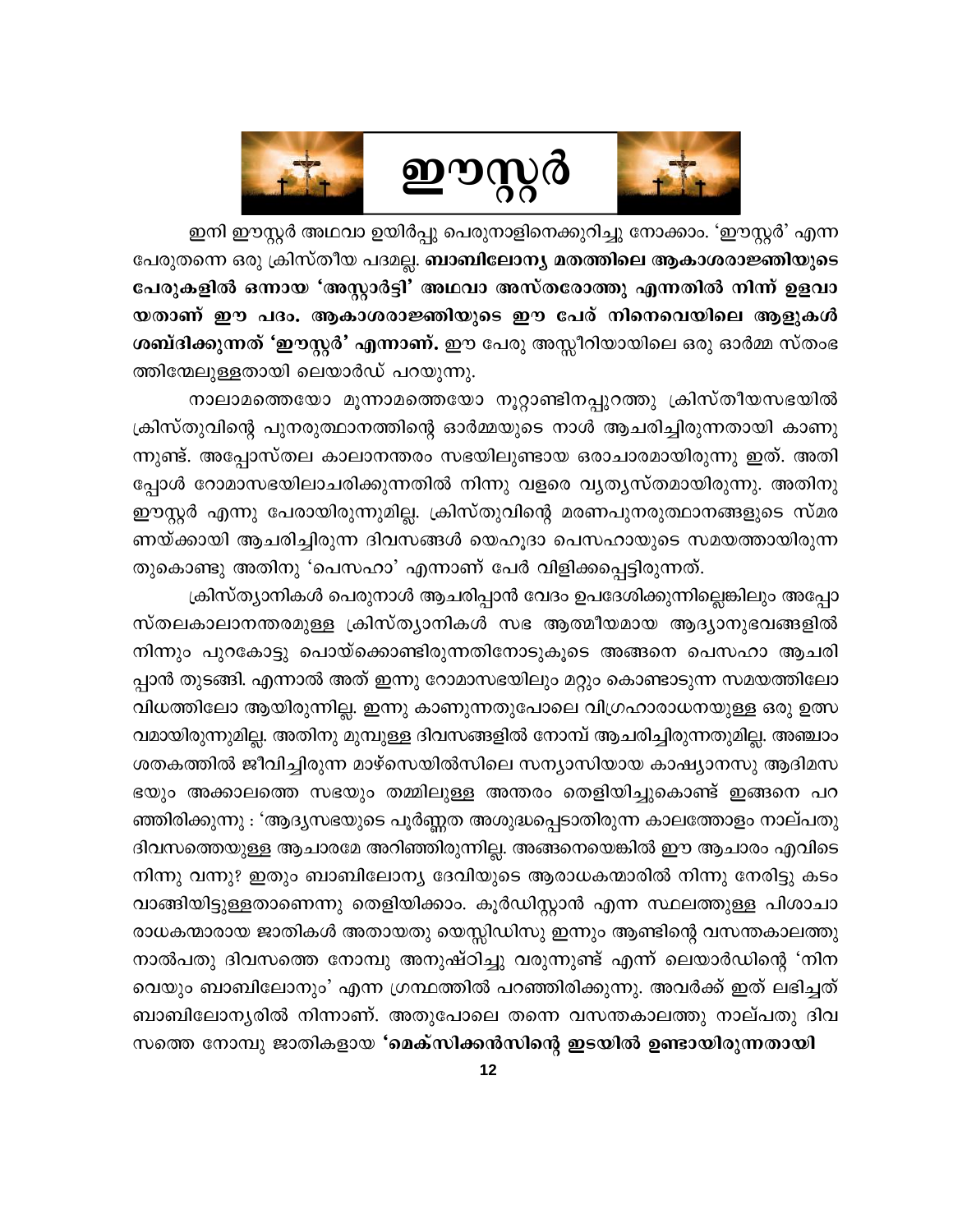ഹംബോർട്ടിന്റെ 'മെക്സിക്കൻ റിസേർച്ചസ്' എന്ന പ്രബന്ധത്തിൽ പറഞ്ഞിട്ടുണ്ട്. വിഷു സംക്രമശേഷം മൂന്നുദിവസം കഴിയുമ്പോൾ സൂര്യനുവേണ്ടി നാൽപതു ദിവസത്തെ നോമ്പ് അവർ ആരംഭിക്കുമായിരുന്നു. ഈജിപ്തിലെ പുറജാതികൾ ഇതുപോലെ നാൽപതു ദിവസത്തെ നോമ്പു ആചരിച്ചിരുന്നതായി വിൽക്കിൻസൺ എഴുതിയിട്ടുള്ള 'ഈജിപ്ഷ്യൻ ആന്റിക്ക്വറ്റീസ്' എന്ന ഗ്രന്ഥം ഘോഷിക്കുന്നു. ഈജിപ്തിലെ ഈ നോമ്പു മദ്ധ്യസ്ഥ ദേവനായ ഓസിറീസിനു അഥവാ അഡോണീസിനു വേണ്ടിയാണ് അവർ നട ത്തിയിരുന്നത്; ഇതിനെക്കുറിച്ചു അർണോബിയസ് എന്നയാൽ പ്രസ്താവിക്കുന്നത്: "ജാതികൾ ഇതു അനുഷ്ഠിച്ചതു സീറിസിന്റെ മകളായ പ്രോസെർപ്പൈൻ എന്നവളെ നരകത്തിലെ ദേവനായ പ്ലൂട്ടോ തട്ടിച്ചുകൊണ്ടുപോയതിനാ ലുണ്ടായ അതിദുഃഖത്തിൽ വളരെ നാളേക്കു ഭക്ഷിക്കയില്ലെന്നു സീറീസു നിശ്ചയിച്ചതിനെ അനുകരിച്ചു ജാതികൾ ഇതു ചെയ്തതായിട്ടാണ്. ഈജിപ്തിൽ ഇത് മെയ്മാസത്തിന്റെ മദ്ധ്യത്തിലാണ് ആചരി ച്ചിരുന്നത്."

പുറജാതികളുടെ ഇടയിൽ സർവ്വസാധാരണയായി നടന്നിരുന്ന ആചാരം പല സ്ഥലത്തെ ജാതികൾ പല ഉദ്ദേശങ്ങൾ വെച്ചുകൊണ്ടായിരുന്നു നടത്തിയിരുന്നത്. ബാബി ലോനിൽ ആരംഭിച്ചു നാനാദേശത്തേയ്ക്കും വ്യാപിച്ചതാണ് ഇത് എന്നുളളത് നിർവി വാദമത്രെ. കാലാന്തരത്തിൽ പല രാജ്യങ്ങളിൽ ഇതിനെപ്പറ്റി പല കെട്ടുകഥകളും ഉള വായി വന്നു. ജാതികളുടെ ഇടയിൽ സർവ്വസാധാരണായ ഈ ആചാരം, ബാബിലോന്യ അസ്റ്റാർട്ടിയുടെ ഉത്സവത്തിൽ നിന്നു ഉത്ഭവിച്ചതാണ്. ജാതികളുടെ ഈ നോമ്പിന്റെയും ഉത്സവത്തിന്റെയും അനുഷ്ഠാനങ്ങൾ കാലക്രമത്തിനു ക്രിസ്തീയ സഭയിലേക്കു നുഴ ഞ്ഞുകടന്നു. അതോടുകൂടി തൽസംബന്ധമായ പല അന്ധവിശ്വാസങ്ങളും സഭയിൽ പ്രവേശിച്ചു. ക്രിസ്തുസഭയിൽ ആദ്യമുണ്ടായിരുന്ന എഴുത്തുകാർ ആക്ഷേപിച്ചിട്ടിരുന്ന തായ ഈവിധ ദുരാചാരങ്ങളിലേക്കും മ്ലേച്ഛതകളിലേക്കും ഭോഷത്വങ്ങളിലേക്കും ക്രൈസ്തവർ ഇറങ്ങിത്തുടങ്ങി. ഒടുവിൽ അസ്റ്റാർട്ടിയുടെ ആരാധന പടർന്നുപിടിച്ചപ്പോൾ പാശ്ചാതൃ റോമാസാമ്രാജ്യമൊട്ടുക്ക് കൽദയ നോമ്പിലെപ്പോലെ തന്നെ ആറ് ആഴ്ച നോമ്പു ആചരിക്കുന്നതു നിർബന്ധ വിഷയമാക്കിത്തീർത്തു. ഈവിധമാണ് അസ്റ്റാർട്ടി യുടെ ആരാധന സഭയിൽ സർവ്വത്ര വ്യാപിച്ചത്.

ജാതികളെ തൃപ്തിപ്പെടുത്തിയും അവരുടെ ദുരാചാരങ്ങളെ സമ്മതിച്ചു കൊടു ത്തുംകൊണ്ട് അവരെ മാർഗ്ഗത്തിലേക്ക് ചേർക്കുന്ന ഒരു നയം റോമാസഭ സാധാരണ അനുവർത്തിച്ചുവന്നു. അതനുസരിച്ച് ക്രിസ്ത്യാനികളുടെയും ജാതികളുടെയും ഉത്സ വങ്ങളെ തമ്മിൽ യോജിപ്പിക്കത്തക്കവണ്ണം ഉള്ള സൗകര്യങ്ങൾ വരുത്തി. ഇതിനു വഴി യൊരുക്കുവാൻ ക്രിസ്താബ്ദം 519–നോടടുത്ത് ഓറീലിയ എന്ന സ്ഥലത്തു റോമാ ബിഷ പ്പായ ഹോർമിസ് ഡാഡിന്റെ കാലത്തു നടന്ന സുന്നഹദോസിൽ ഈസ്റ്ററിനു മുൻപായി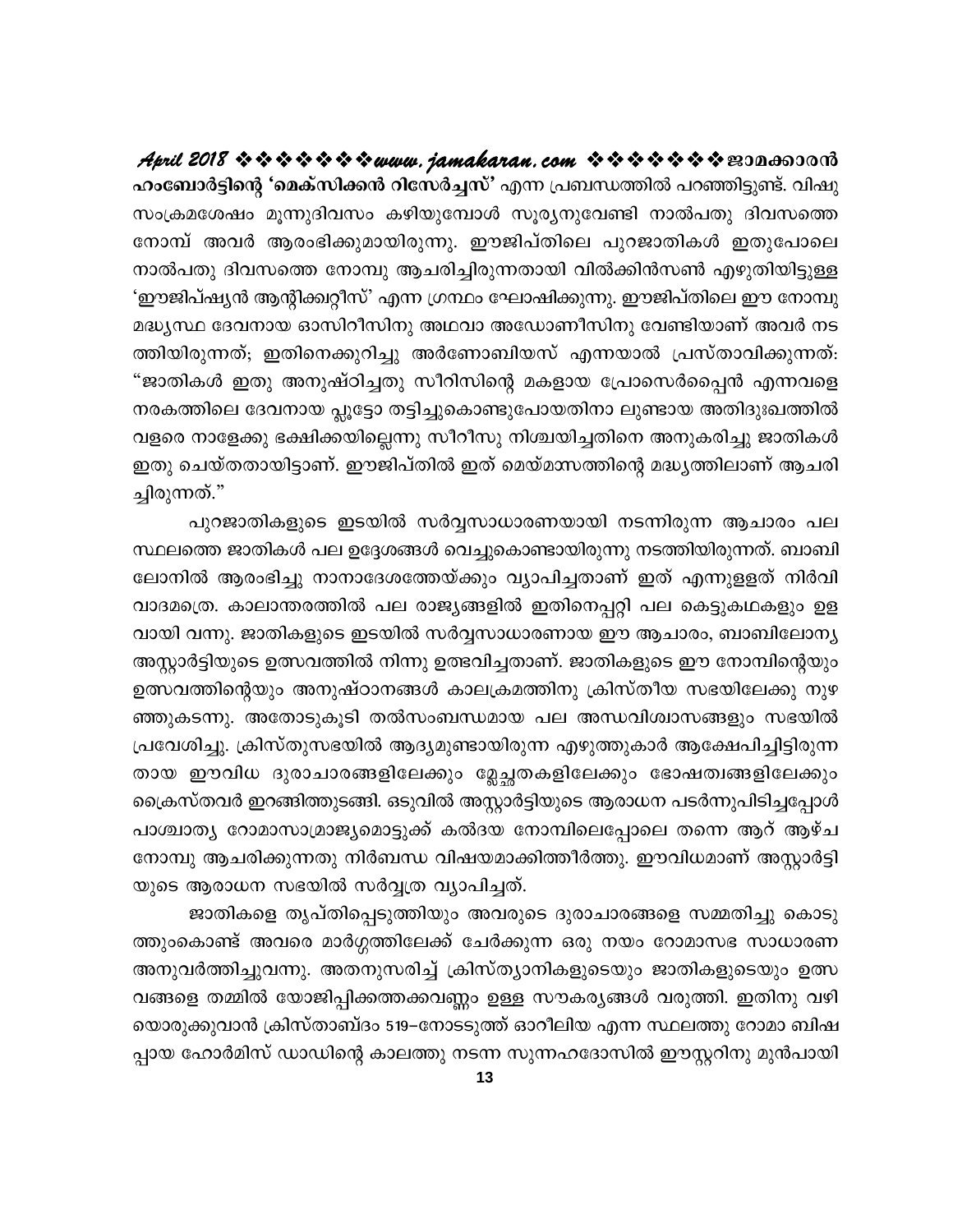നോമ്പു ആചരിക്കണമെന്ന് തീർച്ചപ്പെടുത്തി. അതിനാൽ പഞ്ചാംഗത്തിൽ വളരെ പണി പ്പെട്ടു ചില ഭേദഗതികൾ വരുത്തി പുറജാതികളുടെ ഈസ്റ്റർ ഉത്സവസമയത്തു ക്രൈസ്ത വരുടെ ഉയർപ്പു പെരുനാൾ ആചരിക്കത്തക്കവണ്ണം പഞ്ചാംഗം ചമച്ചു. ഈ പഞ്ചാംഗം ചമച്ചതു ഡയാനീഷ്യസു എന്ന മഠാധിപനായിരുന്നു. പഞ്ചാംഗത്തിൽ ഇങ്ങനെ ഭേദ ഗതി വരുത്തിക്കൊണ്ടു സുന്നഹദോസു നിശ്ചയങ്ങൾ നടപ്പിൽ വരുത്തുവാൻ യത്നിച്ചു തുടങ്ങി. കൗൺസിൽ നിശ്ചയങ്ങൾ എല്ലാം ഉടനടി നടപ്പിൽ വരുത്തുക പ്രയാസമായി രുന്നു. ആറാം ശതകത്തിന്റെ അവസാനമായപ്പോഴേക്ക് പുതിയ പഞ്ചാംഗം എല്ലാവരും സ്വീകരിക്കേണ്ടതിനു കാര്യമായ ശ്രമങ്ങൾ നടത്തപ്പെട്ടു. അക്കാലത്തു ബ്രിട്ടനിലും മറ്റു പലയിടങ്ങളിലും ഇതിനോട് വലിയ എതിർപ്പുണ്ടായി. ബ്രിട്ടനിലെ സ്വദേശ ക്രിസ്ത്യാ നികൾ ക്രിസ്തീയ പെസഹാ ആചരിച്ചു വന്ന സമയവും റോമാസഭയാൽ നടപ്പാക്ക പ്പെട്ട പുറജാതി ഈസ്റ്ററിന്റെ സമയവും തമ്മിൽ ഒരു മാസത്തിന്റെ വ്യത്യാസം ഉണ്ടായി രുന്നു. ബ്രിട്ടനിൽ ക്രിസ്തുവിനെ സംബന്ധിക്കുന്ന ഉത്സവത്തെ കൽദയ ദേവിയുടെ ഉത്സവം ജയിക്കുന്നതിനു സാധിച്ചതു വളരെ ബലം പ്രയോഗിച്ചും രക്തം ചിന്തിയുമാ യിരുന്നു. ഇങ്ങനെ ക്രിസ്തീയരുടെ പെസഹാ ഉത്സവം മാറി ഈസ്റ്റർ ഉത്സവം നടപ്പാ യി. ഈസ്റ്റർ ഒരു ബാബിലോന്യ ഉത്സവമാണെന്നു ഇങ്ങനെ സുവ്യക്തമാകുന്നു.

ഈസ്റ്റർ ഉത്സവത്തിന്റെ ഇപ്പോഴത്തെ ചടങ്ങുകൾ ഒക്കെയും നോക്കിയാൽ അതു മുഴുവൻ ബാബിലോന്യ സ്വഭാവത്തെ ചരിത്രം പറയുന്ന രീതികൾ ദൃഢീകരിക്കുന്നു. കുരി ശാകൃതിയിൽ ദുഃഖവെള്ളിയാഴ്ച ഉപയോഗിക്കുന്ന ചൂടുള്ള അപ്പം ഈസ്റ്റർ ഞായ റാഴ്ചയിലെ ചായമിടപ്പെട്ട മുട്ടകൾ എന്നിവ ഇപ്പോൾ ഉള്ളതുപോലെ തന്നെ കൽദയ ആചാരങ്ങളിലും ഉണ്ടായിരുന്നു. ക്രിസ്തുവിനു 1500 വർഷം മുമ്പു മുതൽക്കേ അതാ യതു അഥേന പട്ടണസ്ഥാപകനായ സീസറോപ്സിന്റെ കാലം മുതൽക്കേ ജാതികൾ ആകാശരാജ്ഞിയായ ഈസ്റ്റർ ദേവിയുടെ ആരാധനയിൽ ഈ അപ്പം ഉപയോഗിച്ചിരു ന്നു. ബൈറന്റ് പറയുംപ്രകാരം ദേവന്മാർക്കു പ്രതിഷ്ഠിക്കുന്നതായ ഒരു മാതിരി വിശുദ്ധ അപ്പം വളരെ പുരാതനകാലം മുതൽക്കേ ഉള്ളതും Boun വിളിക്കപ്പെട്ടതും ആയിരുന്നു. യിസ്രായേൽമക്കൾ ആകാശരാജ്ഞിക്കു അപ്പം ചുടുന്ന ബാബിലോന്യ രീതി അനുവർത്തിപ്പാൻ തുടങ്ങിയതിനാൽ യിരെമ്യാ പ്രവാചകൻ മുഖാന്തിരം യഹോവ അവരെ ശാസിക്കുന്നതായി നാം കാണുന്നു. 'എനിക്കു കോപം വരത്തക്ക വണ്ണം അവർ ആകാശരാജ്ഞിക്ക് അപ്പം ചുടേണ്ടതിനും....മക്കൾ വിറകുപെറുക്കു ന്നതും അപ്പന്മാർ തീ കത്തിക്കുകയും സ്ത്രീകൾ മാവു കുഴയ്ക്കുകയും ചെയ്യുന്നു' (യിരെ 7:18).

ഈസ്റ്റർ ഉത്സവത്തിൽ ജാതികൾ ചെയ്തിരുന്ന ഈ അപ്പം ആകാശരാജ്ഞിക്കു പ്രതിഷ്ഠിക്ക എന്നതായിരുന്നു. ഇന്നു റോമാസഭ അപ്പം അൾത്താരയിൽ പ്രതിഷ്ഠിച്ച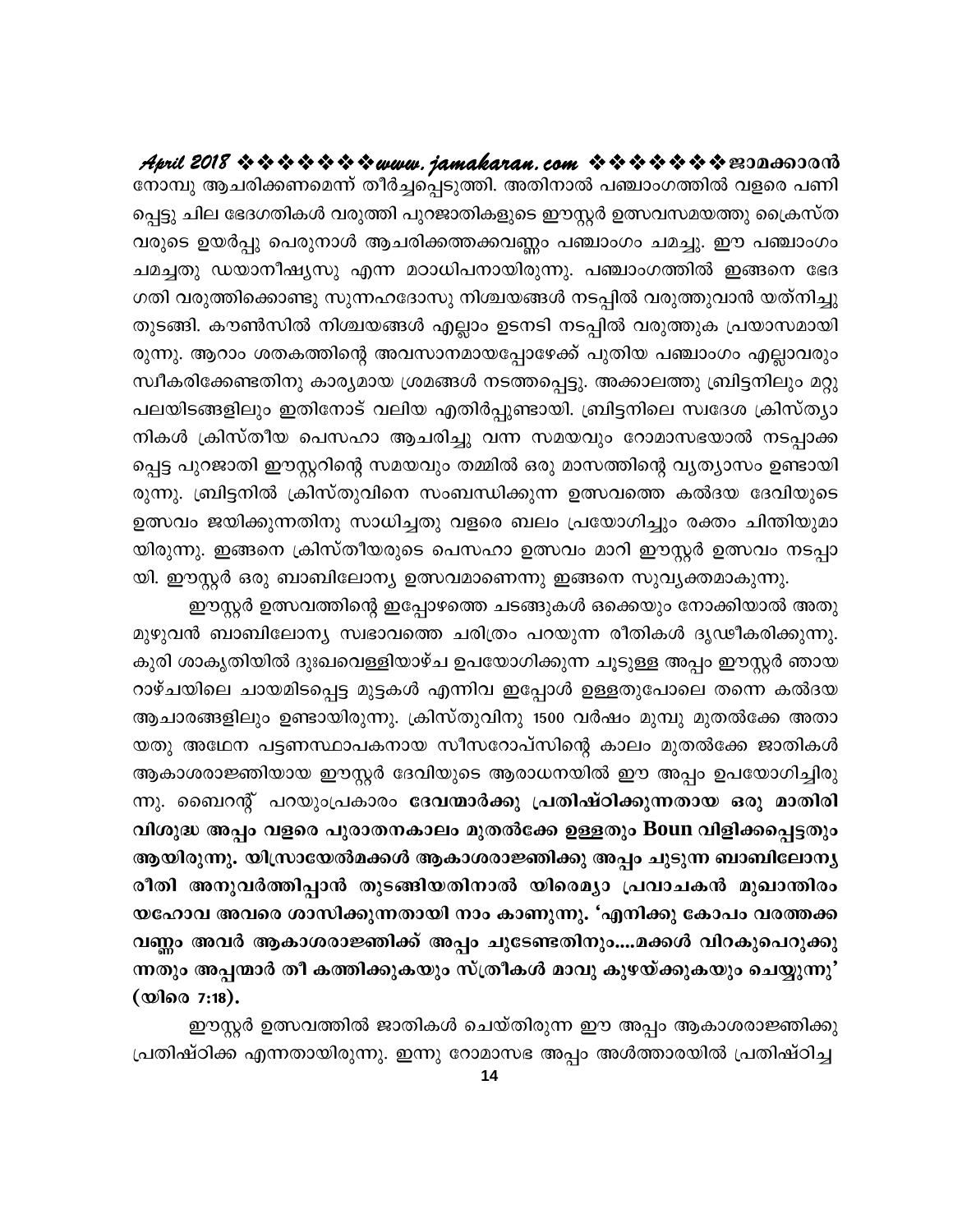തിനു ശേഷം അതു തിന്നുകയാണെന്ന് ഒരു വൃത്യാസമുണ്ട്.

പെസഹായുടെ മുട്ടയുടെ ആരംഭം ബാബിലോനിൽ നിന്നെന്ന് സ്പഷ്ടമാണ്. ബ്രിട്ടനിൽ പുറജാതി പുരോഹിതന്മാരായിരുന്ന ഡ്രൂയിഡ്സിനോടു കൂടെ ആദ്യകാലത്തു തന്നെ അസ്റ്റാർട്ടിയുടെയും ബെല്ലിന്റെയും ആരാധന പ്രവേശിച്ചു. അവിടെ ബെൽദേവനെ പണ്ടു ആരാധിച്ചു വന്നതിനാൽ മെയ് ഒന്നാം തീയതിയെ ബെൽറ്റനി എന്നാണ് പഞ്ചാം ഗത്തിൽ ഇന്നും വിളിച്ചുവരുന്നത്. ഡ്രൂയിഡ്സ് പുരോഹിതന്മാർ അവരുടെ സംഘത്തിന്റെ അടയാളമായി ഒരു മുട്ട വഹിച്ചിരുന്നു. ജപ്പാനിലെ ജനങ്ങൾ അവരുടെ വിശുദ്ധ മുട്ട പിച്ചള നിറമുള്ളതായിട്ടാണ് വിചാരിച്ചു വരുന്നത്. ചൈനയിൽ റോമാസഭ ഇന്നു ചെയ്യു ന്നതുപോലെ തന്നെ ചായം പുരട്ടിയ മുട്ടകൾ വിശുദ്ധ ഉത്സവങ്ങളുടെ സമയത്ത് ഇപ്പോഴും ഉപയോഗിച്ചു വരുന്നുണ്ട്. പുരാതനകാലത്തു മിസ്രയീമൃരുടെയും, ഗ്രേക്കരു ടെയും മതാനുഷ്ഠാനങ്ങളിൽ മുട്ടകൾ ഉപയോഗിച്ചു വരുകയും, അവരുടെ ക്ഷേത്രങ്ങ ളിൽ അവയെ ഏതോ രഹസ്യ ഉദ്ദേശത്തോടെ തൂക്കിയിടുകയും ചെയ്തുവന്നു. ഈജി പ്തിലെ ഈ മുട്ടക്കർമ്മത്തിന്റെ ആരംഭം ബാബിലോനിൽ നിന്നാണെന്ന് തെളിയിക്കാ വുന്നതാണ്. ബാബിലോന്യരുടെ അത്ഭുത മുട്ടയെക്കുറിച്ചുള്ള ഇതിഹാസങ്ങൾ കൊണ്ട് പുരാതന കവികളുടെ എഴുത്തുകൾ നിറഞ്ഞിരിക്കുന്നു. ഒരു മിസ്രയീമൃനും ഔഗു സ്തോസ് കൈസറിന്റെ കാലത്ത് റോമയിലെ ഫലസ്തീൻ വായനശാല സൂക്ഷിപ്പുകാ രനും തന്റെ സ്വന്തരാജ്യത്തെ സകല വിദ്യകളും അഭ്യസിച്ചിരുന്നവനുമായ ഹൈജീനസു മുട്ടയുടെ കാര്യത്തെക്കുറിച്ചു പറയുന്നതാവിത്: "യൂഫ്രോത്തോസു നദിയിലേക്കു സ്വർഗ്ഗ ത്തിൽ നിന്നു ആശ്ചര്യകരമായ വലിപ്പമുള്ള ഒരു മുട്ട വീണതായി പറയപ്പെടുന്നു. മത്സ്യ ങ്ങൾ അതിനെ ഉരുട്ടി കരയ്ക്കു കയറ്റി അവിടെവച്ച് പ്രാക്കൾ അതിന്മേൽ പൊരുന്നിരു ന്നപ്പോൾ അതു വിരിഞ്ഞു വീനസ് പുറത്തു വന്നു. ഇവളെയാണ് സൂറിയാക്കരുടെ ദേവി യായ അസ്റ്റാർട്ടി എന്നു വിളിച്ചുവരുന്നത്. അതുകൊണ്ട് അസ്റ്റാർട്ടിയുടെ അല്ലെങ്കിൽ ഈസ്റ്ററിന്റെ അടയാളങ്ങളിൽ ഒന്നു മുട്ടയായിത്തീർന്നു. തന്നിമിത്തം വീനസിന്റെ (അ സ്റ്റാർട്ടിയുടെ) ആരാധനസ്ഥലങ്ങളിൽ പ്രാമുഖ്യസ്ഥലമായ കുപ്രോസിൽ ആശ്ചര്യാകൃ തിയിലുള്ള ആ മുട്ടയുടെ രൂപം വളരെ വലിപ്പത്തിൽ ഉണ്ടാക്കിവെച്ചിരുന്നു."

അസ്റ്റാർട്ടിയുടെ ഈ മുട്ടയെ ക്രിസ്തുവിന്റെ പുനരുത്ഥാന ചിഹ്നമായി വിശുദ്ധീക രിച്ചു അംഗീകരിച്ചുകൊണ്ട് ഇതിനോടു സംബന്ധിച്ചു പോൾ പഞ്ചമൻ പാപ്പാ, അന്ധവി ശ്വാസത്തിൽ ഇരിക്കുന്ന ജനങ്ങളെ ഈസ്റ്റർ സമയത്തു ഇങ്ങനെ പ്രാർത്ഥിപ്പാൻ പഠിപ്പി ച്ചു. 'കർത്താവേ! ഞങ്ങളുടെ കർത്താവായ യേശുക്രിസ്തുവിനെക്കുറിച്ചുള്ള സ്മരണ യോടുകൂടി തിന്നുന്നതിനു നിന്റെ ദാസന്മാർക്കു മേത്തരമായ ഭക്ഷണസാധനമായിത്തീ രുവാൻ നീ സൃഷ്ടിച്ച ഈ മുട്ടകളെ വാഴ്ത്തേണമേ എന്നു ഞങ്ങൾ നിന്നോടപേക്ഷി ക്കുന്നു.....' ഇത്യാദി.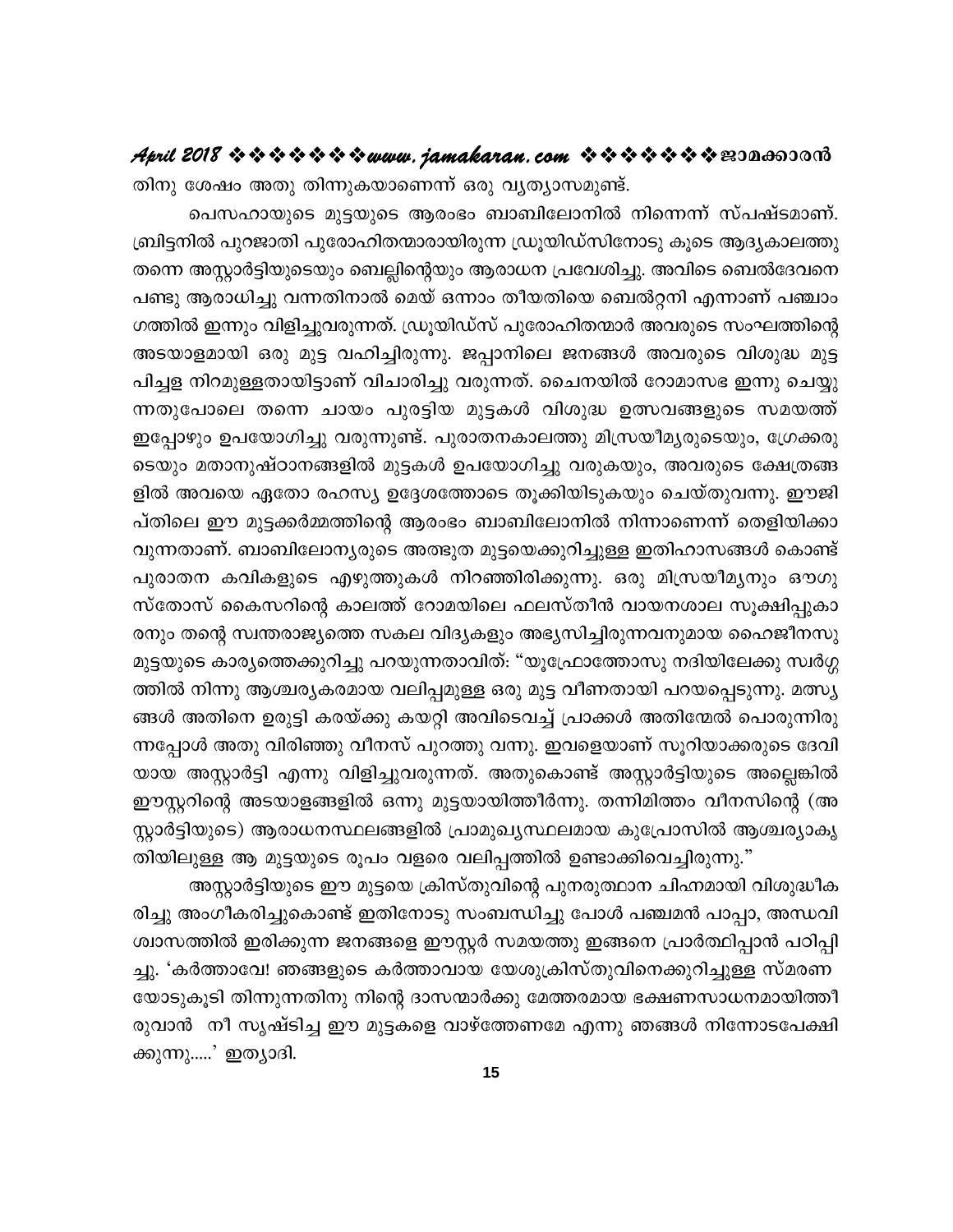ഈ അത്ഭുത മുട്ട കൂടാതെ ബാബിലോന്യ ദേവിരാജ്ഞിയായ ഈസ്റ്ററിനു വേറൊ രടയാളം കൂടെയുണ്ടായിരുന്നു. അതു മാതളപ്പഴം (രിമ്മോൻ) ആണ്. പുരാതനകാല ത്തുള്ള കീർത്തിമുദ്രകളിൽ കയ്യിൽ രിമ്മോൻ അല്ലെങ്കിൽ മാതളപഴവുമായി അസ്റ്റാർട്ടി യിരിക്കുന്നതിനെ കാണിച്ചിരിക്കുന്നു. സു**റിയാക്കാരൻ നയമാന്റെ യജമാനനായ ദമ** സ്കോസിലെ രാജാവ് ആരാധിച്ചതായ രിമ്മോന്റെ ആലയം, അസ്റ്റാർട്ടി ദേവിയെ രിമ്മോനോടുകൂടെ പരസ്യമായി ആരാധിച്ചു വന്ന ഒരു ക്ഷേത്രമായിരുന്നു. ഇതിൽ പുറജാതികൾ ഉദ്ദേശിച്ചിരുന്ന അർത്ഥം എന്തെന്നുകൂടെ നാം അറിയേണ്ടതാണല്ലോ. അസ്റ്റാർട്ടിക്കു 'ഐഡയാമേറ്റർ' എന്നുള്ള പേരുമുണ്ടായിരുന്നു. അവളുടെ 'മർമ്മ ങ്ങൾ' അനുഷ്ഠിക്കുന്നതിൽ കൂടുതൽ പ്രസിദ്ധിയുള്ള ഫ്റുഗ്യായിലെ വിശുദ്ധമല മർമ്മ ങ്ങളുടെ ഭാഷയായ കൽദായ ഭാഷയിൽ 'അറിവിന്റെ മല' എന്നർത്ഥം വരുന്ന 'മൗണ്ട് ഐഡ്' എന്നു വിളിക്കപ്പെട്ടിരുന്നു. ആകയാൽ 'ഐജയാമേറ്റർ' എന്നതിന്റെ അർത്ഥം 'അറിവിന്റെ മാതാവ്' എന്നത്രെ. അത് 'നന്മതിന്മകളെക്കുറിച്ചുള്ള അറിവ്' ആദ്യം കൊതി ച്ചിട്ട് അറിവിന്റെ വൃക്ഷഫലം ഭുജിച്ചവളായ ഹവ്വായെ സൂചിപ്പിക്കുന്നു. അസ്റ്റാർട്ടിയെ ദൈവമാതാവിന്റെ അവതാരമായി മാത്രമല്ല, മനുഷ്യജാതിയുടെ മാതാവിന്റെ അവതാര മായി കൂടെ ആരാധിച്ചിരുന്നു എന്നതിനു ധാരാളം തെളിവുകൾ ഉണ്ട്. പുറജാതികളുടെ പുരാണകഥയിൽ അറിവിൻ വൃക്ഷഫലം വിലക്കിയതിനാൽ യഹോവയെ മനുഷൃശ ത്രുവായും മനുഷ്യവർഗ്ഗത്തിനു ആ കനി തിന്മാൻ സ്വാതന്ത്ര്യം കൊടുത്ത ആളായ സാത്താനെ (ഹെർക്യുലീസ്) മനുഷ്യമിത്രമായുമാണ് പറഞ്ഞിരിക്കുന്നത്. അറിവിന്റെ മാതാവും ദേവന്മാരുടെ മാതാവുമായ അസ്റ്റാർട്ടി വിശുദ്ധപർവ്വത്തിൽ കയറുന്നവരെ അവ ളുടെ 'മർമ്മ' ങ്ങളിലേക്കു ക്ഷണിച്ചുകൊണ്ടു തന്റെ നീട്ടപ്പെട്ട കയ്യിൽ മാതളപ്പഴം വഹി ച്ചുകൊണ്ടിരുന്നതായി കാണിച്ചിരിക്കുമ്പോൾ ആ കനി എന്തോന്നിനെ സൂചിപ്പിക്കാനാണ് ഉദ്ദേശിക്കപ്പെട്ടിരിക്കുന്നത് എന്ന് വ്യക്തമാണല്ലോ. അറിവിൻ വൃക്ഷഫലത്തെ അവൾ മനുഷ്യവർഗ്ഗത്തിനു നീട്ടുന്നതിനാൽ അവൾക്ക് 'അറിവിന്റെ മാതാവ്' (ഐഡിയാമേ റ്റർ) എന്നു പേരായി. 'വെളിച്ചങ്ങളുടെ പിതാവിൽ നിന്നിറങ്ങി വരുന്ന എല്ലാ നല്ല ദാനവും തികഞ്ഞ വരമൊക്കെയും' ഇവളിൽ നിന്നു ലഭിക്കുന്നതായി ജാതികൾ കരുതി വന്നു.

. ഇങ്ങനെയത്രെ ഈസ്റ്റർ ഉത്സവത്തിൽ മാതളപ്പഴത്തിനു പ്രവേശനം ലഭിച്ചത്. പാപ്പാ മതസ്ഥർ (കത്തോലിക്കാ സഭാ) അവരുടെ ആകാശരാജ്ഞിയെക്കുറിച്ചു ഇതേ രീതിയി ലുള്ള വികാരങ്ങളെത്തന്നെ അത്ഭുതമാക്കുന്നു. പുറജാതിമതം ഉപദേശിച്ചിരുന്ന ബോധ നങ്ങളെ റോമാസഭ പുലർത്തി വരുന്നതുപോലെ തന്നെ, കഴിവുള്ളിടത്തെല്ലാം അതേ അടയാളങ്ങളും അവർ സ്വീകരിച്ചിട്ടുണ്ട്. രിമ്മോനെപ്പറ്റിയുള്ള അന്ധവിശ്വാസം റോമാമതം നിലനിർത്തി വരുന്നതായി കാണുന്നു. മാതളപ്പഴം ലഭിക്കാത്ത രാജ്യങ്ങളിൽ അവർ ഈസ്റ്റർ ഉത്സവത്തിനു മുട്ടകളോടു കൂടെ മധുരനാരങ്ങയാണ് ഉപയോഗിച്ചുകൊണ്ടിരിക്കുന്നത്.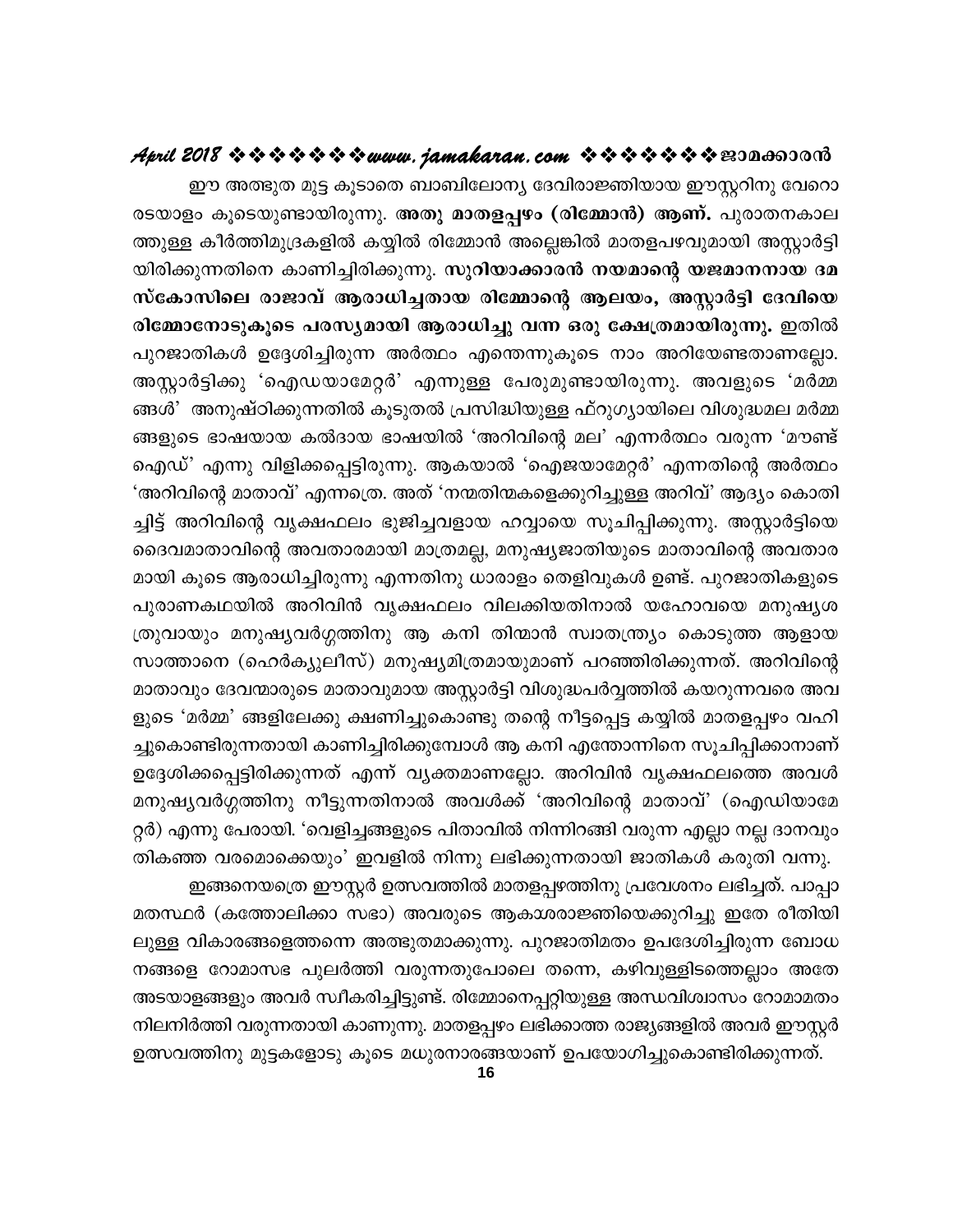റോമരുടെ ഈസ്റ്റർ ഉത്സവം ബാബിലോനിൽ നിന്നു വന്നതാണെന്നും, അതിന്റെ പഴയ ആചാരങ്ങളോടുകൂടെ അതിനെ ക്രിസ്തീയ ഉത്സവമാക്കി പരിവർത്തനം ചെയ്യി ച്ചിരിക്കയാണെന്നും ഇങ്ങനെ മനസ്സിലാക്കുന്നു. ഇതോടു ചേർന്ന് ഈസ്റ്റർ പെരുനാളി നോടടുത്ത ദിവസങ്ങളിൽ (വിശുദ്ധ കഷ്ടാനുഭവ ആഴ്ചയിൽ) റോമായിൽ നടത്തുന്ന ബാബിലോന്യ ആചാരങ്ങളെക്കുറിച്ചുകൂടെ സ്ഥല്പം എഴുതുന്നതു അസ്ഥാനത്താകയി ല്ലെന്നു തോന്നുന്നു. നാം അവയെ സൂക്ഷിക്കുന്തോറും അവ ഈജിപ്തിൽ ആചരിച്ചു വന്ന വിളക്കു വെയ്പ്പുകളെയും പല രാജ്യങ്ങളിലുമുള്ള അഗ്നിയാരാധകന്മാരുടെ ഇതര കർമ്മങ്ങളെയും നമുക്കു കൂടുതൽ പ്രത്യക്ഷമാക്കുന്നു. ഈജിപ്തിലെ വലിയ ദീപക്കാഴ്ച ഓസിറിസിന്റെ കല്ലറയ്ക്കടുത്താണ് നടത്തിയിരുന്നത്. റോമായിലെ വിശുദ്ധ ആഴ്ചയിൽ മെഴുകുതിരി കത്തിച്ചുള്ള ദീപക്കാഴ്ച ക്രിസ്തുവിന്റേതെന്നു പറയപ്പെടുന്ന കല്ലറയ്ക്കൽ നടത്തുന്നു. ക്രേത്തയിൽ ജൂപ്പിറ്ററിന്റെ കല്ലറ പ്രദർശിക്കപ്പെടുമ്പോൾ ക്രേത്തർക്കു അതു ആരാധനാ വസ്തുവായിരുന്നു. റോമാ ഭക്തന്മാർ ക്രിസ്തുവിന്റെ കല്ലറ എന്നു വിളിക്ക പ്പെടുന്നതിനെ ആരാധിക്കുന്നില്ലെങ്കിലും അതിലടക്കം ചെയ്തിരിക്കുന്ന വസ്തുവിന് ആരാധിക്കുന്നുണ്ട്. പുറജാതികൾക്ക് പുരാതനകാലത്തെ അഗ്നിസേവയുടെ ഓർമ്മ യ്ക്കായി വിളക്കുകൾ കത്തിച്ചുള്ള ഒരുത്സവമുണ്ടായിരുന്നതുപോലെ റോമായിൽ ഈസ്റ്റർ ആഴ്ചയിൽ 'തീക്കുരിശ്' അവരുടെ പ്രധാന ആരാധനാവസ്തുവായിരിക്കുന്ന ഒരു കർമ്മം നടക്കുന്നു. ഇത് ഒരഗ്നിയാരാധന തന്നെയെന്നതിനു സന്ദേഹമില്ല.

'പത്തൊമ്പതാം ശതകത്തിലെ റോമാ' യെന്ന ഗ്രന്ഥത്തിന്റെ കൃതി ഇതു സംബ ന്ധിച്ചു എഴുതിയിരിക്കുന്ന ഒരു വിവരണം കേൾക്കണം : 'വി. പത്രോസിന്റെ കല്ലറയുടെ മുകളിലായി കുംഭഗോപുരത്തിൽ നിന്നു തൂക്കപ്പെട്ടിരുന്ന അഗ്നി കൊണ്ടുള്ളതായ തിള ങ്ങുന്ന കുരിശ് (ദുഃഖവെള്ളിയാഴ്ച) രാത്രിയിൽ അസാധാരണമായ പ്രഭയോടുകൂടെ ശോഭി ച്ചു. അസംഖ്യം വിളക്കുകളാൽ അതു പൊതിഞ്ഞുണ്ടാക്കപ്പെട്ടിരിക്കുന്നതിനാൽ അതു മുഴുവൻ ഒരൊറ്റ ജ്വാലയായി തോന്നുമായിരുന്നു. ഈ ഏക വസ്തുവിനെ മിഴിച്ചുനോക്കി ക്കൊണ്ടു രാജാവു മുതൽ ഭിക്ഷുവരെ എല്ലാ നിലകളിലും രാജ്യങ്ങളിലുമുൾപ്പെട്ട ഒരു വലിയ പുരുഷാരത്താൽ പള്ളിക്കകം നിറയപ്പെട്ടു. അല്പനിമിഷങ്ങൾക്കുള്ളിൽ പാപ്പായും അവന്റെ എല്ലാ കർദ്ദിനാളന്മാരും വി.പത്രോസിന്റെ ദേവാലയത്തിലേക്കു ഇറങ്ങി. സ്വിസ് അംഗരക്ഷകന്മാർ അവർക്കായി പ്രത്യേകം ഒരുക്കിയിരുന്ന സ്ഥലത്തു വൃദ്ധനായ പോന്തിഫ് (പാപ്പാ) അഗ്നികൊണ്ടുള്ള കുരിശിൻ മുമ്പാകെ മൗനമായ വന്ദനയോടുകൂടെ സാഷ്ടാംഗ നമസ്കാരം ചെയ്യുന്നു. വാലവാലയായി നിൽക്കുന്ന കർദ്ദിനാളന്മാർ തന്റെ മുമ്പിൽ കുമ്പി ടുന്നു. ഇതേ രീതിയിൽത്തന്നെ റോമരുടെ മറ്റു പ്രധാന സ്ഥല ങ്ങളിലും ദുഃഖവെള്ളി യാഴ്ച തീക്കുരിശു വന്ദനയുള്ളതായിട്ടാണ് അറിയുന്നത്. ഇതിനേക്കാൾ പ്രതൃക്ഷവും മറ്റൊന്നാണെന്നു സംശയിപ്പാൻ വകയില്ലാത്തതുമായ അഗ്നിയാരാധനയേതാണ്?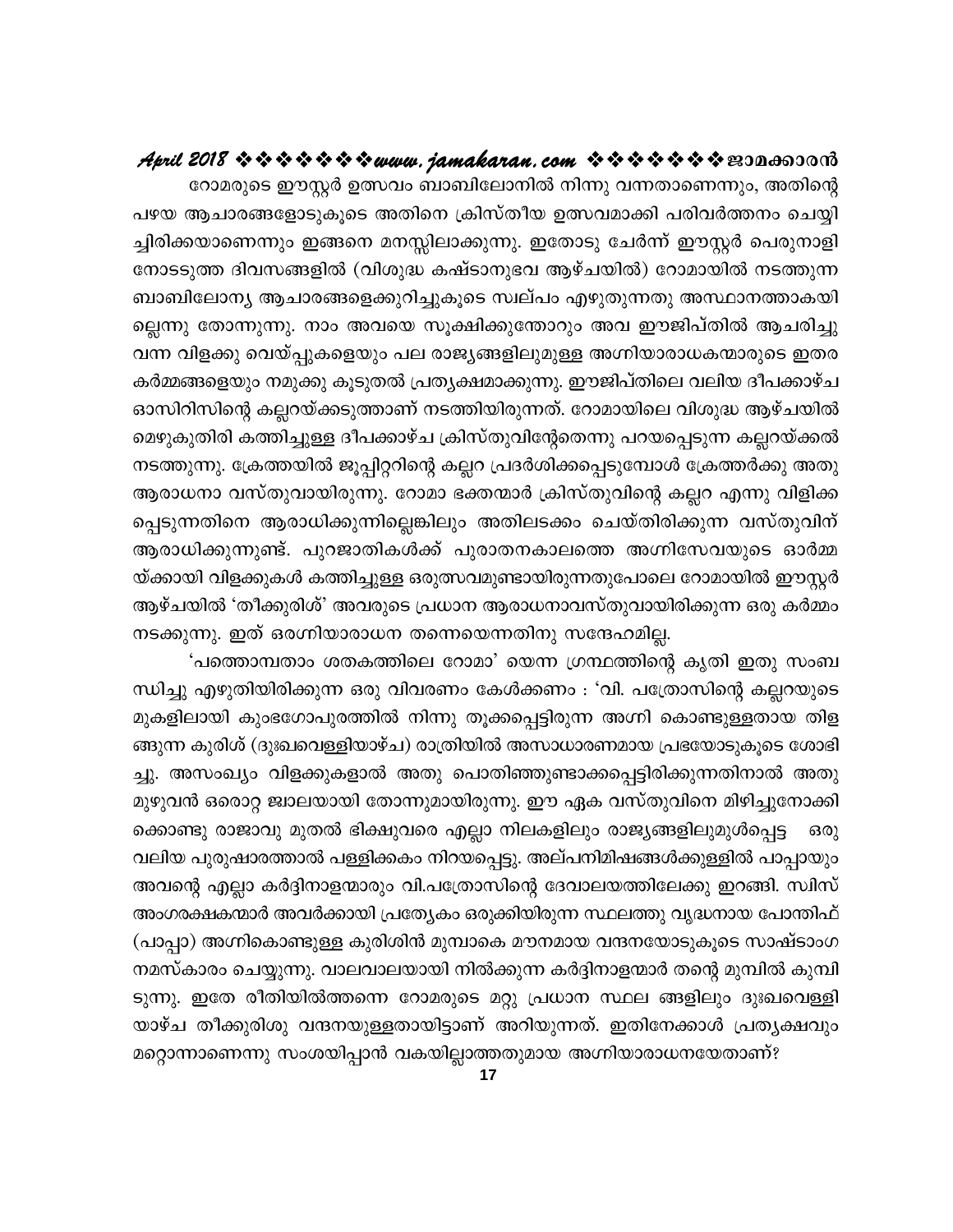പ്രസ്തുത ഗ്രന്ഥത്തിൽ തന്നെ പറഞ്ഞിരിക്കുന്ന മറ്റൊരു ഭാഗം കൂടെ കേട്ടാലും! 'വിശുദ്ധ വ്യാഴാഴ്ചയോടുകൂടെ ജനത്തിരക്കു നിമിത്തമുള്ള പ്രയാസങ്ങൾ ആരംഭിച്ചു. ഈ ദുർദിവസത്തിൽ ഞങ്ങൾ ഒൻപതു മണിക്കു മുമ്പായി സിസ്റ്റീനാ പള്ളിയിൽ പോയി.... പട്ടത്വത്തിൽ താണ വകുപ്പുകാർ മുമ്പിലും മനോഹരമായ അങ്കികൾ അണിഞ്ഞു കയ്യിൽ മെഴുകുതിരി പിടിച്ചുകൊണ്ട് കർദ്ദിനാളന്മാർ അതിനു പുറകിലും ചുവപ്പു നടപ്പന്തലിൻ കീഴെ തല മൂടാതെയും കയ്യിൽ ഒരു പെട്ടിയിൽ ഓസ്തി (കുർബാനയപ്പം) വഹിച്ചു കൊണ്ടും നടക്കുന്ന പാപ്പാ എല്ലാറ്റിനും ഒടുവിലും പോകുന്നതായ ഒരു ഘോഷയാത്ര കണ്ടു. നിങ്ങൾ അറിയുംപ്രകാരം ക്രിസ്തുവിന്റെ ശരീരരക്തങ്ങളായിരിക്കുന്ന ഇതിനെ ്സിസ്റ്റീനാ പള്ളിയിൽ നിന്നു ഇടയ്ക്കുള്ള മണ്ഡപത്തിൽ കൂടെ പോളിനാ ചാപ്പിലിലേക്കു വഹിച്ചുകൊണ്ടു പോകുകയും, അവിടെ ബലിപീഠത്തിൻ കീഴിൽ തയ്യാറാക്കപ്പെട്ടിരി ക്കുന്ന കല്ലറയിൽ അതിനെ അടക്കം ചെയ്യുകയും ചെയ്യുന്നു. ക്രിസ്തു മരിക്കുന്നതിനു മുമ്പ് അടക്കപ്പെടുന്നതിന്റെ ആവശ്യം ഇതുവരെ എനിക്കു മനസ്സിലായിട്ടില്ല; എന്തെ ന്നാൽ ക്രൂശീകരണം ദുഃഖവെള്ളിയാഴ്ച വരെ നടന്നിട്ടില്ലായ്കയാൽ വ്യാഴാഴ്ച അവനെ അടക്കുന്നതു അത്ഭുതകരമായി തോന്നുന്നു. ഈ കർമ്മം നടത്തപ്പെടുന്ന എല്ലാ റോമാ പള്ളികളിലും ഉച്ചയ്ക്കു മുമ്പായി അവന്റെ ശരീരത്തെ കല്ലറയിൽ വെയ്ക്കുകയും, അതു ശനിയാഴ്ചവരെ അവിടെ ഇരിക്കയും അവർക്കു മാത്രം അറിയാകുന്ന ഏതോ കാരണ ത്താൽ അന്നു പീരങ്കികളുടെ ഗംഭീര ശബ്ദത്തോടും കാഹളങ്ങളുടെ മഹാധ്വനിയോടും മണിനാദങ്ങളോടും കൂടെ കല്ലറയിൽ നിന്നു ഉയർത്തെഴുന്നേൽപ്പിക്കപ്പെടുകയും ചെയ്യു  $m<sub>k</sub>$ .

വ്യാഴാഴ്ച അടക്കപ്പെടുന്നുവെന്നും ശനിയാഴ്ച മരിച്ചവരിൽ നിന്നുയിർക്കുന്നു വെന്നുമുള്ള ക്രമവിരുദ്ധമായ ഈ നടപടി ദുഃഖവെള്ളിയാഴ്ച തീക്കുരിശിനെ വന്ദിക്കു ന്നതുകൊണ്ട് മറ്റുവിധത്തിൽ അജ്ഞാതമായിരിക്കുന്ന ഈ കുഴപ്പത്തെ നമുക്ക് തെളി യിച്ചു തരുന്നു. വിശുദ്ധാഴ്ചയിലെ ഈ ആഘോഷം അഗ്നിവന്ദന തുടങ്ങിയുള്ള അവ രുടെ കർമ്മങ്ങൾ പ്രസ്താവിക്കുംപ്രകാരം നരകദേവനെങ്കിലും വലിയ ഉദ്ധാരകനായ ഫൊറോനിയസ് ആയിരുന്ന ബാബിലോനിലെ സാറ്റേൺ എന്ന അഗ്നിദേവന്റെ പഴയ ഉത്സവങ്ങളിൽ ഒന്നാണ്. തന്നിമിത്തം പാപ്പാമതത്തിന്റെ (കത്തോലിക്കാസഭയുടെ) വിഗ്ര ഹാരാധനയിലെ ദേവൻ 'ക്രിസ്തു' നാമം വിളിക്കപ്പെടുന്ന സാറ്റേൺ ആകയാൽ അവൻ തന്റെ സ്വന്ത ദിനമായ 'സാറ്റേൺഡേ' യിൽ (ശനിയാഴ്ച) ഉയർത്തെഴുന്നേൽക്കേണ്ടതു സ്വാഭാവികമാണല്ലോ. ഇങ്ങനെ കത്തോലിക്കാ സ്ഥാപനത്തിന്റെ ഉന്നതസ്ഥാനങ്ങളിൽ നടത്തപ്പെടുന്ന കർമ്മങ്ങൾ കൽദയാ തുടങ്ങിയ രാജ്യങ്ങളിലെ അഗ്നിവന്ദനക്കാരുടെ കർമ്മങ്ങൾ തന്നെയാണെന്നു കാണുമ്പോൾ ആരാണു ആശ്ചര്യപ്പെടാത്തത്!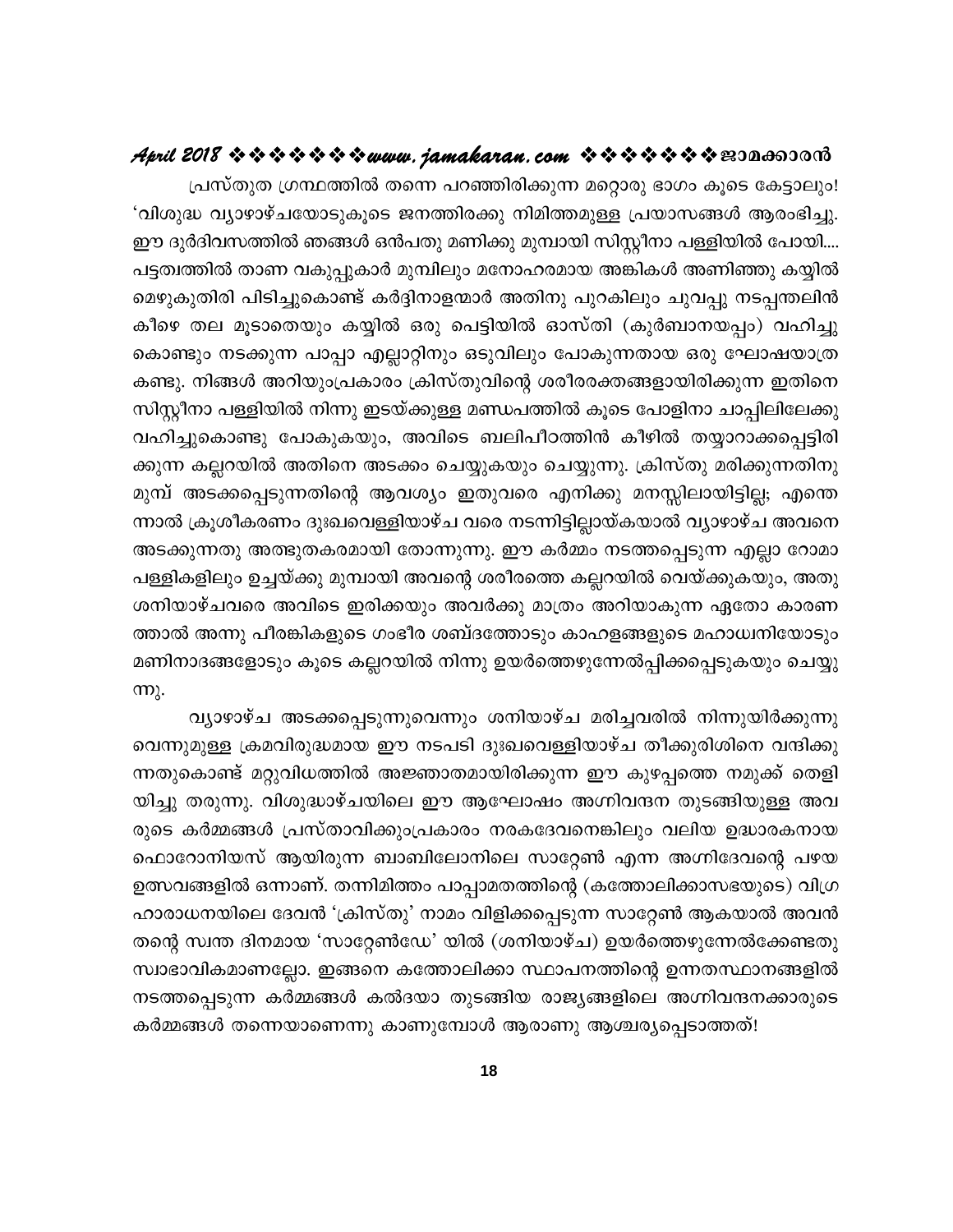ഇങ്ങനെയുള്ള കർമ്മങ്ങൾ കത്തോലിക്കാസഭക്കാരോടൊപ്പം പ്രൊട്ടസ്റ്റന്റ് സഭകളായ സി.എസ്.ഐ, മാർത്തോമാ, ലൂഥറൻ സഭകളും ഈ രീതി പിൻതുടരുന്നു.

കുറിപ്പ് : ഇതുവരെ ക്രിസ്ത്യാനികൾ ആഘോഷിക്കുന്ന പെരുനാളുകളുടെ ചരിത്രപ ശ്ചാത്തലം നിങ്ങൾ വായിച്ചു. ഇങ്ങനെ എഴുതിയതുകൊണ്ട് ക്രിസ്മസ്, ദുഃഖവെള്ളി, ഈസ്റ്റർ തുടങ്ങിയ വിശേഷദിവസങ്ങളിൽ സഭകളിൽ നടത്തപ്പെടുന്ന ആരാധനകൾ തെറ്റെന്നല്ല ഞാൻ പറയുന്നത്. ഒരു യഥാർത്ഥ ക്രിസ്ത്യാനിയ്ക്ക് ഓരോരോ ദിവസവും തങ്ങൾക്കുവേണ്ടി ജനിച്ച ക്രിസ്തുവിനെ ഓർക്കണം. അന്നത്തെ ദിവസം തന്നെ അവർക്ക് ക്രിസ്മസിന്റെ യഥാർത്ഥ സന്തോഷം ലഭിക്കും. അതുപോലെ തന്നെ ക്രിസ്തു ക്രൂശിക്കപ്പെട്ട വിവരങ്ങളും ക്രിസ്തു ഉയിർത്തെഴുന്നേറ്റ ചരിത്രങ്ങളും നമ്മുടെ വിശ്വാ സത്തെ ഓരോ ദിവസവും വർദ്ധിപ്പിക്കും.

സഭകൾ ഒരു വർഷത്തിൽ ഒരു പ്രത്യേക ദിവസത്തെ തെരഞ്ഞെടുത്ത് ലോകം മുഴുവനും ഉള്ള ക്രിസ്ത്യാനികൾ ക്രിസ്തുവിന്റെ ജനനത്തേയും, ക്രൂശുമരണത്തേയും, ക്രിസ്തുവിന്റെ ഉയിർത്തെഴുന്നേൽപ്പിന്റെ വിവരത്തേയും ഒരുമിച്ച് സ്തുതിക്കുന്നതിലും ധ്യാനിക്കുന്നതിലും തെറ്റില്ല. "ഒരുവൻ ഒരു ദിവസത്തെക്കാൾ മറ്റൊരു ദിവസത്തെ മാനിക്കുന്നു. വേറൊരുവൻ സകലദിവസങ്ങളെയും മാനിക്കുന്നു. ഓരോരുത്തൻ താന്താന്റെ മനസ്സിൽ ഉറെച്ചിരിക്കട്ടെ." (റോമർ 14:15).

# \*\*\*\*\*\*\*\*\*\*\*\*\*\*\*\*\*\*\*\*\*\*\*\*\*\*\*\*\*\* TIRUNELVELI DIOCESE (A UNIT OF TDTA) തിരുനെൽവേലി ഡയോസിസ് മഹായിട വക കൺവെൻഷൻ

തിരുനെൽവേലി ഡയോസിസ് മഹായിടവക കൺവെൻഷൻ കഴിഞ്ഞ 25 വർഷ ങ്ങളായി പലവിധ പ്രശ്നങ്ങൾ കാരണം നടന്നിട്ടില്ല. സി.എസ്.ഐ സിനഡിൽ നിന്നും തിരുനെൽവേലി ഡയോസിസ് വേർപിരിഞ്ഞ ശേഷം നടത്തപ്പെടുന്ന പ്രധാന വലിയ കൺവെൻഷനാകുന്നു. കേരളത്തിൽ കോട്ടയത്തിൽ നടന്ന മഹായിടവക കൺവെൻഷ നിലും (മധൃകേരള ഡയോസിസ്) തിരുവനന്തപുരം മഹായിടവക കൺവെൻഷനിലും (ദക്ഷിണ കേരള ഡയോസിസ്) ഉത്തരകേരള ഡയോസിസ് കൺവെൻഷനിലും ഞാൻ പ്രസംഗിച്ചതുപോലെ തിരുനെൽവേലി മഹായിടവക കൺവെൻഷനിൽ രണ്ടാംപ്രാവശ്യം 25 വർഷങ്ങൾക്കുശേഷം ഞാൻ പ്രസംഗിക്കുവാൻ ക്ഷണിക്കപ്പെട്ടിരിക്കുന്നു. **2018 മെയ്** മാസം 24 മുതൽ 27–ാം തിയതി വരെ എന്റെ പ്രസംഗം ഉണ്ടായിരിക്കും. ക്ഷണക്കത്ത് വന്നപ്പോൾ തീയതി കൊടുക്കുവാൻ എനിക്ക് അൽപം ആലോചിക്കേണ്ടിവന്നു. കാര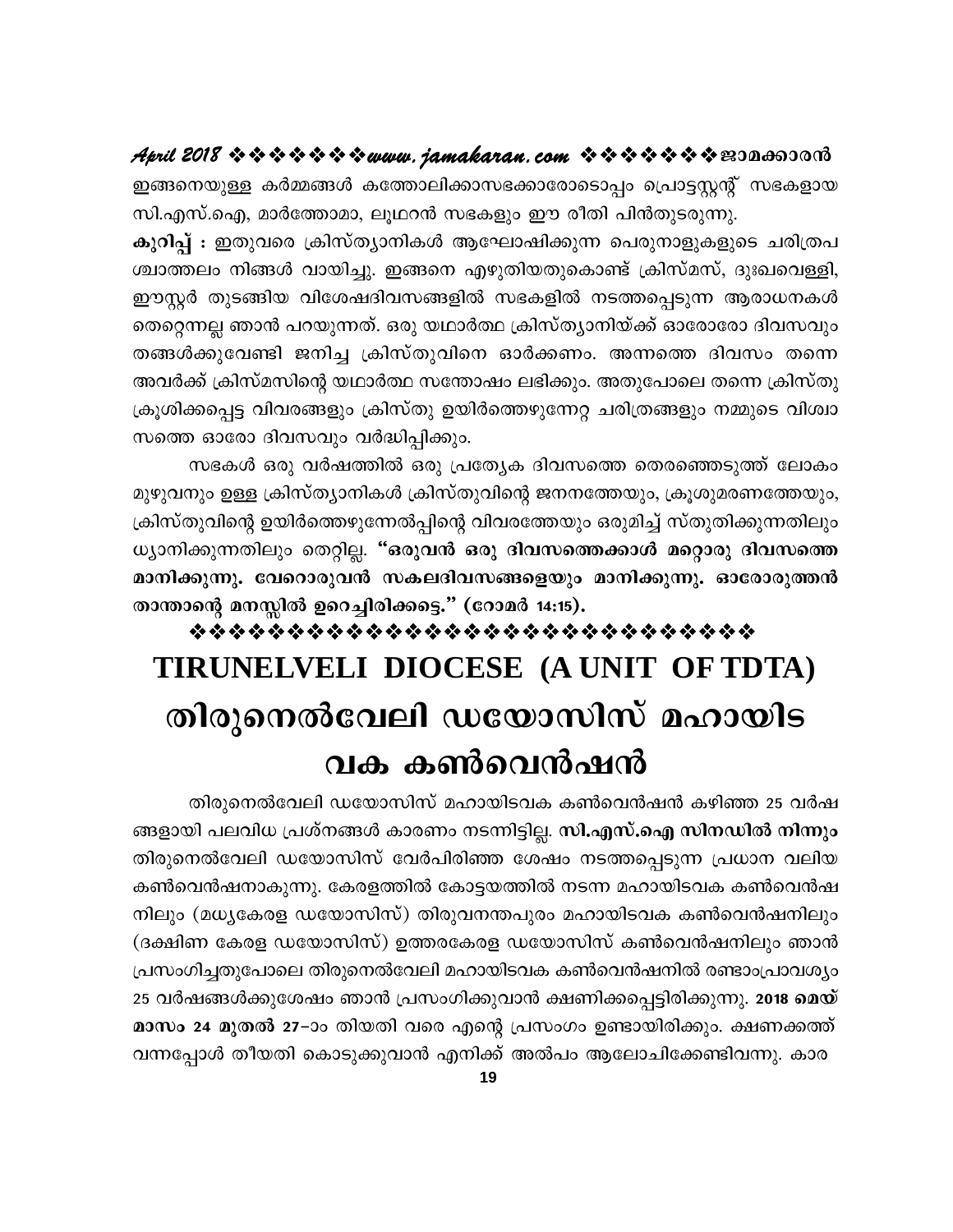ണം, സി.എസ്.ഐയിൽ നിന്നും തിരുനെൽവേലി ഡയോസിസ് പിരിഞ്ഞതിൽ എനിക്ക് യോജിപ്പില്ല. തിരുനെൽവേലി ഡയോസിസിലെ പല അച്ചന്മാർക്കും സഭാവിശ്വാസി കൾക്കും തുടർന്നും സി.എസ്.ഐയിൽ തന്നെ തുടരണമെന്നുള്ള ആഗ്രഹം എനിക്കു വന്ന പല കത്തുകളിലൂടെയും ഞാൻ മനസ്സിലാക്കി. ഇപ്പോഴുള്ള ഭരണസമിതി അംഗ ങ്ങളെക്കുറിച്ചും, അതിൽ ചിലർ നടത്തിയ സാമ്പത്തിക തിരിമറികളെക്കുറിച്ചും വാങ്ങിയ കൈക്കൂലികളെക്കുറിച്ചും വ്യക്തമായ തെളിവുകളോടെ ഞാൻ ജാമക്കാരൻ മാസിക യിൽ പ്രസിദ്ധീകരിച്ചിരുന്നു. അതുകാരണം ഡയോസിസിനെ ഭരിക്കുന്നവർക്കും എന്നോടു ദേഷ്യമുണ്ട് എന്ന് ഞാൻ അറിയുന്നു. ഇങ്ങനെയുള്ള സാഹചര്യത്തിൽ എന്നെ അവർ മഹായിടവക കൺവെൻഷനിൽ എങ്ങനെയാണ് ക്ഷണിച്ചത്? എന്റെ പ്രസംഗം ഇടവക യിൽ നന്മകളെ ഉണ്ടാക്കുന്നുവെന്ന് കഴിഞ്ഞ 40 വർഷങ്ങളായി മനസ്സിലാക്കിയിട്ടുണ്ട്.

ഇങ്ങനെയുള്ള സാഹചര്യത്തിൽ സി.എസ്.ഐയിൽ ഉണ്ടായ പഴയ പ്രശ്നങ്ങ ളെക്കുറിച്ചോ ഇപ്പോഴുള്ള പ്രശ്നങ്ങളെക്കുറിച്ചോ എന്റെ പ്രസംഗത്തിൽ ഒന്നും ഞാൻ പറയാൻ പോകുന്നില്ല. ക്രിസ്തു മുന്തിരിച്ചെടിയാകുന്നു. നാം എല്ലാം അതിൽ തളിർത്തു നിൽക്കുന്ന മുന്തിരിവള്ളികളാണ്. പിതാവ്, പുത്രൻ, പരിശുദ്ധാത്മാവ് ആകുന്ന ത്രിയേക ദൈവത്തെ ഓർത്തുകൊണ്ട് യേശു പറഞ്ഞു : നാം ഒന്നായിരിക്കുന്നതുപോലെ ഇവരും ഒന്നായിരിക്കുവാൻ വേണ്ടി ഞാൻ അപേക്ഷിക്കുന്നുവെന്ന് പിതാവിനോട് പ്രാർത്ഥിച്ച തിനെക്കുറിച്ച് ഞാൻ പ്രസംഗിക്കുവാൻ പോകുന്നു. സഭയിൽ ബിഷപ്പു മുതൽ അച്ച ന്മാരും ഭാരവാഹികളും സഭാവിശ്വാസികളും വരെ ക്രിസ്ത്യാനി എന്നു പറയുവാനുള്ള യോഗ്യതകളെക്കുറിച്ച് ഞാൻ ശക്തിയായി പ്രസംഗിക്കുവാൻ പോകുന്നു. എന്നെ വെറു ക്കുന്നവർ വെറുക്കട്ടെ!! എന്നെ സ്നേഹിക്കുന്നവർ സ്നേഹിക്കട്ടെ!! അവർ വീണ്ടും എന്നെ ക്ഷണിച്ചാലും ഇല്ലെങ്കിലും സത്യത്തെ സത്യമായി തന്നെ തുറന്നുപറയും. നിങ്ങളും എനിക്കുവേണ്ടിയും ഈ മഹായിടവക കൺവെൻഷനു വേണ്ടിയും പ്രത്യേകം പ്രാർത്ഥിക്കണം എന്ന് ഞാൻ അഭ്യർത്ഥിക്കുന്നു.

#### Mr.Rassel vs Dr.Muralidhar - Tribal Mission

'പ്രൈസ്തവപത്രം' എന്ന പേരിൽ Mr.Rassel അവർകൾ നടത്തുന്ന പത്രത്തിൽ ഡോ.മുര ളീധർ എം.ഡി അവർകളെപ്പറ്റിയും, ട്രൈബൽ മിഷൻ ഹോസ്പിറ്റലിനെക്കുറിച്ചും വ്യാജമായി എഴു തിയ വാർത്തകൾ, വിമർശനങ്ങൾ അദ്ദേഹം പരസ്യപ്പെടുത്തിയിരുന്നു. അതിന് ഡോ.പുഷ്പരാ ജായ ഞാൻ Mr.Rassel അവർകളും അവർ നടത്തുന്ന പത്രത്തിന്റെ എഡിറ്റർബോർഡുകൾക്കും എഴുതിയതിന്റെ വിവരവും എന്റെ വായനക്കാർ റസൽ അവർകളെക്കുറിച്ച് എഴുതിയ കത്തിന്റെ വിവരവും ഈ മാസ ജാമക്കാരനിൽ എഴുതി അറിയിക്കാൻ സ്ഥലമില്ലാതെ പോയതുകൊണ്ട് 2018 മെയ്മാസ ജാമക്കാരിൽ പരസ്യപ്പെടുത്തുന്നതാണ്. റസൽ അവർകളെക്കുറിച്ചുള്ള മറ്റ് വിവരങ്ങൾ ശേഖരിക്കാൻ കുറച്ച് സമയമെടുത്തു. താമസത്തിന് അതും ഒരു കാരണമാണ്. പ്രാർത്ഥിക്കാം.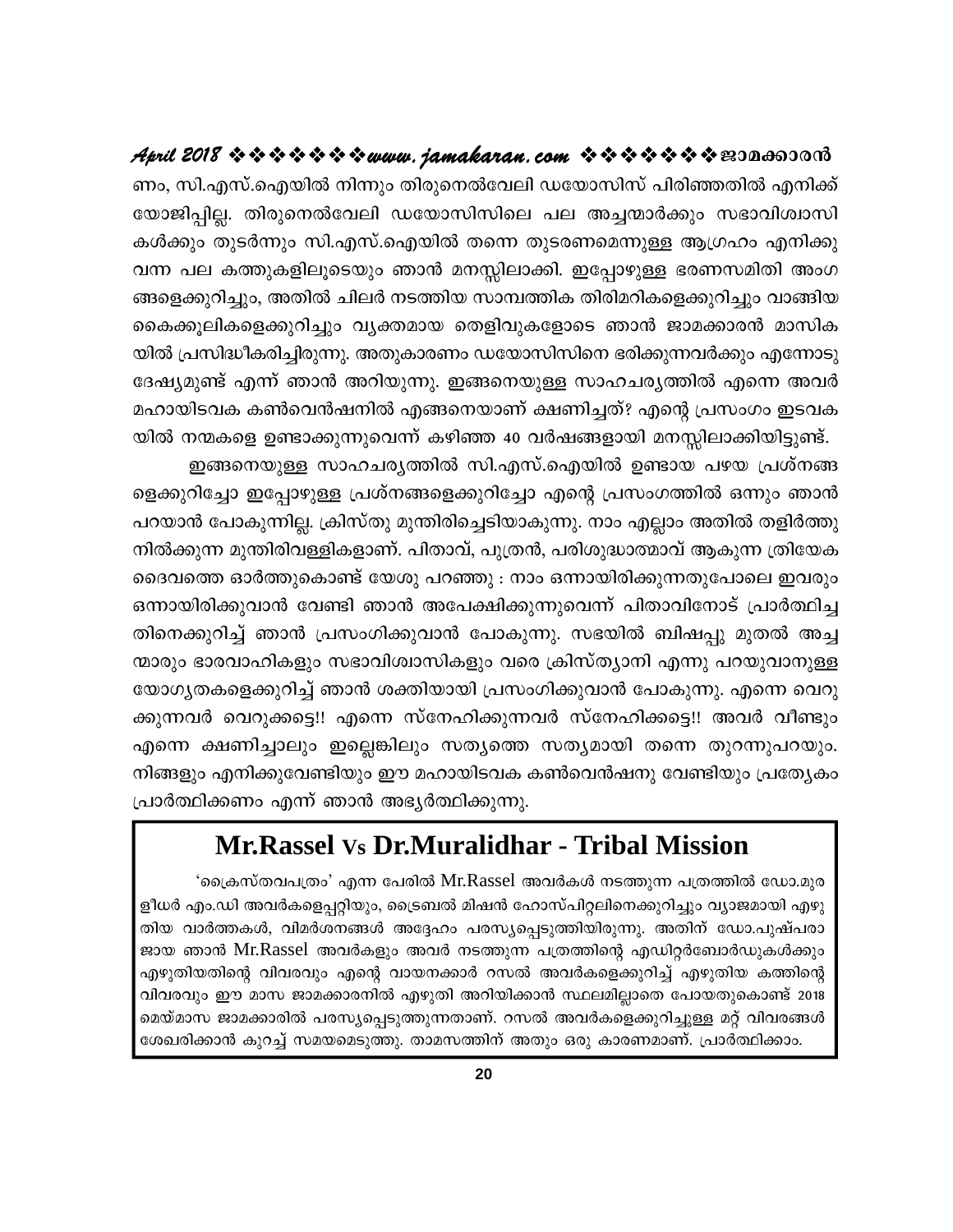# യേശുക്രിസ്തുവിന്റെ പ്രത്യേക നടത്തിപ്പ്

#### (ആത്മഹത്യ)

#### ആമുഖം

ആത്മഹത്യ എന്ന വാക്കിന്റെ അർത്ഥം സ്വയം മരണം വരിക്കൽ അഥവാ സ്വയം കൊല്ലൽ എന്നാണ്. മരിക്കണം എന്ന ചിന്തയോടുകൂടെ സ്വയം തീരുമാനിച്ചു ജീവനെ നഷ്ടമാക്കുവാൻ ചെയ്യുന്ന എല്ലാ പ്രവൃത്തികളും ആത്മഹത്യയുടെ പട്ടികയിൽ വന്നു ചേരും.

ആത്മഹത്യ ഒരു പ്രശ്നത്തിന്റെയും ശാശ്വതപരിഹാരമല്ല; ജീവിതത്തിൽ ധൈര്യ മായി മുൻപോട്ടു പോകുവാൻ കഴിയാതെയുള്ള ഒരു ഒളിച്ചോട്ടം മാത്രമാണ്. മനുഷ്യൻ ജനിച്ചതുതന്നെ ജീവിക്കുവാനായിട്ടാണ്. ജീവിതത്തിൽ മധുരവും, കയ്പും, വിജയവും പരാജയവും, ഉയർച്ച താഴ്ചകളും, വേലിയേറ്റങ്ങളും വേലിയിറക്കങ്ങളും, സന്തോഷവും, നിരാശയും, മാനാപമാനങ്ങളും, സത്കീർത്തിദുഷ്കീർത്തികളും, സമ്പത്തും ദാരിദ്ര്യ വും, ആരോഗ്യവും രോഗവും, വെളുത്തവാവും കറുത്തവാവും ഒക്കെ മാറി മാറി വന്നു എന്നു വരാം. വിജയത്തിന്റെ വെന്നിക്കൊടി പറത്തിയിട്ടുള്ളവർ ഈ വിധമായ എല്ലാ ചുറ്റുപാടുകളിൽ കൂടിയും കടന്നുപോയവരാണ്. പരാജയഘട്ടങ്ങളിൽ അവർ ആത്മഹ ത്യ ചെയ്തിരുന്നു എങ്കിൽ പില്ക്കാലങ്ങളിൽ വിജയക്കൊടി പറത്തുവാൻ അവർക്കു കഴിയുമായിരുന്നില്ല.

മനുഷ്യന്റെ ആത്മാവിനെ അവന്റെ ഉള്ളിൽ നിർമ്മിച്ചതു യഹോവയാം ദൈവ മാണ് (സെഖ 12:1). "ആത്മാവിനെ തടുപ്പാൻ ആത്മാവിന്മേൽ അധികാരമുള്ള ഒരു മനു ഷ്യനുമില്ല; മരണദിവസത്തിന്മേൽ അധികാരമുള്ളവനുമില്ല" (സഭാ 8:8).

"പൊടി പണ്ട് ആയിരുന്നതുപോലെ ഭൂമിയിലേക്കു തിരികെ ചേരും; ആത്മാവ് അതിനെ നല്കിയ ദൈവത്തിന്റെ അടുക്കലേക്കു മടങ്ങിപ്പോകും" (സഭാ 12:7). ദൈവി കവ്യവസ്ഥ ഇതായിരിക്കെ അതിനെയെല്ലാം ചോദ്യംചെയ്തുകൊണ്ട്, ദൈവം തിരികെ വിളിക്കുന്ന സമയംവരെ കാത്തിരിക്കാതെ സമയത്തിനുമുൻപേ സ്വയം സമയം നിശ്ച യിക്കുകയും ചെയ്യുന്ന പ്രവണതയാണ് ആത്മഹത്യ. ഇതു ദൈവഹിതം അല്ല, പിന്നെയോ പൈശാചികം ആണ്. (പുറ 20:13 "കുലചെയ്യരുത്." എന്ന്).

തിരുവചനം പഠിക്കുമ്പോൾ, മറ്റുള്ളവരെ കൊല്ലുന്നവനും സ്വയം കൊല്ലുന്നവനും കുലപാതകന്മാരുടെ പട്ടികയിലാണ് (വെളി 21:8). "എന്നാൽ ഭീരുക്കൾ, അവിശ്വാസി കൾ, അറെക്കപ്പെട്ടവർ, കുലപാതകന്മാർ, ദുർന്നടപ്പുകാർ, ക്ഷുദ്രക്കാർ, ബിംബാരാധി കൾ എന്നിവർക്കും ഭോഷ്കു പറയുന്ന ഏവർക്കും ഉള്ള ഓഹരി തീയും ഗന്ധകവും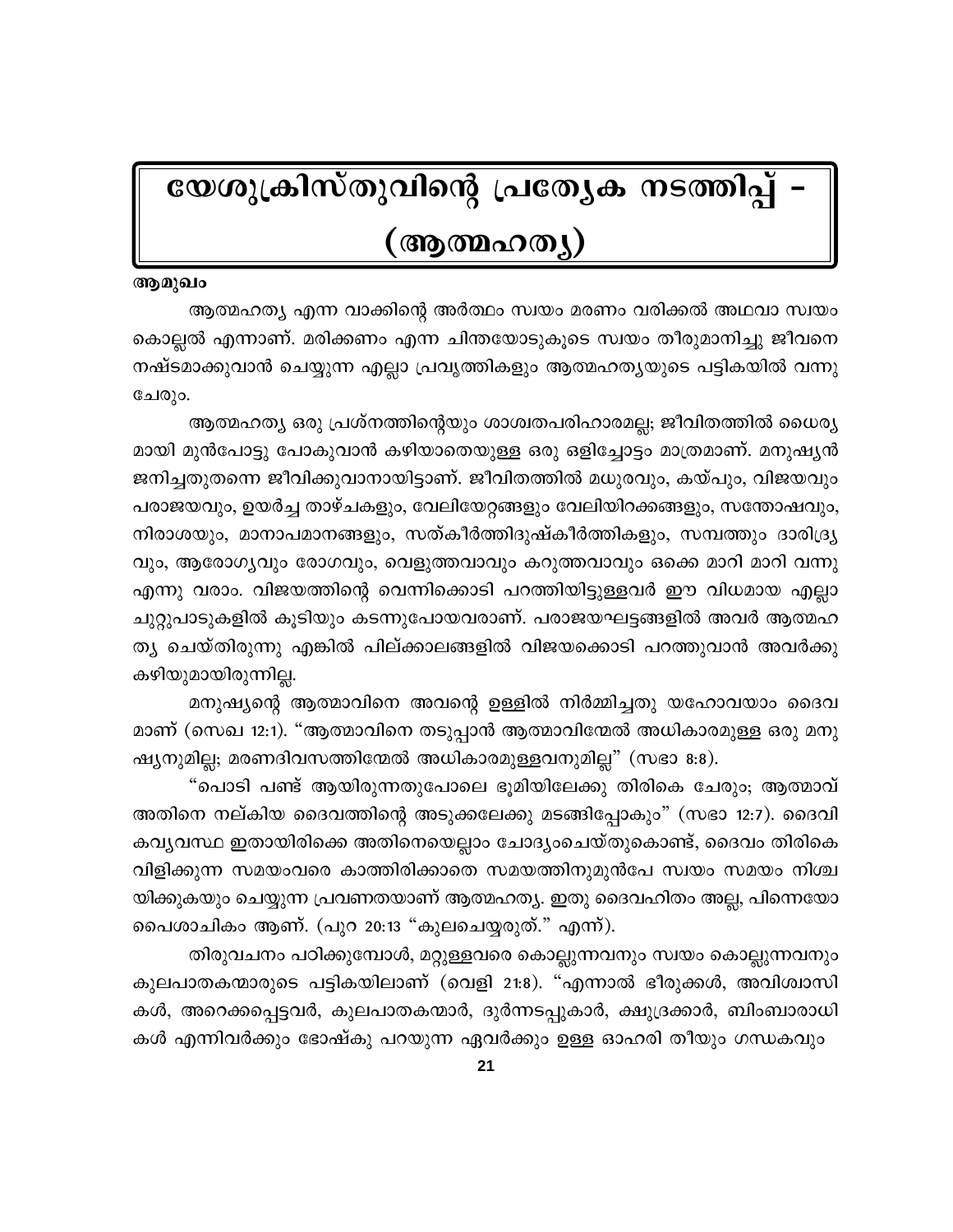കത്തുന്ന പൊയ്കയിലത്രേ; അതു ര**ണ്ടാമത്തെ മരണം** (വെളി 21:28–32)." യേശുക്രി സ്തുവിനെ സ്വന്തം രക്ഷിതാവായി അംഗീകരിച്ച ഒരു ദൈവപൈതൽ ഒരിക്കലും ആത്മ ഹത്യ ചെയ്യുവാൻ പാടുള്ളതല്ല. 1 കൊരി 3:16–17 "നിങ്ങൾ ദൈവത്തിന്റെ മന്ദിരം എന്നും ദൈവത്തിന്റെ ആത്മാവ് നിങ്ങളിൽ വസിക്കുന്നു എന്നും അറിയുന്നില്ലയോ? ദൈവ ത്തിന്റെ മന്ദിരം നശിപ്പിക്കുന്നവനെ ദൈവം നശിപ്പിക്കും; ദൈവത്തിന്റെ മന്ദിരം വിശു ദ്ധമല്ലോ; നിങ്ങളും അങ്ങനെ തന്നെ." (സഭാ 7:16,17).

വിശുദ്ധ പൗലൊസും ശീലാസും ഫിലിപ്പിയയിലെ കാരാഗൃഹത്തിൽ കിടക്കുന്ന അവസരത്തിൽ അർദ്ധരാത്രിയിൽ അവർ പ്രാർത്ഥിച്ചു ദൈവത്തെ പാടി സ്തുതിച്ച അവ സരത്തിൽ വലിയ ഒരു ഭൂകമ്പം ഉണ്ടാകുകയും തദവസരം കാരാഗൃഹത്തിന്റെ അടി സ്ഥാനം കുലുങ്ങി വാതിലുകൾ ഒക്കെയും തുറന്നുപോയി. എല്ലാവരുടെയും ചങ്ങല അഴിഞ്ഞുവീ ണു. കാരാഗൃഹപ്രമാണി ഉറക്കമുണർന്നു കാരാഗൃഹത്തിന്റെ വാതിലു കൾ തുറന്നിരിക്കുന്നതു കണ്ടിട്ടു തടവുകാർ ഓടിപ്പൊയ്ക്കളഞ്ഞു എന്നു ധരിച്ചു വാളൂരി തന്നെത്താൻ കൊല്ലുവാൻ ഭാവിച്ചു. അപ്പോൾ പൗലൊസ് കാരാഗൃഹപ്രമാണിയോടു പറഞ്ഞു: "നിനക്ക് ഒരു ദോഷവും ചെയ്യരുത്; ഞങ്ങൾ എല്ലാവരും ഇവിടെയുണ്ട്" (അ പ്പോ.പ്ര.16:19−34). ആകയാൽ ആത്മഹത്യ ചെയ്തു നിനക്കുതന്നെ ദോഷം ചെയ്യരുത്.

സ്വയഹത്യയുടെ അഥവാ ആത്മഹത്യയുടെ എണ്ണം ദിനേന വർദ്ധിച്ചുവരുന്ന ഒരു കാലമാണിത്. ജീവിതത്തിന്റെ എല്ലാ തുറകളിലും ഉള്ളവരിൽ, കുബേരകുചേല ഭേദമി ല്ലാതെ സ്വയഹത്യാ പ്രവണത വർദ്ധിച്ചുവരുന്നു. ഒരു ബലഹീന നിമിഷത്തിൽ കയ റിലും കടലിലും തീയിലും തീവണ്ടിക്കിടയിലും വിഷം കുടിച്ചും മറ്റും ജീവിതം അവ സാനിപ്പിക്കുന്നത് ഒരു നിതൃസംഭവമായി മാറിയിട്ടുണ്ട്.

ദുഃഖങ്ങൾ ദുഃസ്സഹമാകുമ്പോൾ തുണ്ടുകയറിൽ ജീവിതത്തിന് വിരാമമിടുന്നവ രുടെ എണ്ണം കേരളത്തിൽ അനുദിനം വർദ്ധിച്ചുകൊണ്ടിരിക്കുകയാണ്. ഔദ്യോഗിക റിപ്പോർട്ടനുസരിച്ച് 'ദൈവത്തിന്റെ സ്വന്തം നാട്ടിൽ' 35 പേർ വീതം പ്രതിദിനം ആത്മ ഹത്യ ചെയ്യുന്നു. മാത്രമല്ല, 56 പേർ ദിവസവും ആത്മഹത്യയ്ക്ക് ശ്രമിക്കുന്നു.

പരാജയത്തിന്റെയും നിരാശയുടെയും തിക്താനുഭവങ്ങൾ ഉണ്ടാകുമ്പോൾ, മദ്യ ത്തിലും മയക്കുമരുന്നിലും അഭയം തേടുന്നവർ നിരവധി. കേരളത്തിലെ പ്രധാന നഗര ങ്ങളിലെ യുവജനങ്ങളിൽ 30 ശതമാനവും, ജീവിതയാഥാർത്ഥ്യങ്ങളെ സമചിത്തതയോടെ അഭിമുഖീകരിക്കാൻ കെൽപില്ലാത്തവരാണെന്നും, 'ഒരൊളിച്ചോട്ട' മെന്ന പോലെ മദ്യ ത്തിലും, ഡ്രഗ്സിലും ആശ്രയിക്കുന്നവരുമാണെന്ന് വായിക്കുകയുണ്ടായി.

#### ആത്മഹത്യ ചെയ്തവർ ബൈബിളിൽ നിന്ന്

വിശുദ്ധ ബൈബിളിൽ അഞ്ചുപേർ ആത്മഹത്യ ചെയ്തതായി രേഖപ്പെടുത്തിയി ട്ടുണ്ട്.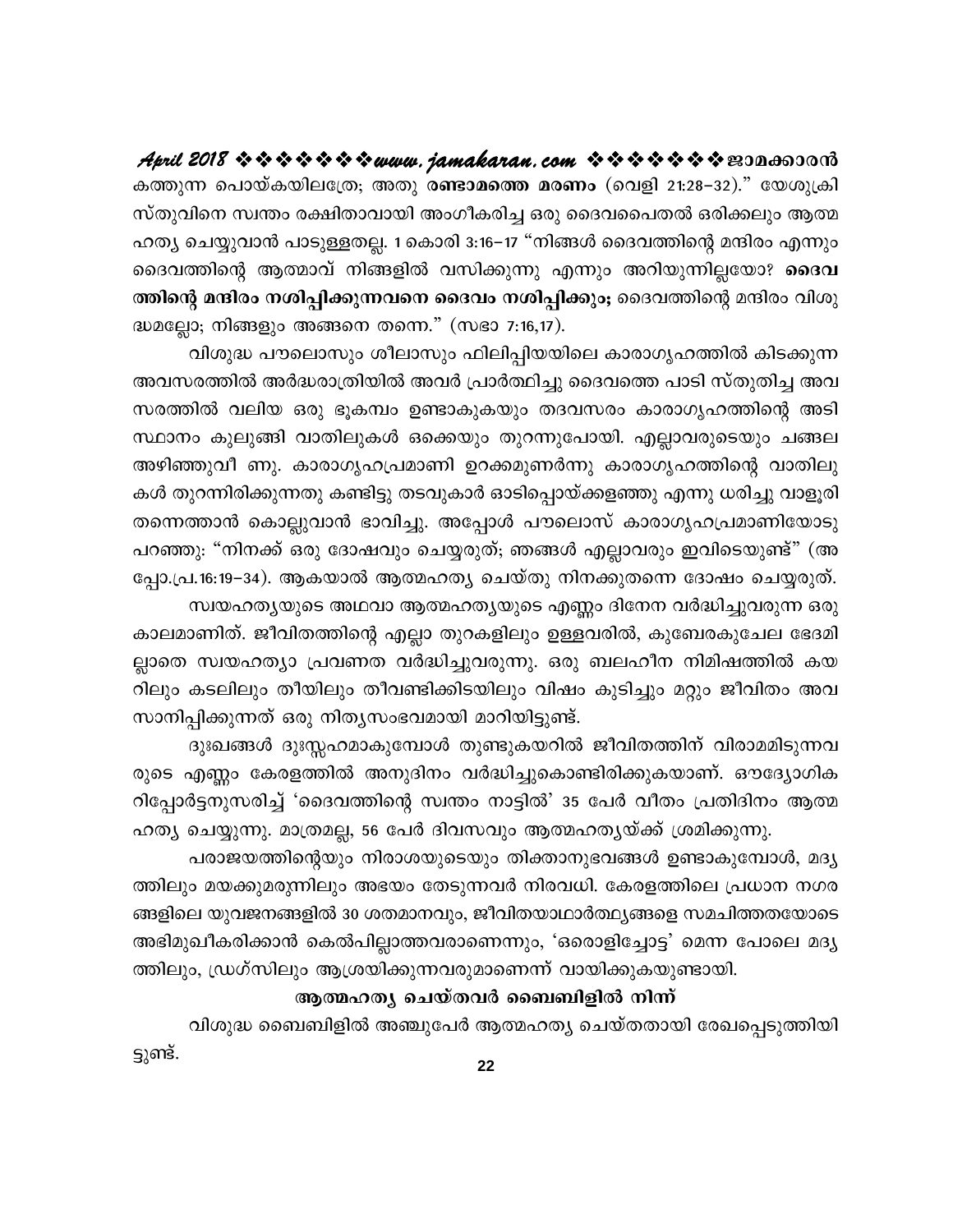ഒന്നാമതായി : ആത്മഹത്യ ചെയ്തത്, യിസ്രായേലിന്റെ ഒന്നാമത്തെ രാജാവായ ശൗൽ ആയിരുന്നു. അവൻ ദൈവത്താൽ തള്ളപ്പെട്ടവനായിത്തീരുകയും ദൈവം തന്റെ കൃപ അവനിൽ നിന്ന് എടുത്തുകളയുകയും (1 ദിന 17:13), ദൈവം പൂർണ്ണമായി അവനെ വിട്ടുമാറി അവനു ശത്രുവായിത്തീരുകയും ചെയ്തു (1 ശമു 28:16). ഫെലിസ്തൃരുമാ യുള്ള യുദ്ധത്തിൽ പരാജയം ഏറ്റുവാങ്ങുകയും, ഫെലിസ്ത്യരാൽ താൻ കൊല്ലപ്പെടു കയും ചെയ്യും എന്നു ബോദ്ധ്യമായപ്പോൾ സ്വയമായി വാൾപിടിച്ച് അതിന്മേൽ വീണ് ആത്മഹത്യ ചെയ്യുകയുണ്ടായി (1 ശമു 31:1–4, 1 ദിന 10:4).

രണ്ടാമതായി : ആത്മഹത്യ ചെയ്തത്, ശൗൽരാജാവിന്റെ ആയുധവാഹകൻ ആയിരുന്നു (1 ശമു 31:5, 1 ദിന 10:5). ശൗൽ മരിച്ചു എന്ന് ആയുധവാഹകൻ കണ്ടപ്പോൾ അവനും അതുപോലെതന്നെ വാളിന്മേൽ വീണു മരിക്കുകയുണ്ടായി.

മൂന്നാമതായി : ആത്മഹത്യ ചെയ്തത്, ദാവീദിന്റെ മുൻമന്ത്രിയും ആലോചന ക്കാരുമായ അഹീഥോഫെൽ ആയിരുന്നു. ദാവീദിന്റെ സമർത്ഥനായ മന്ത്രിയായിരുന്നു ഗീലോന്യനായ അഹീഥോഫെൽ. 2 ശമു 15:12. ദാവീദിനും അബ്ശാലോമിനും ഉപ ദേശം നല്കിയിരുന്നു. അവന്റെ ആലോചന ദൈവീകമായ അരുളപ്പാടുപോലെ കരുത പ്പെട്ടു. 2 ശമു 16:23. ദാവീദിന്റെ ഭാര്യയായ ബത്ത്–ശേബ അഹീഥോഫെലിന്റെ ചെറുമ കളാണെന്നു കരുതുന്നവരുണ്ട്. അവൾ എലീയാമിന്റെ മകളാണ്. 2 ശമു 11:3. അഹീഥോ ഫെലിന്റെ പുത്രനായ ഒരു എലീയാം ദാവീദിന്റെ വീരയോദ്ധാക്കളുടെ പട്ടികയിലുണ്ട്. 2 ശമു 23:34. തന്റെ പൗത്രനെ വധിച്ചതുകൊണ്ടും, അവന്റെ ഭാര്യയോടു വഷളത്തം കാട്ടി യതുകൊണ്ടും അഹീ ഥോഫെലിനു ദാവീദിനോടു നീരസമുണ്ടായി എന്നു കരുതുന്ന വരുണ്ട്. എലിയാം എന്ന പേരിൽ രണ്ടു വൃത്യസ്ത വൃക്തികളുണ്ടായിരുന്നു എന്നു കരുതുകയാണ് യുക്തം. അധികാര ദുർമ്മോഹം നിമിത്തമാണ് അബ്ശലോമിന്റെ മത്സ രത്തിൽ അഹീഥോഫെൽ പങ്കുചേർന്നത്. യഹോവേ, അഹീഥോഫെലിന്റെ ആലോച നയെ അബദ്ധമാക്കേണമേ (2 ശമു 15:31) എന്ന ദാവീദിന്റെ പ്രാർത്ഥനയിൽ ദാവീദ് അഹീഥോഫെൽ എന്ന പേരിന്റെ അർത്ഥം ഗോപനം ചെയ്തിട്ടുണ്ട്. അധികാരം ഉറപ്പി ക്കുന്നതിനു അന്തഃപുരം സ്വന്തമാക്കണമെന്ന് (2 ശമു 16:20–22) അഹീഥോഫെൽ ഉപദേ ശിച്ചു. ക്ഷീണിച്ചു ധൈര്യം നഷ്ടപ്പെട്ടിരിക്കുന്ന ദാവീദിനെ പന്തീരായിരം പേരോടൊപ്പം ചെന്നു താൻ വെട്ടിക്കളയാം എന്ന അഹീഥോഫെലിന്റെ ഉപദേശം അവന്റെ ബുദ്ധിയും ധൈര്യവും വൃക്തമാക്കുന്നു. 2 ശമു 17:1-4.

അർഖ്യനായ ഹൂശായിയുടെ ഉപദേശമാണ് അബ്ശാലോം സ്വീകരിച്ചത്. അബ്ശാ ലോമിനു അനർത്ഥം വരേണ്ടതിനു അഹീഥോഫെലിന്റെ നല്ല ആലോചനയെ വ്യർത്ഥ മാക്കുവാൻ യഹോവ നിശ്ചയിച്ചിരിക്കുന്നു. 2 ശമു 17:14. തന്റെ ആലോചന തിരസ്കരി ക്കപ്പെട്ടുവെന്നും അബ്ശലോമിന്റെ മത്സരം പരാജയപ്പെടുകയാണെന്നും മനസ്സിലാക്കിയ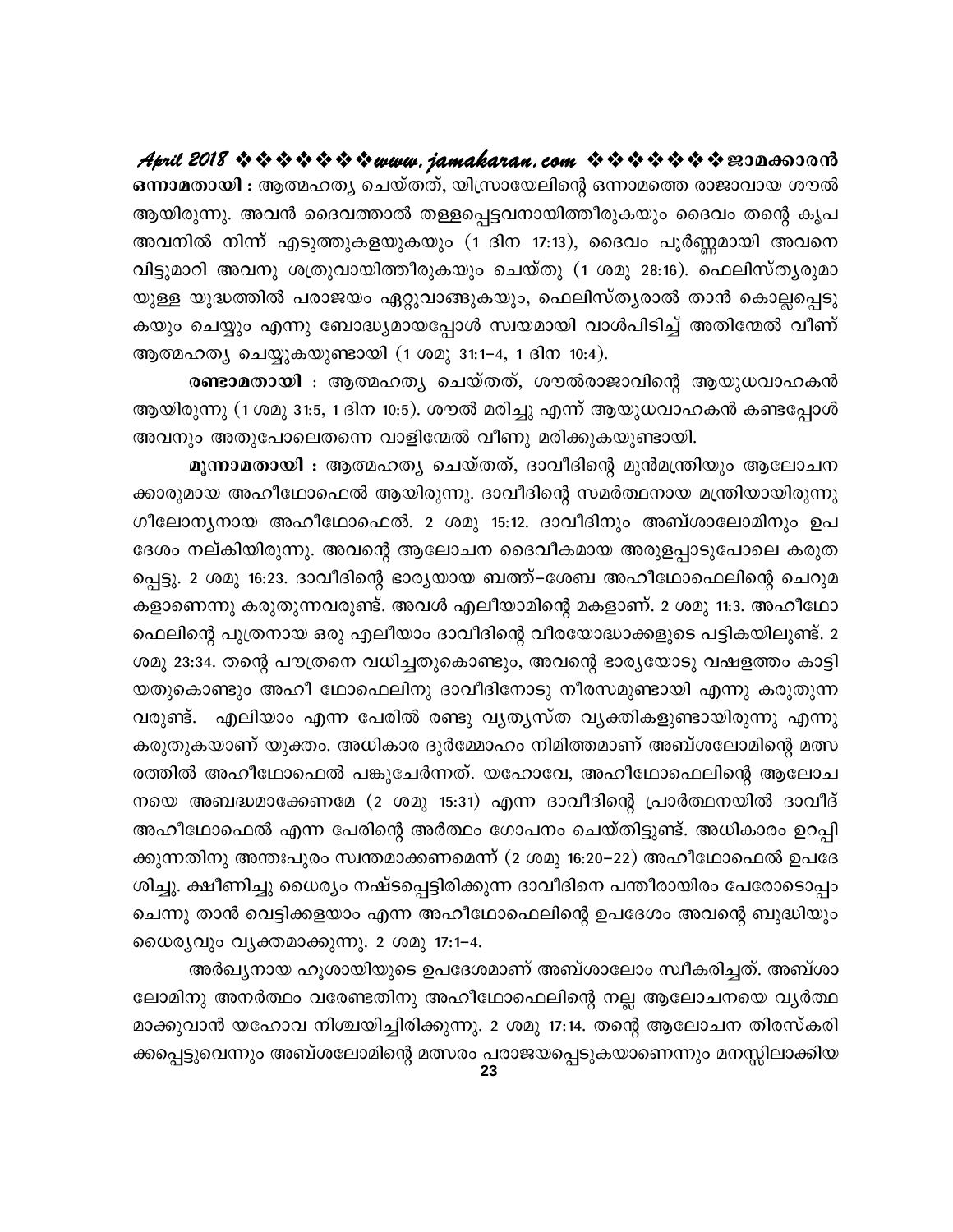അഹീഥോഫെൽ വീട്ടിലേക്കു ചെന്നു, വീട്ടുകാര്യം ക്രമപ്പെടുത്തിയശേഷം തൂങ്ങിച്ചത്തു. അപ്പന്റെ കല്ലറയിൽ അവനെ അടക്കം ചെയ്തു. (2 ശമു 17:1–23). രാജാവിന്റെ മകനായ അബ്ശാലോം ഉപായത്താൽ രാജത്വം കൈക്കലാക്കുകയും തത്ഫലമായി പ്രാണഭയ ത്തിലായ ദാവീദിനു കൊട്ടാരംവിട്ട് ഓടിപ്പോകേണ്ടിവരുകയും ചെയ്തു. ഈ അവസരം അഹീഥോഫെൽ അബ്ശാലോമിന്റെ പക്ഷം ചേരുകയും ദാവീദിനെ നശിപ്പിക്കുവാൻ ആലോചന പറഞ്ഞുകൊടുക്കുകയും ചെയ്തു. എന്നാൽ തന്റെ ആലോചന നടന്നില്ല എന്ന് അഹീഥോഫെൽ കണ്ടപ്പോൾ തന്റെ വീട്ടിൽ ചെന്നു വീട്ടുകാര്യം ക്രമപ്പെടുത്തിയ ശേഷം കെട്ടി ഞാന്നു മരിച്ചു. (2 ശമു 17:23).

നാലാമതായി : ആത്മഹത്യ ചെയ്തത്, യിസ്രായേൽ രാജാവായ സിമ്രി ആണ്. തന്റെ സേനാപധിയായ ഒമ്രി തനിക്കെതിരായി പ്രവർത്തിക്കുകയും പട്ടണത്തെ നിരോ ധിക്കുകയും പിടിച്ചടക്കുകയും ചെയ്തതു കണ്ടപ്പോൾ രാജധാനിയുടെ ഉൾമുറിയിൽ കടന്നു രാജധാനിക്കു തീവെച്ച് അതിൽ മരിച്ചുകളയുകയാണു ചെയ്തത് (1 രാജ 16:16–18). അഞ്ചാമതായി : ആത്മഹത്യ ചെയ്തത്, കർത്താവിന്റെ പന്ത്രണ്ടു ശിഷ്യന്മാ രിൽ ഒരാളും പണസഞ്ചി സൂക്ഷിപ്പുകാരനുമായ ഈസ്കര്യോത്താ യൂദാ ആയിരുന്നു. യൂദാ യേശുവിന്റെ ശിഷ്യന്മാരിലൊരുവൻ ആയിരുന്നു. കർത്താവു യൂദയെ വിളിക്കുന്ന തിനു മുമ്പുള്ള അവന്റെ ജീവിതത്തെക്കുറിച്ചു ഒരറിവുമില്ല. സമവീക്ഷണ സുവിശേഷത്തെ കൊടുത്തിട്ടുള്ള പന്ത്രണ്ടു അപ്പോസ്തലന്മാരുടെ കൂട്ടത്തിൽ യൂദയുടെ പേര് ഒടുവി ലാണ് കാണപ്പെടുന്നത്. യൂദയുടെ പേര് പറയുമ്പോഴെല്ലാം യേശുവിനെ കാണിച്ചുകൊ ടുത്ത ദ്രോഹിയായിത്തീർന്ന എന്നീ വിശേഷണങ്ങൾ ചേർത്തിരിക്കുന്നതു കാണാം. കെര്യോത്ത് ഗ്രാമവാസി എന്നാണ് ഈസ്ക്കര്യോത്താവു എന്ന വാക്കിന്റെ അർത്ഥം. അപ്പോസ്തലിക ഗണത്തിൽ യൂദയായിരുന്നു പണസഞ്ചി സൂക്ഷിപ്പുകാരൻ. അപ്പൊ സ്തലന്മാർ സഞ്ചരിക്കുമ്പോൾ പണവും വഴിപാടുകളും സ്വീകരിക്കുകയും ദരിദ്രർക്കു വിതരണം ചെയ്യുകയും പതിവായിരുന്നു. അവയുടെ ചുമതലക്കാരൻ യൂദാ ഈസ്ക്ക ര്യോത്താവായിരുന്നു. പണം കൂടുതൽ കൈവശം വന്നപ്പോൾ ധനമോഹിയും അവിശ്വ സ്തനും കള്ളനും ആയിത്തീർന്നു (യോഹ 12:4–6). യേശുക്രിസ്തുവിനെ മുപ്പതു വെള്ളി ക്കാശിനുവേണ്ടി കാണിച്ചുകൊടുത്തു. യേശുവിനെ മരണശിക്ഷയ്ക്കു വിധിച്ചു എന്നു യൂദാ അറിഞ്ഞപ്പോൾ 'ഞാൻ കുറ്റമില്ലാത്ത രക്തത്തെ കാണിച്ചുകൊടുത്തതിനാൽ പാപം ചെയ്തു' എന്നു മഹാപുരോഹിതന്മാരുടെയും മൂപ്പന്മാരുടെയും അടുക്കൽ ചെന്നു പറ യുകയും സ്ഥസ്ഥത നഷ്ടപ്പെട്ടവനായി തൂങ്ങിമരിക്കുകയും ചെയ്തു (മത്തായി 27:3–5). ആ മരണത്തിൽ അവന്റെ ശരീരം നിലത്തു തലകീഴായി വീണു നടുവെ പിളർന്ന് അവന്റെ കുടലെല്ലാം തുറിച്ചു പോയി (അപ്പോ.പ്ര.1:18).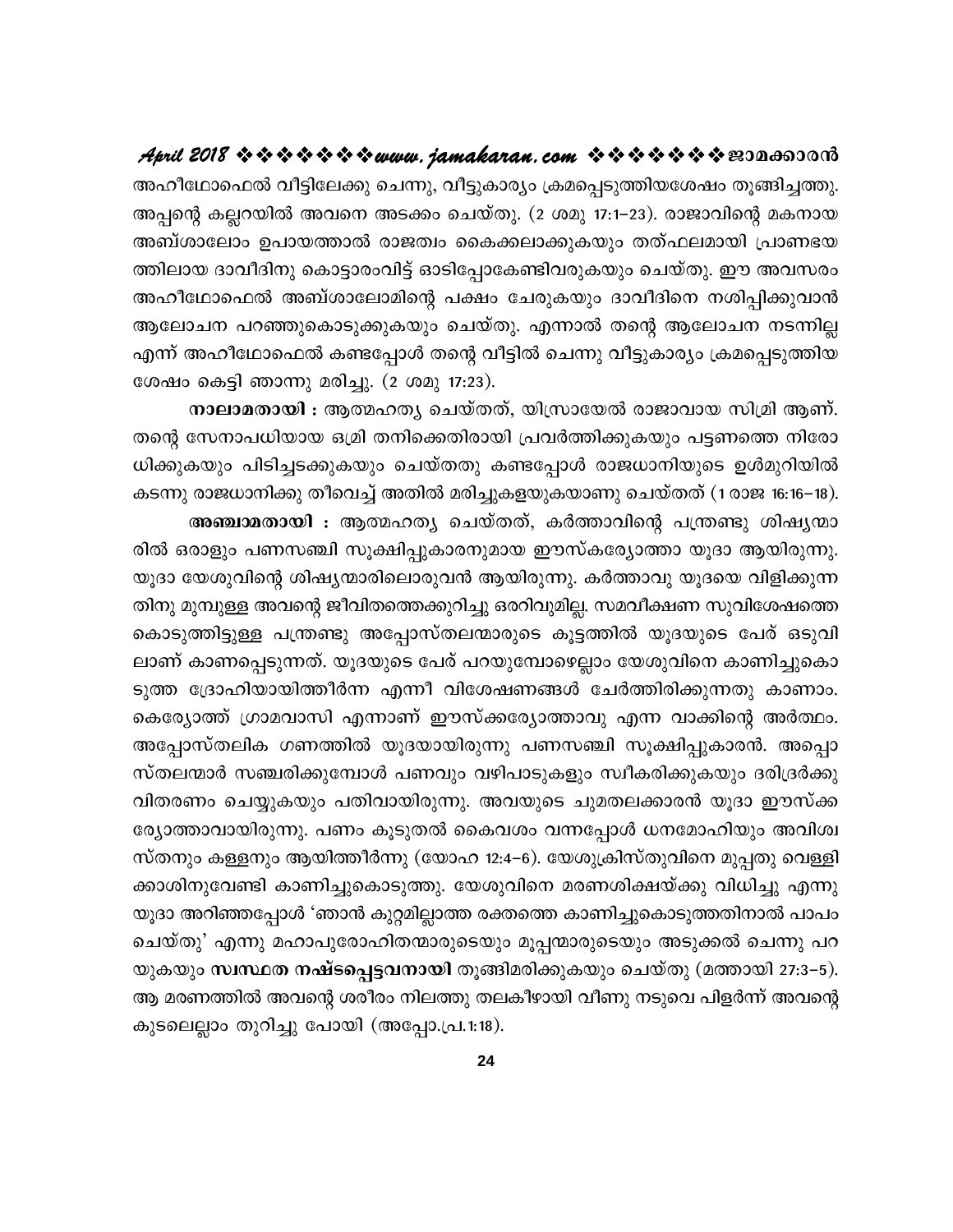കർത്താവ് അവനെപ്പറ്റി തന്റെ മദ്ധ്യസ്ഥപ്രാർത്ഥനയിൽ ദൈവത്തോടു പറഞ്ഞു (യോഹ 17:12) "തിരുവെഴുത്തിനു നിവൃത്തിവരേണ്ടതിന് ആ നാശയോഗൃനല്ലാതെ അവ രിൽ ആരും നശിച്ചുപോയിട്ടില്ല." കർത്താവു പറഞ്ഞതിന്റെ അർത്ഥം, യൂദാ നശിച്ചു പോയി എന്നാണ്. മൂന്നരവർഷം കർത്താവിനോടുകൂടെ നടന്ന അവന്റെ മുൻകാല അനു ഭവങ്ങൾ പരിഗണിച്ച് അവനെ നീതീകരിക്കുന്ന ഒരു പ്രവൃത്തിയും കർത്താവിന്റെ ഭാഗത്തു നിന്ന് ഉണ്ടായില്ല എന്നുള്ള യാഥാർത്ഥ്യം നാം അറിഞ്ഞിരിക്കണം.

#### ആത്മഹത്യ പാടില്ല; എന്തുകൊണ്ട്?

കർത്താവു പറഞ്ഞു (മത്തായി 16:26) "ഒരു മനുഷ്യൻ സർവ്വലോകവും നേടീട്ടും തന്റെ ജീവനെ നഷ്ടപ്പെടുത്തിയാൽ അവന് എന്തു പ്രയോജനം? അല്ല, തന്റെ ജീവനെ വീണ്ടുകൊൾവാൻ മനുഷ്യൻ എന്തു മറുവില കൊടുക്കും?" ദാവീദ് പറയുന്നത് (സങ്കീ 31:15), "എന്റെ കാലഗതികൾ നിന്റെ കയ്യിൽ ഇരിക്കുന്നു." ഭക്തനായ ഇയ്യോബ് തന്റെ മക്കൾ മരിച്ചപ്പോൾ പറഞ്ഞത്, "യഹോവ തന്നു, യഹോവ എടുത്തു" എന്നാണ് (ഇ യ്യോബ് 1:21). "മരത്തിൽ തൂങ്ങുന്നവൻ എല്ലാം ശപിക്കപ്പെട്ടവൻ" എന്നും തിരുവചനം പറയുന്നു (ആവ 21:22, ഗലാ 3:13). യെഹെ 18:32 "മരിക്കുന്നവന്റെ മരണത്തിൽ എനിക്ക് ഇഷ്ടമില്ല എന്നു യഹോവയായ കർത്താവിന്റെ അരുളപ്പാട്" നമ്മുടെ പ്രാണൻ ദൈവ മായ യഹോവയുടെ പക്കൽ ജീവഭാണ്ഡത്തിൽ കെട്ടപ്പെട്ടിരിക്കുകയാണ് (1 ശമു 25:29).

ഈ വാകൃങ്ങളിൽ നിന്നെല്ലാം ഒരു കാര്യം വൃക്തമാക്കുന്നത്. നമ്മുടെ പ്രാണൻ വിലയേറിയതാണ്; അതു ദൈവത്താൽ ലഭിച്ചതാണ്; അതിനെ തിരിച്ചെടുക്കുവാനുള്ള അധികാരം ദൈവത്തിനു മാത്രമുള്ളതാണ് എന്നതാണ്. എന്നാൽ മനുഷ്യൻ ഈ അധി കാരത്തിൽ കൈ കടത്തി സ്വന്തം പ്രാണനെ ആത്മഹത്യയിൽക്കൂടെ നശിപ്പിക്കുന്നതു ദൈവത്തോടുള്ള വെല്ലുവിളിയാണ്. അതു കുറ്റകരവും ശിക്ഷാർഹവുമാണ് എന്നതിനു രണ്ടു പക്ഷമില്ല. പൂർണ്ണവളർച്ചയെത്തിയ ഗർഭസ്ഥ ശിശുവിനെ അബോർഷനിൽക്കുടെ നശിപ്പിക്കുന്നതും കൊലപാതകം തന്നെയാണ്.

അനേകനാളുകൾക്കു മുൻപു ചില സഭകൾ സഭയുടെ നിയമങ്ങൾക്കു വിരുദ്ധ മായി ജീവിക്കുന്നവരെയും ആത്മഹത്യ ചെയ്യുന്നവരെയും പള്ളിയുടെ ശവക്കോട്ട യിൽ അടക്കാതെ ശവക്കോട്ടയ്ക്കു പുറത്ത് ഒഴിച്ചിട്ടിരുന്ന തെമ്മാടിക്കുഴിയിൽ ആയി രുന്നു ശവം മറവുചെയ്തിരുന്നത്. എന്നാൽ കാലങ്ങൾ മാറി സാമ്പത്തികം വർദ്ധിച്ച പ്പോൾ ഇതിനെല്ലാം മാറ്റങ്ങൾ സംഭവിച്ചു.

ചില സ്ഥലങ്ങളിൽ വിശ്വാസികളായിരുന്ന ചിലർ വിശ്വാസത്തിൽ നിന്നു താഴ്ച കൾ സംഭവിച്ചപ്പോൾ ആത്മഹത്യ ചെയ്ത സംഭവങ്ങൾ ഉണ്ടായിട്ടുണ്ട്. അവർ ഏതെ ങ്കിലും സഭയോടു ബന്ധപ്പെട്ടു നിന്നിരുന്നതിനാൽ മാനുഷിക പരിഗണന നല്കി അവ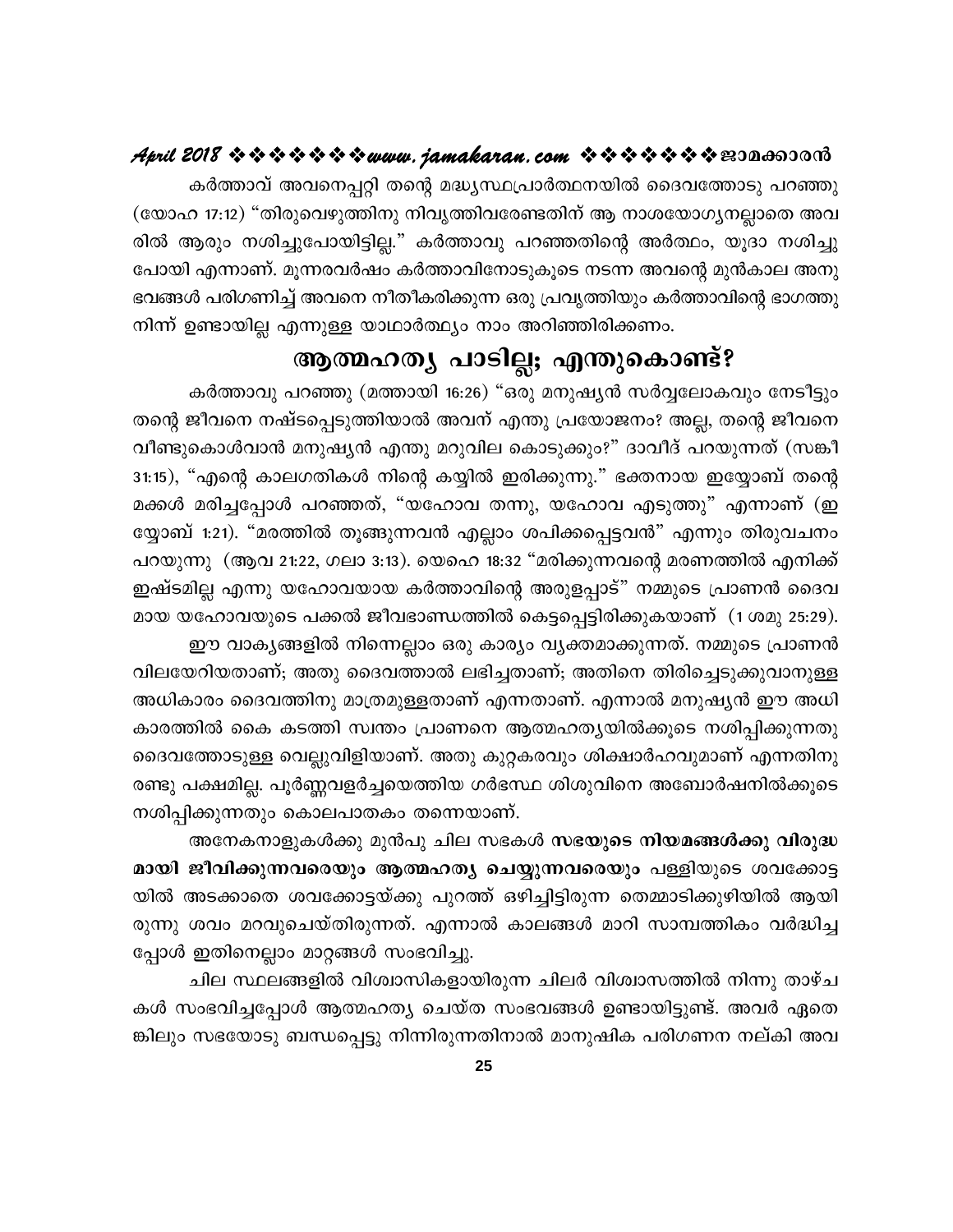രുടെ ശവവും അടക്കിക്കൊടുത്ത സന്ദർഭങ്ങൾ ധാരാളം ഉണ്ടായിട്ടുണ്ട്. മേലിലും ഇങ്ങനെയുള്ള സന്ദർഭങ്ങളിൽ ശവംവെച്ചുകൊണ്ട് ഇടർച്ചകൾ ഉണ്ടാക്കാതെ അടക്കി ക്കൊടുക്കുന്നതു മാനുഷിക കടമയാണ്.

എന്നാൽ അവിടെ വന്നുകൂടിയിരിക്കുന്ന ജനത്തിനു തെറ്റായ ഒരു സന്ദേശം കൈമാറുവാൻ ഇടയാകരുത്. ആത്മഹത്യ ചെയ്തു മരിച്ചതു ദൈവഹിതമാണെന്നും ഒരാൾ എങ്ങനെ മരിച്ചാലും കർത്താവിന്റെ അടുക്കൽ കാണും എന്നുള്ള പ്രസ്താവ നകൾ ഒഴിവാക്കണം. ഇപ്പോഴുള്ള മാർത്തോമ്മാ, സി.എസ്.ഐ, ലൂഥറൻ സഭകളിൽ എത്ര വലിയ പാപം ചെയ്താലും അവൻ മദൃപാനി ആയിരുന്നാലും അടക്കശുശ്രൂഷാ പുസ്തകത്തിൽ "കർത്താവിൽ മരിച്ച" എന്ന പദം ഉപയോഗിച്ച് ശുശ്രൂഷ ചെയ്യുന്നു. ഇത് യാഥാർത്ഥ്യമല്ലെന്നറിഞ്ഞിട്ടു ശുശ്രൂഷാക്രമത്തിൽ ഉള്ളതിനാൽ വായിച്ചശേഷം കുഴിച്ചിടുന്നു. ഇങ്ങനെ ശവസംസ്കാരം നടത്തിക്കലും തെറ്റായി ജീവിച്ച് മരിച്ച് ആത്മ ഹത്യചെയ്ത വ്യക്തി സ്വർഗ്ഗത്തിന് അവകാശി അല്ല എന്ന് വായനക്കാരും സഭകളും അറിയണം. ശുശ്രൂഷകളിൽ ഭാഗഭാക്കാക്കുന്നവർ പരിജ്ഞാനത്തോടുകൂടെ ദൈവവ ചനം ശുശ്രൂഷിക്കുകയും പ്രാർത്ഥനയിൽ പോലും അപാകതകൾ വരാതെ സൂക്ഷിക്കു കയും മരിച്ച വൃക്തിയുടെ ബന്ധുമിത്രാദികൾക്കു ദുഃഖത്തിന്മേൽ ദുഃഖം വരാതെയും, അവരെ വേദനിപ്പിക്കാതെയും എല്ലാം ദൈവവചനത്തിന്റെ വെളിച്ചത്തിൽ പരിജ്ഞാന ത്തോടുകൂടെ ചെയ്യുവാനും ഉത്സാഹിക്കണം. സകലവും ചന്തവും ഉചിതവും ആയിരി ക്കണം.

#### ആത്മഹത്യ – കാരണങ്ങൾ

#### 1. അമിതാഗ്രഹങ്ങൾ; നിരാശ

ചിലരിൽ ചില കാരണങ്ങളാൽ നിരാശ ബാധിക്കുകയും അതിനു പ്രതിവിധി ചെയ്യാതെ കുറെനാളുകൾ മുൻപോട്ടു പോകുമ്പോൾ വലിയ നിരാശയിലേക്കു വഴുതി വീഴുകയും തത്ഫലമായി അവർക്ക് ഉറക്കം നഷ്ടപ്പെടുകയും ഭക്ഷണം കഴിക്കാതിരി ക്കുകയും എല്ലാറ്റിനോടും വെറുപ്പും വിദ്വേഷവും ഉണ്ടാകുകയും ജീവിതം തന്നെ കൈപ്പാ യിത്തീരുകയും ചെയ്യും. ഇതിനോടുകൂടെ ആ വ്യക്തി തന്റെ സുബോധമനസ്സിൽ നിന്ന് അന്യമായിത്തീരുകയും അബോധമനസ്സിന്റെ ഉടമയായിത്തീരുകയും ചെയ്യും.

ഇങ്ങനെയുള്ള അവസരത്തിൽ ആ വ്യക്തിയെ പ്രത്യേകം ശ്രദ്ധിക്കുകയും നിര ന്തരം കരുതുകയും കൗൺസിലിങ് നടത്തുകയും ദൈവജനം പ്രത്യേകം പ്രാർത്ഥിക്കു കയും മാനസിക ചികിത്സാ വിദഗ്ദ്ധരുടെ ഉപദേശങ്ങൾ അംഗീകരിക്കുകയും ചെയ്യ ണം. അദ്ദേഹം ഇതിൽ നിന്നു വിടുതൽ പ്രാപിക്കുന്നതുവരെ എന്തെങ്കിലും അവിവേകം ചെയ്യാതിരിക്കേണ്ടതിന് എല്ലാവരുടെയും നോട്ടം വ്യക്തിയിൽ ഉണ്ടായിരിക്കണം.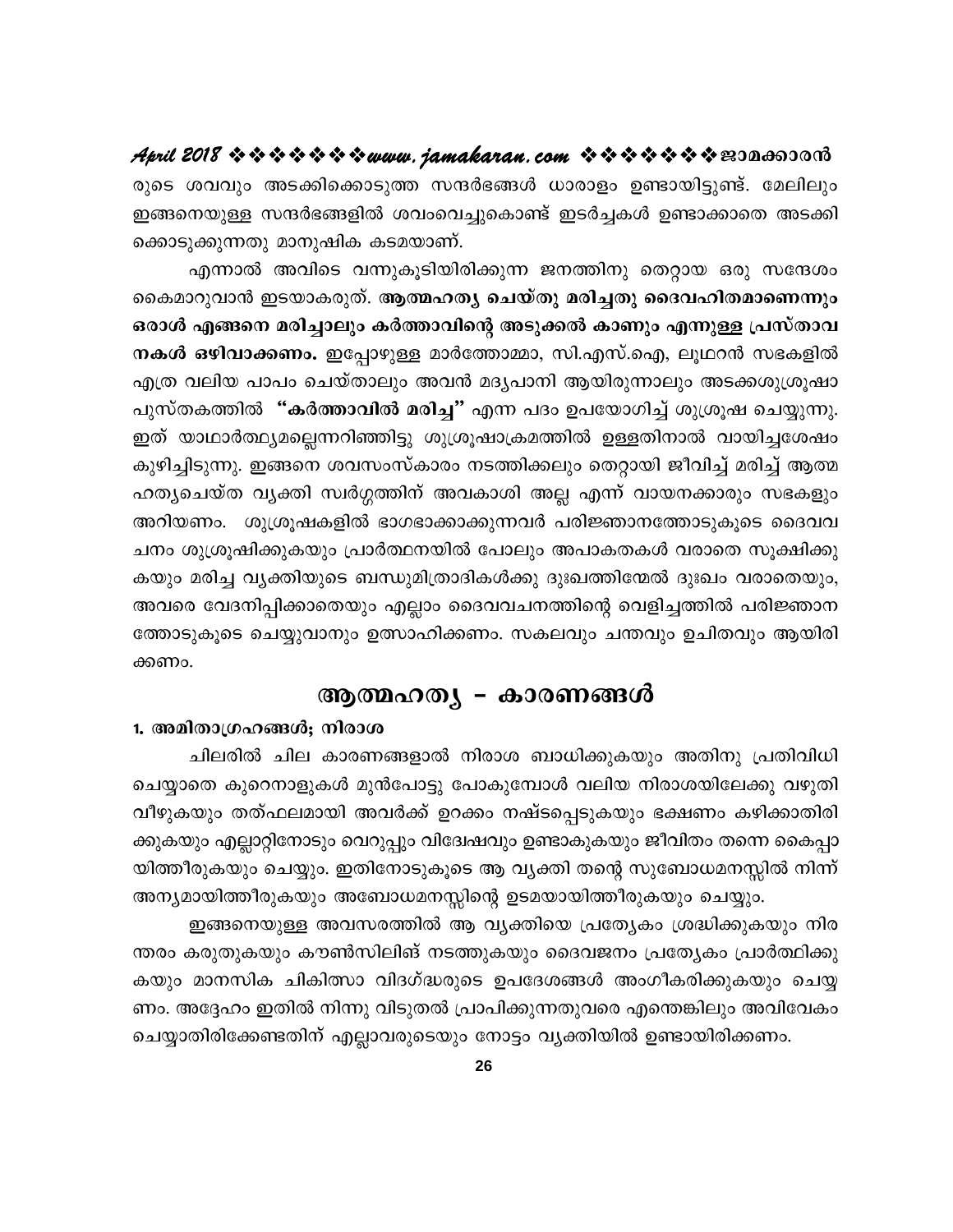ഫ്രോയിഡ് എന്ന മനഃശാസ്ത്രജ്ഞൻ ആത്മഹത്യയെപ്പറ്റി പറയുന്നത്, ഒരുവന്റെ ഉപ ബോധമനസ്സിൽ കുടികൊള്ളുന്ന കോപത്തെയും അക്രമാസക്തിയെയും മറ്റുള്ളവരുടെ നേരെ പ്രയോഗിക്കാതെ തന്നിലേക്കു തന്നെ തിരിച്ചുവിടുന്ന പ്രക്രിയ എന്നാണ്.

മനുഷ്യനെ ആത്മഹത്യയിലേക്കു നയിക്കുന്ന വസ്തുത, അവനിൽ പെട്ടെന്ന് ഉള വാകുന്ന ആഴമേറിയ നിരാശയാണ്. എനിക്ക് ആരുമില്ല, എന്നെ കരുതുന്നവരില്ല, എന്നെ സ്നേഹിക്കുന്നവരില്ല, എന്റെ കടബാദ്ധ്യതകൾ എന്നെക്കൊണ്ട് ഒരിക്കലും കൊടുത്തു വീട്ടുവാൻ കഴിയുകയില്ല, എന്റെ രോഗം എന്നിൽ നിന്നു മാറുകയില്ല, ഞാൻ എല്ലാ വർക്കും ഒരു ബാദ്ധ്യതയായിത്തീരും, എന്റെ അപമാനത്തിൽ ഞാൻ ഇനിയും എങ്ങനെ മനുഷ്യരുടെ മുഖത്തു നോക്കും ആദിയായ ചിന്തകൾ പിശാച് നമ്മുടെ ഉള്ളത്തിൽ നല്കിത്തരുകയും സ്വസ്ഥത ഇല്ലാതെ ഏതു വിധത്തിലും പ്രാണനെ നശിപ്പിക്കുകയും ചെയ്യും.

ആത്മഹത്യ ഒരിക്കലും ഒരു പ്രശ്നപരിഹാരമല്ല. ഇപ്രകാരം ദൈവത്തെ കൂടാതെ സ്വയം മരണം തിരഞ്ഞെടുക്കുന്നവർ പാതാളത്തിൽ യാതനാസ്ഥലത്ത്, ഒരു സ്വസ്ഥ തയും ലഭിക്കാത്ത സ്ഥലത്തു നിത്യം വസിക്കേണ്ടിവരും എന്ന് അറിഞ്ഞിരിക്കണം. അതിന്റെ അവസാനം നിതൃനരകവും ആണ്.

അബ്രഹാമിന്റെ ഭാര്യ സാറയ്ക്ക് ഒരിക്കൽ ഫറവോന്റെ അടുക്കലും മറ്റൊരിക്കൽ ഗെരാർ രാജാവായ അബീമേലെക്കിന്റെ അടുക്കലും പോകേണ്ടിവന്നു. അബ്രഹാം ആത്മ ഹത്യ ചെയ്തില്ല, കാരണം താൻ ദൈവത്തിൽ ആശ്രയിക്കുകയും വിശ്വസിക്കുകയും ചെയ്യുന്ന വ്യക്തിയായതുകൊണ്ടു ദൈവം തനിക്കായി പ്രവർത്തിച്ചു.

ദൈവത്തിന്റെ ഹൃദയപ്രകാരമുള്ള ദാവീദ്, തന്റെ രാജ്യത്തെ പട്ടാളക്കാരനായി രുന്ന ഊരിയാവിന്റെ ഭാര്യ ബത്ത്ശേബയുമായി അവിഹിതബന്ധത്തിൽ ഏർപ്പെടുകയും വിശ്വസ്തനായിരുന്ന ഊരിയാവിനെ ചതിവിൽ കൊല്ലുകയും ചെയ്തു. തന്റെ നീചമായ ഈ പ്രവൃത്തിയിൽ ദൈവവും പ്രവാചകനും ശക്തമായി പ്രതികരിച്ചു. രാജ്യത്തെ ജന ങ്ങൾ ഇതെല്ലാം അറിഞ്ഞു. എന്നാൽ ദാവീദും ആത്മഹത്യ ചെയ്തില്ല. തന്റെ പാപ ങ്ങൾ ദൈവത്തോട് ഏറ്റുപറഞ്ഞു നിരപ്പുപ്രാപിച്ചു.

കർത്താവു പറഞ്ഞ ഉപമയിലെ മുടിയൻ പുത്രൻ, സ്വത്തെല്ലാം വിറ്റുതുലച്ചു ഭക്ഷ ണത്തിനുപോലും വകയില്ലാതെ ഭാരപ്പെട്ടപ്പോഴും ആത്മഹത്യ ചെയ്യാതെ അപ്പന്റെ ഭവ നത്തിൽ മടങ്ങിവന്നു ക്ഷമ ചോദിച്ചു വീട്ടിലെ സന്തോഷം തിരികെ പ്രാപിച്ചു. (യെഹ "ദുഷ്ടന്റെ മരണത്തിൽ എനിക്ക് അല്പമെങ്കിലും താല്പര്യം ഉണ്ടോ? അവൻ  $18:23$ തന്റെ വഴികളെ വിട്ടുതിരിഞ്ഞു ജീവിക്കണമെന്നല്ലയോ എന്റെ താല്പര്യം എന്നു യഹോ വയായ കർത്താവിന്റെ അരുളപ്പാട്.")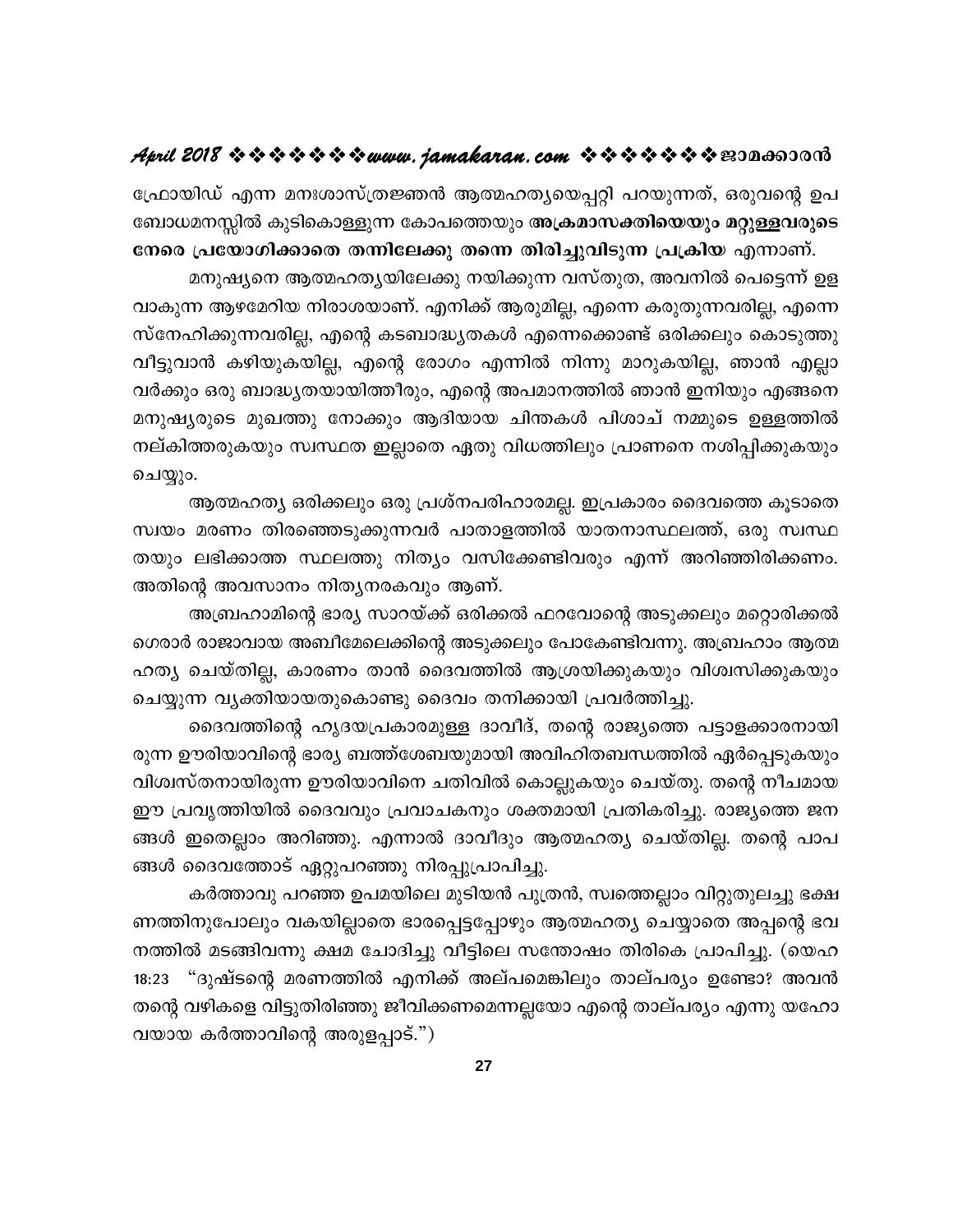എല്ലാ പ്രശ്നങ്ങൾക്കും പരിഹാരം യേശുക്രിസ്തുവിൽ ഉണ്ട്. ദൈവത്തിനു ക്ഷമി ക്കുവാൻ കഴിയാത്ത ഒരു പാപവും ഇല്ല; യേശുക്രിസ്തുവിനു സൗഖ്യമാക്കുവാൻ കഴി യാത്ത ഒരു രോഗവും ഇല്ല; യേശുക്രിസ്തുവിനു വഹിക്കുവാൻ പ്രയാസമുള്ള ഒരു ഭാരവും ഇല്ല. "നിന്റെ ഭാരം യഹോവയുടെമേൽ വെച്ചുകൊൾക; അവൻ നിന്നെ പുലർത്തും" (സങ്കീ 55:22). "നിന്റെ പ്രവൃത്തികളെ യഹോവയ്ക്കു സമർപ്പിക്ക; എന്നാൽ നിന്റെ ഉദ്ദേ ശ്യങ്ങൾ സാധിക്കും" (സദൃ 16:3).

ആകയാൽ നിരാശയുടെ ചുഴിക്കുറ്റിയിൽ ചുറ്റിത്തിരിയുന്നവർക്ക് ശരിയായ കൗൺസിലിംഗ് നൽകിയാൽ അവരെ സ്വയഹത്യയുടെ ആവേശത്തിൽ നിന്നു രക്ഷി ക്കുവാൻ സാധിക്കും. മരത്തിന്മേൽ തൂങ്ങുന്നവൻ ശപിക്കപ്പെട്ടവൻ, ശരീരം നശിപ്പിക്കു ന്നവനെ ദൈവം നശിപ്പിക്കും എന്ന കാര്യം മനസ്സിലാക്കി ദൈവമക്കൾ സ്വയഹത്യാപ്ര വണതയ്ക്കെതിരെ ജാഗ്രതയുള്ളവരായിരിക്കണം (ആവ 21:22, ഗലാ 3:13, സദൃ 8:36). പിശാചിന്റെ ആവനാഴിയിലുള്ള അവസാനത്തെ ആയുധമാണ് സ്വയഹത്യ എന്ന് അറി ഞ്ഞുകൊള്ളേണ്ടതും ആകുന്നു. മരണത്തിന്റെയും പാതാളത്തിന്റെയും ഉൽപ്പന്നങ്ങളാണ് സ്വയഹതൃയും കൊലപാതകവും അത്യാഹിതങ്ങളും.

#### 2. പിശാച് :

സ്വാഭാവിക മരണത്തിനപ്പുറം നിന്നുകൊണ്ട് മനുഷ്യനെ കൊല്ലിക്കുവാൻ വേണ്ടി ഇതിന്റെയെല്ലാം പിന്നിൽ പ്രവർത്തിക്കുന്നത് സാത്താന്റെ കറുത്ത കരങ്ങൾ തന്നെയാ ണ്. സ്വയഹതൃക്കു കാരണമാകുന്ന നൈരാശൃവും, കൊലപാതകത്തിനു കാരണമാ കുന്ന പകയും വൈരാഗൃവും മനുഷ്യഹൃദയങ്ങളിൽ കുത്തിനിറച്ചു സാത്താൻ മനുഷ്യ മനസ്സിന്റെ സമനില തെറ്റിക്കുന്നു. പക ഹൃദയത്തിൽ കടന്നുകൂടിയാൽ സൂക്ഷിച്ചില്ലെ ങ്കിൽ പേവിഷബാധപോലെ അത് മനുഷ്യനെ അപകടപ്പെടുത്തുന്നതാണ്. ജീവിതനൈ രാശ്യം ഉണ്ടാകുന്ന അവസരങ്ങളിൽ കർത്താവായ യേശുക്രിസ്തുവിനെ തൊട്ടാൽ വിടു തൽ തിട്ടമെന്നു രക്തസ്രാവക്കാരിയുടെ സംഭവം നമ്മോടു വിളിച്ചു പറയുന്നു. നിരവധി വൈദ്യന്മാർ അവളെ ചികിത്സിച്ചു പഠിച്ചതിനാൽ അവൾക്കുണ്ടായിരുന്ന സമ്പത്തെല്ലാം നഷ്ടമായി എന്നല്ലാതെ അവളുടെ രോഗം സൗഖ്യമായില്ല. ജീവരക്തം വാർന്നു പൊയ്ക്കൊണ്ടിരുന്നതിനാൽ അവളുടെ ശരീരവും, പള്ളിക്കാരും പട്ടക്കാരും നാട്ടുകാരും വീട്ടുകാരും കൂട്ടുകാരും അശുദ്ധ എന്നു തള്ളിപ്പറഞ്ഞ് ഒറ്റപ്പെടുത്തിയതിനാൽ അവ ളുടെ ഗൂഢമനുഷ്യൻ കുടികൊള്ളുന്ന ഹൃദയവും വല്ലാതെ തളർന്നിരുന്നു (സങ്കീ 51:13). അവൾ സ്വയഹത്യക്കായി മനസ്സുവെച്ചിരുന്നുവെന്നു ചിന്തിക്കുന്നിൽ ഒട്ടും അതിശോ ക്തിയില്ല. പക്ഷേ, യേശുവിന്റെ വർത്തമാനം അവളുടെ മനോഗതിയെ പാടേ മറിച്ചു. അവൾ യേശുകർത്താവിനെ തൊട്ടു. ബാധയൊഴിഞ്ഞു രോഗം സൗഖ്യമായി. സ്വയഹ തൃക്കു കാരണമാകാമായിരുന്ന ജീവതനൈരാശ്യം അവളെ വിട്ടുപോയി. പേരും മേൽവി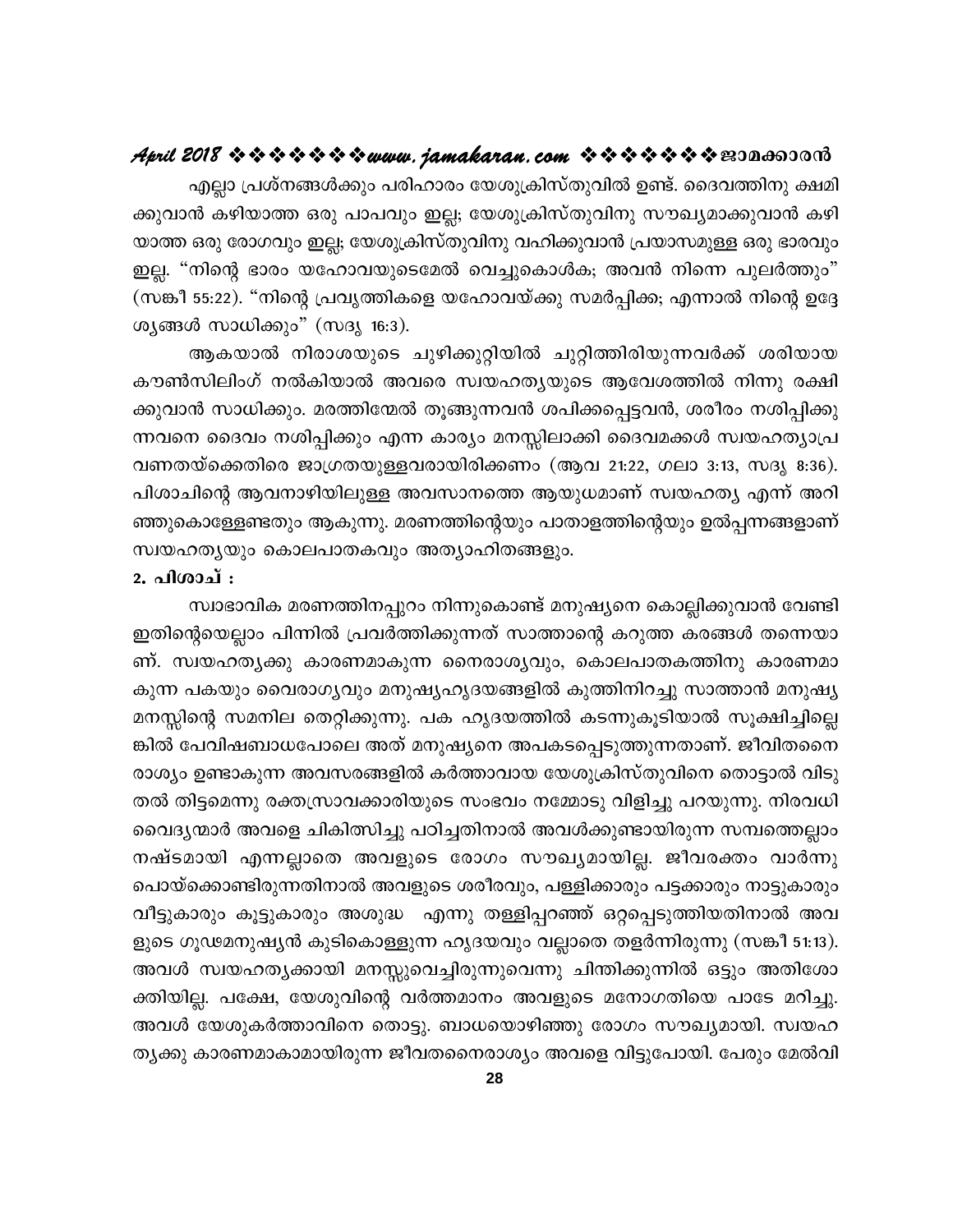ലാസവും ഇല്ലാത്ത ആരുമല്ലാതിരുന്ന അവൾ യേശുവിനെ തൊട്ടപ്പോൾ ആരോ ഒക്കോ ആയി. എല്ലാവരും അവളെ കാണുവാൻ ആഗ്രഹിച്ചു. ഇന്നവൾ അന്താരാഷ്ട്ര നിലവാ രമുള്ള ഒരു വിഷയമാണ് (മർ 5:25–34). അവൾ ബാധ മാറി സ്വസ്ഥയായി എന്നറിഞ്ഞിട്ടും യേശുവിനെ വിട്ടുപോകാതിരുന്നതിനാൽ യേശു അവളുടെ ബാധ ഒഴിച്ചുവിട്ടുവെന്നു കാണുന്നു. അവൾ പോയിരുന്നുവെങ്കിൽ അവളെ വിട്ടുമാറിയ ബാധ അവൾ വീട്ടിൽ എത്തിക്കഴിയുമ്പോഴെക്കും ഏഴ് ഇരട്ടിയായി അവളിലേക്കു മടങ്ങിച്ചെല്ലുമായിരുന്നു വെന്നും അവൾക്കറിയാമായിരുന്നു.

#### ആത്മഹതൃയിൽ നിന്ന് വിടുതൽ!

പ്രതികൂല സാഹചര്യങ്ങളെ പുതിയ പരീക്ഷണത്തിനും, മാറ്റത്തിനുമുള്ള അവ സരങ്ങളാക്കി, ക്രിയാത്മകമായി പ്രശ്നങ്ങളോട് പ്രതികരിക്കുന്ന ഒരു ശൈലി കൈവരി ക്കേണ്ടിയിരിക്കുന്നു. പ്രശ്നങ്ങൾ അവസരങ്ങളാണ്.

നമ്മുടെ പ്രതീക്ഷകൾക്ക് വിപരീതമായി, നമ്മുടെ സ്വപ്നങ്ങൾ തകരുമ്പോൾ വേദനകളും യാതനകളും പ്രതിസന്ധികളുമുണ്ടാകുമ്പോൾ പ്രതിബന്ധങ്ങളെ പ്രസന്ന തയോടെ പ്രസരിപ്പോടെ അവയെല്ലാം തരണം ചെയ്യുവാനുള്ള ഏതാനും പ്രായോഗിക നിർദ്ദേശങ്ങൾ പങ്കുവെയ്ക്കുന്നു.

ആഗോള പ്രതിഭാസം: 'ഉറുമ്പിന് അരിഭാരം, ആനയ്ക്ക് തടി ഭാരം'. പ്രശ്നങ്ങൾ ഉണ്ടാ കുമ്പോൾ എനിക്ക് മാത്രമല്ല, എല്ലാവർക്കും പ്രശ്നങ്ങൾ ഉണ്ടെന്ന യാഥാർത്ഥ്യം മന സ്സിലാക്കുക. ഒരിക്കൽ ഒരു കോടീശ്വരൻ പ്രശ്സ്ത മനഃശാസ്ത്രജ്ഞനായ വിൻസന്റ് പീലിനെ കാണുവാൻ വന്നു. 'എനിക്ക് പണമുണ്ട്. സ്വത്തുണ്ട്. എല്ലാവിധ സുഖസൗക ര്യങ്ങളുമുണ്ട്. പക്ഷേ, സമാധമില്ല. സന്തോഷമില്ല. സംതൃപ്തിയില്ല. എപ്പോഴും മനസ്സിൽ അസ്വസ്ഥതയാണ്. രാത്രിയിൽ ഉറക്കമില്ല. ഭക്ഷണത്തോട് വിരക്തിയും. യാതൊരു ടെൻഷ നുമില്ലാതെ, മനഃസമാധാനത്തോടെ കഴിയുന്നവരുടെയിൽ ഏതാനും ദിവസങ്ങൾ ചെല വഴിക്കുവാൻ ഞാനാഗ്രഹിക്കുന്നു. ടെൻഷനില്ലാത്തവർ എവിടെയാണ്.'

വിൻസന്റ് പീലിന് ഉത്തരം മുട്ടി. അല്പസമയത്തെ മൗനത്തിനുശേഷം അദ്ദേഹം ആ കോടീശ്വരനോട് പറഞ്ഞു : 'നമുക്ക് പോകാം.'

വളരെയധികം സന്തോഷത്തോടെ അയാൾ കാറിൽ കയറി. അധികം താമസി യാതെ അവർ ലക്ഷ്യസ്ഥാനത്തെത്തി. പ്രശ്നങ്ങളില്ലാത്ത സ്ഥലം. ടെൻഷനില്ലാത്ത ലോകം. അത് ഒരു ശ്മശാനമായിരുന്നു.

ബുദ്ധിമുട്ടുകളും പ്രയാസങ്ങളുമൊക്കെ ഒരു ആഗോളപ്രതിഭാസമാണെന്ന് അയാൾക്ക് ബോധൃപ്പെട്ടു. ഒരുവന് സാമ്പത്തിക പ്രതിസന്ധി. മറ്റൊരുവന് ശാരീരിക രോഗം. ബിസിനസ് പരാജയം, തിരസ്കരണം. വിമർശനം. തെറ്റിദ്ധാരണ. മക്കളില്ലാത്തതി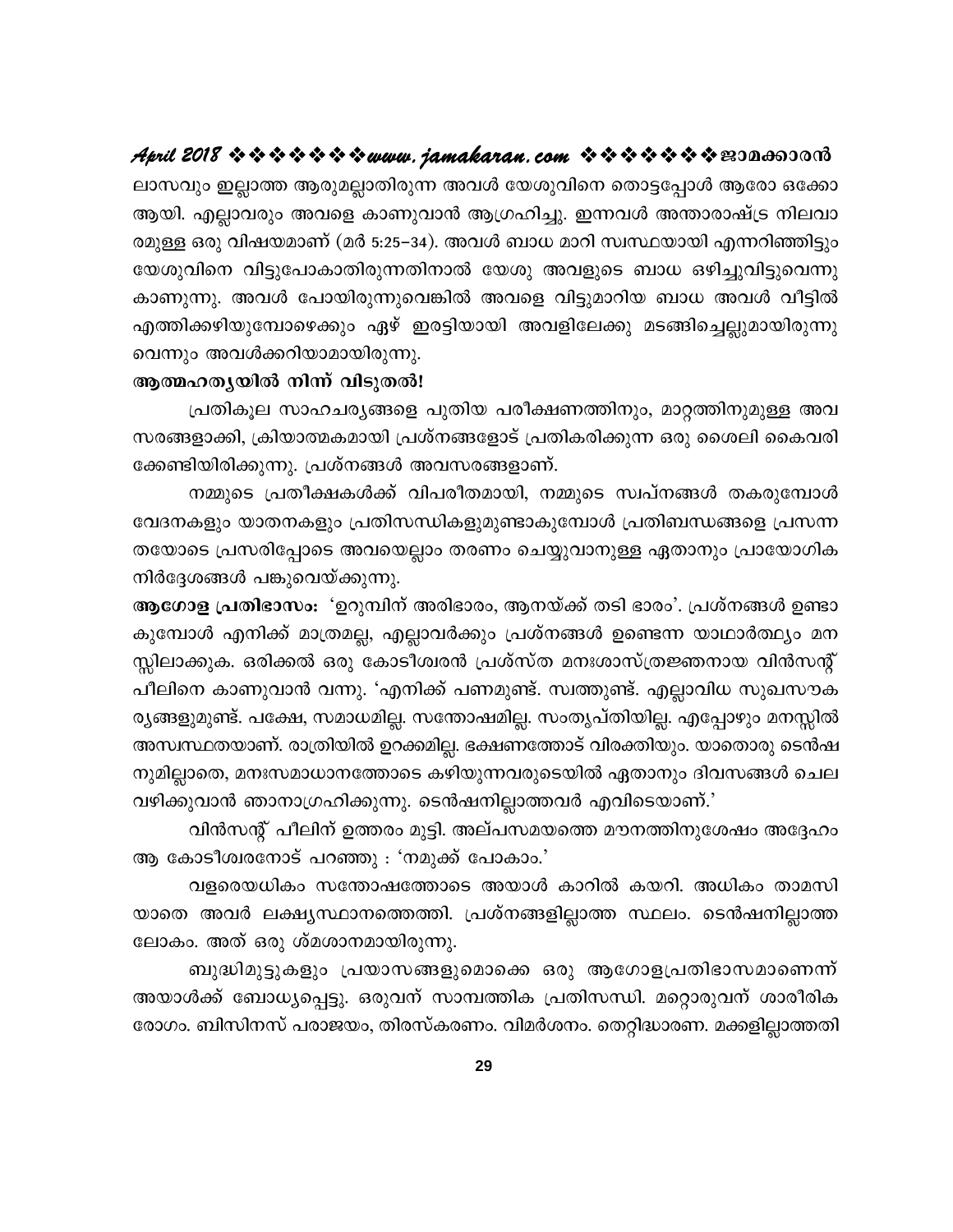ലുള്ള ദുഃഖം. പ്രിയപ്പെട്ടവരുടെ നഷ്ടബോധം. പരീക്ഷയെപ്പറ്റിയുള്ള ആകുലത. ജോലി യ്ക്കുവേണ്ടിയുള്ള കാത്തിരിപ്പ്. വഴിതെറ്റിപ്പോയ മക്കളെപ്പറ്റിയുള്ള ചിന്ത. വിവാഹം നട ക്കാത്തതിലുള്ള വിഷമം. ഈ ലോകത്തിലുള്ള എല്ലാവരും ഏതെങ്കിലും മേഖലയിൽ പ്രശ്നങ്ങൾ നേരിടുന്നവരാണ്. പ്രശ്നങ്ങൾ അപ്രതീക്ഷിതമല്ല. അസ്വഭാവികമല്ല. മറി ച്ച്, ജീവിതത്തിന്റെ ഒരു ഭാഗ മാണ്. അതുകൊണ്ടാണ്, വിശുദ്ധ പത്രോസ് അപ്പോസ്ത ലൻ എഴുതിയത് : 'പ്രിയപ്പെട്ടവരെ, നിങ്ങളെ പരിശോധിക്കുവാനായി അഗ്നിപരീ ക്ഷകളുണ്ടാകുമ്പോൾ, അപ്രതീക്ഷിതമായ എന്തോ സംഭവിക്കുന്നുവെന്നപോലെ പരി ഭ്രമിക്കരുത് (1 പ**്രൊ** 4:12).

ദൈവികസാന്നിദ്ധ്യം : ജീവിതത്തിൽ പ്രതിസന്ധികളുണ്ടാകുമ്പോൾ, നമ്മെ മനസ്സിലാ ക്കുന്ന, നമുക്ക് ശക്തി പകർന്നുതരുന്ന, നമ്മെ ആശ്വസിപ്പിക്കുന്ന ദൈവം നമ്മോടൊപ്പ മുണ്ടെന്ന് വിശ്വസിക്കുക. ദൈവികസാന്നിദ്ധ്യം അദൃശ്യമാണ്. ബാഹ്യമായ കണ്ണു കൾകൊണ്ട് വേദനയുടെ നിമിഷങ്ങളിൽ ദൈവത്തെ കാണാനാവില്ല. ആന്തരികമായ ഉൾക്കണ്ണുകൾ കൊണ്ട് മാത്രമേ അവിടുത്തെ സാന്നിദ്ധ്യം നമുക്ക് അനുഭവവേദ്യമാകൂ.

ഒരിക്കൽ ഒരു യുവാവിന് ഒരു സ്വപ്നമുണ്ടായി. അവൻ ദൈവത്തോടൊപ്പം കടൽത്തീരത്തു കൂടി നടക്കുകയാണ്. തന്റെ ജീവിതത്തിലുണ്ടായ സന്തോഷകരമായ അനുഭവങ്ങളും, വേദനാജനകമായ എല്ലാ സംഭവങ്ങളും ആകാശത്ത് ദർശിക്കാൻ കഴി ഞ്ഞു.

സന്തോഷകരമായ അനുഭവങ്ങൾ ആകാശത്ത് ദൃശ്യമായപ്പോൾ, കടൽത്തീരത്ത് രണ്ടു ജോഡി കാൽപ്പാടുകൾ അവൻ കണ്ടു. ഒന്ന് തന്റേത്. മറ്റേത് ദൈവത്തിന്റെയും. 'ഞാൻ സന്തോഷിച്ചപ്പോൾ അങ്ങെന്റെ കൂടെയുണ്ടായിരുന്നു.' അവൻ ദൈവത്തോട് നന്ദി പറഞ്ഞു.

പക്ഷേ, തിക്താനുഭവങ്ങൾ ആകാശത്തിൽ പ്രത്യക്ഷപ്പെട്ടപ്പോൾ, അവൻ ഒരു ജോഡി കാൽപാടുകൾ മാത്രം കണ്ടു. അവൻ ദൈവത്തോട് പരാതിപ്പെട്ടു : 'കർത്താ വേ, അങ്ങ് എന്നോടൊപ്പം എപ്പോഴും ഉണ്ടാകുമെന്ന് വാഗ്ദാനം ചെയ്തിട്ടുള്ളതാണ ല്ലോ. എന്നാൽ, നിർണ്ണായകഘട്ടങ്ങളിൽ അങ്ങെന്നെ കൈവെടിയുകയാണ് ചെയ്തത്. അങ്ങ് എന്നോടൊപ്പം ഉണ്ടായിരുന്നെങ്കിൽ, രണ്ട് ജോഡി കാൽപാടുകൾ കാണേണ്ടതാ യിരുന്നു. അങ്ങയെ എനിക്ക് ഏറ്റവും കൂടുതൽ ആവശ്യമായിരുന്ന സമയത്ത് അങ്ങെന്നെ ഉപേക്ഷിച്ചു.'

അവനെ തലോടിക്കൊണ്ട് ദൈവം പറഞ്ഞു : 'ഞാൻ നിന്നെ ഒരിക്കലും കൈവെ ടിഞ്ഞില്ല. ഒരിക്കലും ഞാൻ നിന്നെ കൈവെടിയുകയില്ല. നീ വേദനയനുഭവിച്ചപ്പൊഴൊ ക്കെ, നിന്റെ അസ്വസ്ഥകളുടെ നിമിഷങ്ങളിലെല്ലാം നിന്നെ ഞാൻ തോളിലേറ്റി നടക്കു കയായിരുന്നു. അതുകൊണ്ട് ഈ കാണുന്ന കാൽപാടുകൾ നിന്റേതല്ല. എന്റേതാണ്.'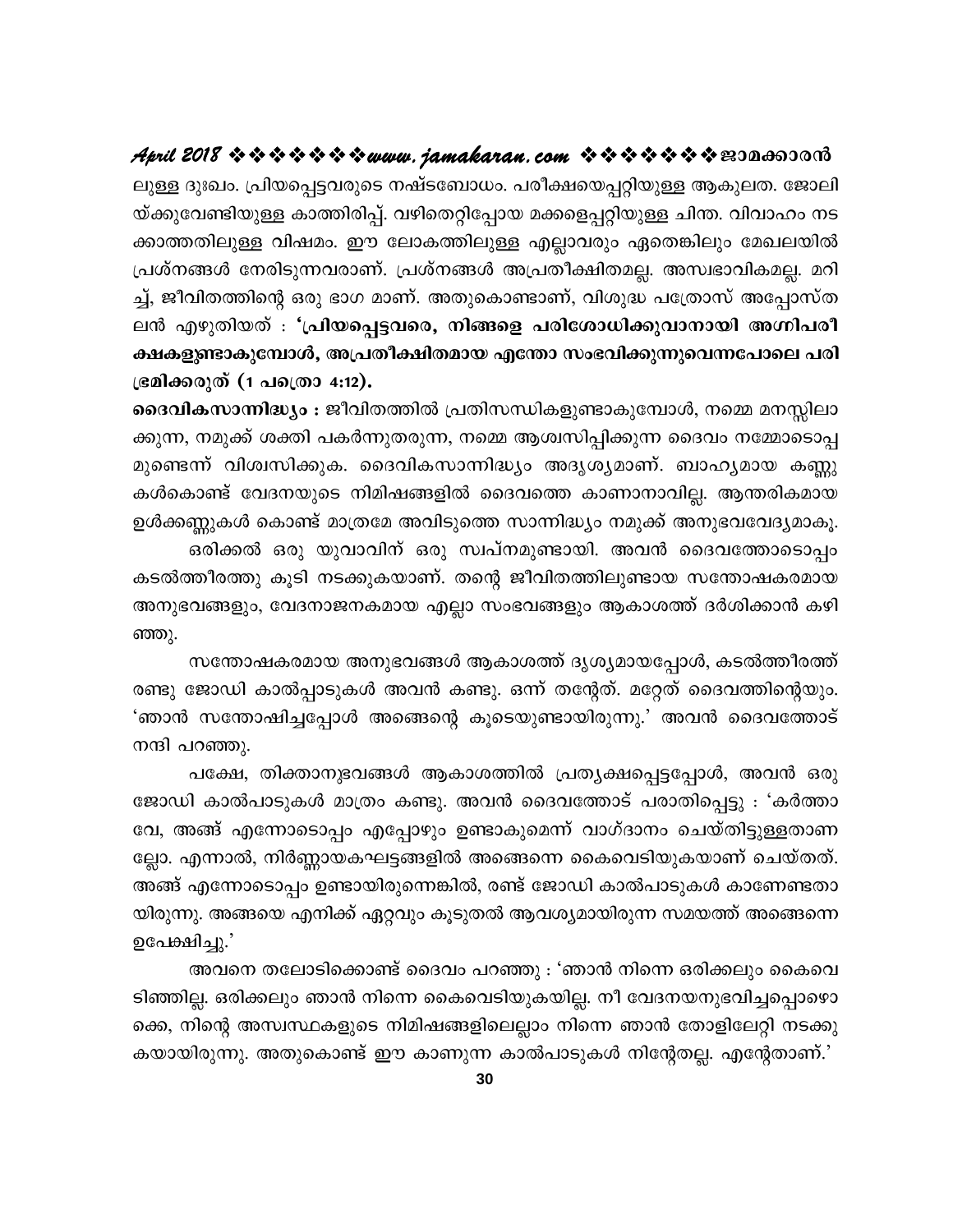"മനസ്സോടെയല്ലല്ലോ അവൻ മനുഷ്യപുത്രന്മാരെ ദുഃഖിപ്പിച്ചു വൃസനിപ്പിക്കു്ന നത് (വിലാ 3:33). ദൈവം ഒരു സാഡിസ്റ്റല്ല. നാം വേദനിക്കുമ്പോൾ സന്തോഷിക്കുന്നവ നല്ല. വിശുദ്ധ പൗലോസ് എഴുതിയിരിക്കുന്നതുപോലെ, 'ദൈവം വിശ്വസ്തനാണ്. നിങ്ങ ളുടെ ശക്തിക്തതീതമായ പ്രലോഭനങ്ങൾ ഉണ്ടാകാൻ അവിടുന്ന് അനുവദിക്കുകയില്ല. പ്രലോഭനങ്ങൾ ഉണ്ടാകുമ്പോൾ അവയെ അതിജീവിക്കാൻ വേണ്ട ശക്തി അവിടുന്ന് നിങ്ങൾക്ക് നല്കും' (1 കൊരി 10:13).

ദൈവത്തിന്റെ സഹായസാന്നിദ്ധ്യത്തെ പറ്റി വിശുദ്ധ ഗ്രന്ഥത്തിലെ എബ്രായർക്കെ ഴുതിയ ലേഖനം വളരെ ശ്രദ്ധേയമാണ്. 'കർത്താവ് പീഢ സഹിക്കുകയും പരീക്ഷിക്ക പ്പെടുകയും ചെയ്തതുകൊണ്ട് പരീക്ഷിക്കപ്പെടുന്നവരെ സഹായിക്കാൻ അവിടുത്തേയ്ക്ക് സാധിക്കും.' (എബ്രാ 2:18).

കർത്താവ് നമ്മെ ഓർമ്മിപ്പിക്കുന്നു. 'അദ്ധ്വാനിക്കുന്നവരും, ഭാരം ചുമക്കുന്നവരു മായ നിങ്ങളെല്ലാവരും എന്റെ അടുക്കൽ വരുവിൻ ഞാൻ നിങ്ങളെ ആശ്വസിപ്പിക്കാം.' (മത്താ 11:28). വിശുദ്ധ പത്രോസിന്റെ ഉപദേശവും ഇതു തന്നെ : 'നിങ്ങളുടെ ഉത്കണ്ഠ കളെല്ലാം കർത്താവിനെ ഏൽപ്പിക്കുവിൻ. അവിടുന്ന് നിങ്ങളുടെ കാര്യത്തിൽ ശ്രദ്ധാലു വാണ്. നിങ്ങൾ സമചിത്തതയോടെ ഉയർന്നിരിക്കുവിൻ' (1 പത്രോ 5:7).

ദൈവത്തിന്റെ അനന്തമായ സ്നേഹത്തെപ്പറ്റി യെശയ്യാ പ്രവാചകൻ പറയുന്നു : 'മുല കുടിക്കുന്ന കുഞ്ഞിനെ അമ്മയ്ക്ക് മറക്കാനാകുമോ? പുത്രനോട് പെറ്റമ്മ കരുണ കാണിക്കാതിരിക്കുമോ? അവൾ മറന്നാലും ഞാൻ നിന്നെ മറക്കുകയില്ല. ഇതാ, നിന്നെ ഞാൻ എന്റെ ഉള്ളം കൈയിൽ രേഖപ്പെടുത്തിയിരിക്കുന്നു.' (യെശ 49:15–16).

സംഭവിക്കുന്നതെല്ലാം നല്ലതിന് : ദൈവവചനത്തിന്റെ കാതലായ സന്ദേശമിതാണ്. 'ദൈവത്തെ സ്നേഹിക്കുന്നവർക്ക്, അവിടുത്തെ പദ്ധതിയനുസരിച്ച് വിളിക്കപ്പെട്ടവർക്ക്, ദൈവം എല്ലാം നന്മയ്ക്കായി പരിണമിപ്പിക്കുന്നു' (റോമ 8:28).

ഏതാനും വർഷങ്ങൾക്കു മുമ്പുണ്ടായ ഒരു സംഭവം. സുപ്രധാനമായ ഒരു മീറ്റിം ഗിൽ പങ്കെടുക്കുവാനായിട്ടാണ് അതിരാവിലെ ഒരു ഉന്നതഉദ്യോഗസ്ഥ ആലപ്പുഴ ബോട്ട് ജട്ടിയിലെത്തിയത്. പക്ഷേ ബോട്ട് പുറപ്പെട്ട് കഴിഞ്ഞിരുന്നു. നിരാശയോടെ മടങ്ങേണ്ടി വന്ന ആ സ്ത്രീ ദേഷ്യത്തോടെ ദൈവത്തിന്റെ മുമ്പിൽ പരാതിപ്പെട്ടു. 'അങ്ങാടിയിൽ തോറ്റതിന് അമ്മയോട്' എന്ന പോലെ കണ്ടവരോടെല്ലാം ദേഷ്യപ്പെട്ടു.

പെട്ടെന്നാണ് ഞെട്ടിപ്പിക്കുന്ന ആ വാർത്ത വന്നത്. അവൾ യാത്ര ചെയ്യേണ്ടിയി രുന്ന ബോട്ട് മറിഞ്ഞ്, മുപ്പതിലേറെ പേർ മുങ്ങിമരിച്ചിരിക്കുന്നു. ആ സ്ത്രീയ്ക്ക് ബോധോ ദയമുണ്ടായി. 'ആ ബോട്ടിൽ സഞ്ചരിച്ചിരുന്നുവെങ്കിൽ ഞാനും മരിക്കുമായിരുന്നു.' യിരെമ്യാ പ്രവാചകന്റെ വാക്കുകൾ ഇവിടെ യാഥാർത്ഥ്യമായി. കർത്താവ് അരുളിച്ചെ യ്യുന്നു: നിങ്ങളെക്കുറിച്ചുള്ള പദ്ധതി എന്റെ മനസ്സിലുണ്ട്. നിങ്ങളുടെ നാശത്തിനല്ല.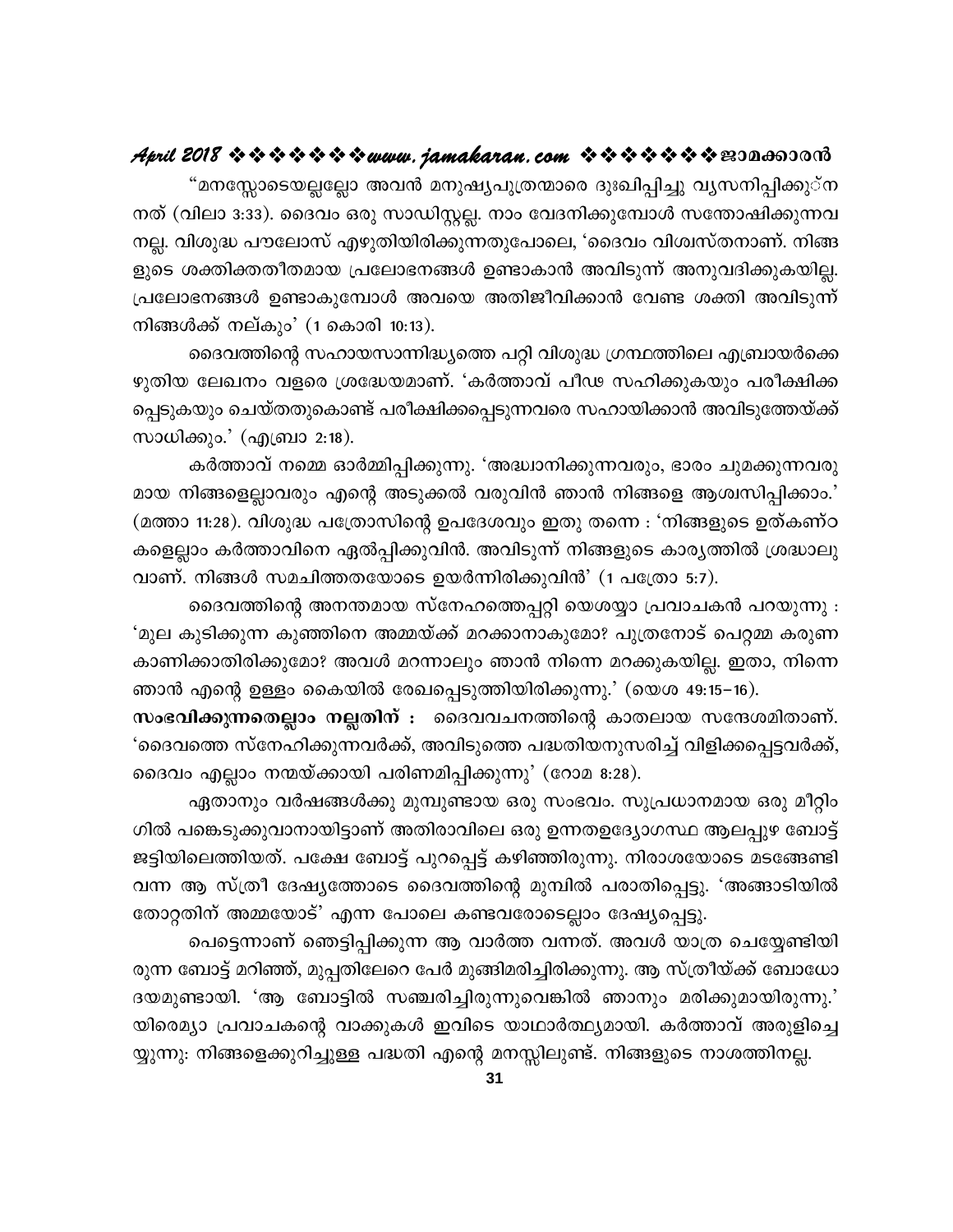ക്ഷേത്തിനുള്ള പദ്ധതിയാണത്. നിങ്ങൾക്ക് ശുഭമായ ഭാവിയും പ്രത്യശയും നല്കുന്ന പദ്ധതി. ഞാൻ നിങ്ങളുടെ ഐശ്വര്യം പുനഃസ്ഥാപിക്കും. ഈ വചനം മുൻപറഞ്ഞ റോമാ ലേഖനത്തിൽ ദൈവം പറഞ്ഞതുപോലെ ദൈവത്താൽ വിളിക്കപ്പെട്ടവർക്ക് രോഗം വന്നാ ലും, മരണം സംഭവിച്ചാലും അത് നന്മയ്ക്കായി മാത്രം! ഈ വചനം നാമധേയ ക്രിസ്തൃാ നികൾക്കുളളതല്ല!

പ്രതിസന്ധികൾ ജീവിതത്തെ തളർത്തുവാൻ അനുവദിക്കാതെ, വളർച്ചയ്ക്കും ഉയർച്ചയ്ക്കുമുള്ള ഉപാധികളാക്കിയ നിരവധി മഹാന്മാരുണ്ട്. വൃതൃസ്തരോഗങ്ങൾ വന്ന് 45 പ്രാവശ്യം ശസ്ത്രക്രിയയ്ക്ക് വിധേയനായി തളർവാതിയായ ഒരു മഹാനാണ് ഫ്രാങ്ക് സ്കള്ളി. കിടപ്പിലായിട്ടും കിടക്കയിൽ കിടന്നുകൊണ്ട് അദ്ദേഹം വളരെ പ്രശസ്തമായ ഒരു പുസ്തകമെഴുതി : 'കിടക്കയിലെ തമാശ'

1968–ൽ ഹെലൻ കെല്ലർ അന്ധയും, ബന്ധിരയുമായിത്തീർന്നു. എന്നിട്ടും, അവർ നിരവധി ഡിഗ്രികൾ സമ്പാദിച്ചു. ലോകം മുഴുവൻ അറിയപ്പെടുന്ന ഒരു പ്രാസംഗികയും എഴുത്തുകാരിയുമായി. വാതരോഗം പിടിപെട്ട് ക്ലേശിക്കുന്ന സമയത്താണ് വിശ്വപ്രസി ദ്ധനാടകകൃത്തായ ഷേക്സ്പിയർ 'ഹാംലെറ്റ്' എന്ന നാടകം എഴുതിയത്. സ്വാതന്ത്ര്യ സമരകാലത്ത് ജയിലിൽ വച്ചാണ് ആയിരത്തിലേറെ പേജുള്ള 'വിശ്വചരിത്രാവലോകനം', 'ഇന്ത്യയെ കണ്ടെത്തൽ' എന്നീ പുസ്തകങ്ങൾ ജവഹർലാൽ നെഹ്റു രചിച്ചത്.

അമേരിക്കൻ പ്രസിഡന്റ് ആയിരുന്ന കെന്നഡി മാറാരോഗം പിടിപെട്ട് ആശുപ ത്രിയിൽ കഴിയുന്ന സമയത്ത് എഴുതിയ 'ധീരതയുടെ രൂപരേഖ' എന്ന പുസ്തകം നിര വധി ഭാഷകളിലേയ്ക്ക് തർജ്ജിമ ചെയ്തിട്ടുണ്ട്. ലോകത്തിലെ ഏറ്റവും അറിയപ്പെടുന്ന എഴുത്തുകാരായിരുന്ന ഹോമറും, മിൽട്ടണും, ഡാന്റേയും അവരുടെ ഇതിഹാസതുല്യ ങ്ങളായ കവിതകളെഴുതിയത്.അവരുടെ കാഴ്ചശക്തി നശ്ടപ്പെട്ടതിന് ശേഷമായിരുന്നു. മലയാളസാഹിതൃകാരന്മാരിൽ പ്രമുഖനായിരുന്ന കെ.പി.കേശവമേനോൻ 'ക്രിസ്തുദേവൻ' ഉൾപ്പെടെയുള്ള പല കൃതികളും രചിച്ചത് കാഴ്ചശക്തി നഷ്ടപ്പെട്ട തിന് ശേഷമായിരുന്നു. ബധിരനായിരുന്നിട്ടും, ബിഥോവൻ ലോകത്തിലെ ഏറ്റവും മികച്ച സംഗീതജ്ഞനായി!! വേദപുസ്തകത്തിൽ കർത്താവിന്റെ അപ്പോസ്തലനായ പൗലോസ് കർത്താവിനായി പ്രവർത്തിച്ചതും 14 ലേഖനങ്ങൾ എഴുതിയതും കാഴ്ച ഭാഗികമായി നഷ്ടപ്പെട്ടശേഷവും വളരെയധികം പ്രതികൂലസാഹചര്യങ്ങളിൽ കൂടിയുമാണ് (2 കൊരി  $11:23-31$ ).

ആദ്യമായി എവറസ്റ്റ് കൊടുമുടി കീഴടക്കിയ ഹിലാരിയുടെ വിജയപശ്ചാത്തലം പരിശോധിക്കുക. പ്രതിബന്ധങ്ങൾ മൂലം നിരവധി തവണ എവസ്റ്റിലെത്താതെ ഹിലാ രിക്ക് പിന്തിരിയേണ്ടി വന്നു. ലണ്ടനിൽ നടന്ന ഒരു പൊതുചടങ്ങളിൽ പ്രസംഗിക്കാനെ ത്തിയ ഹിലാരി, അവിടെ പ്രദർശിപ്പിച്ച എവറസ്റ്റ് കൊടുമുടിയുടെ മനോഹരമായ ഒരു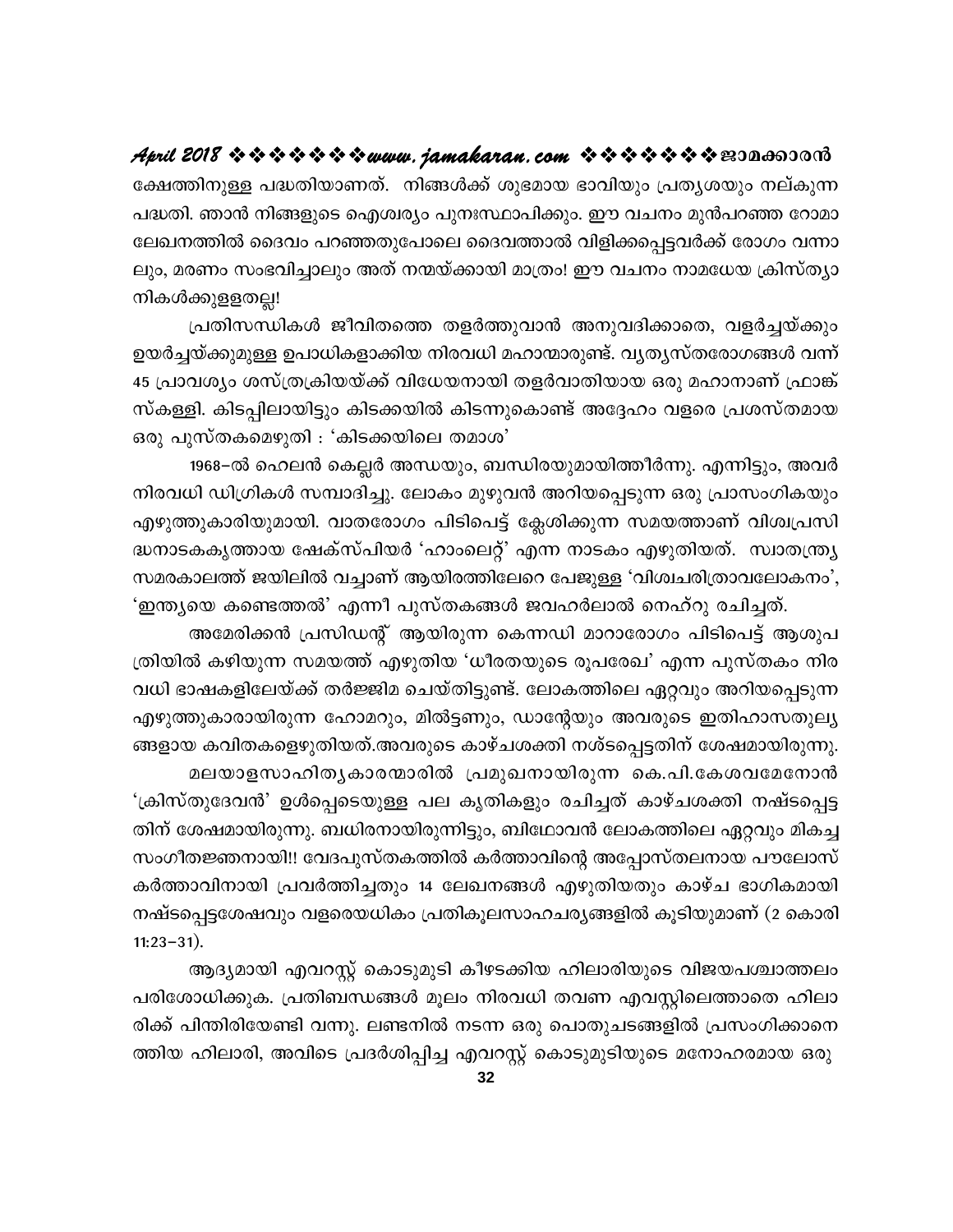ചിത്രം കണ്ടു. ആ ചിത്രത്തെ ചൂണ്ടിക്കാണിച്ചുകൊണ്ട് അദ്ദേഹം പ്രഖ്യാപിച്ചു. 'എവ റസ്റ്റ്, നീ എന്നെ പരാജയപ്പെടുത്തി. പക്ഷേ, ഞാൻ വീണ്ടും വരും. ഞാൻ നിന്നെ കീഴ ടക്കും. കാരണം നിനക്കിനി വളരാനാവില്ല. എനിക്കിനിയും വളരാനാകും.'

ഹിലാരി പൂർവ്വാധികം ദൃഢനിശ്ചയത്തോടെ വീണ്ടും പുറപ്പെട്ടു. എവറസ്റ്റ് അദ്ദേ ഹത്തിന് കീഴടങ്ങി. പരാജയം വിജയത്തിനുള്ള ചവിട്ടുപടിയാക്കിയ അദ്ദേഹത്തിന്റെ സാഹസിക മാതൃകയാണ് ഇന്നത്തെ തലമുറ അനുകരിക്കേണ്ടത്.

പരിമിതികളുടെ അംഗീകാരം : എനിക്ക് മാറ്റുവാൻ പറ്റാത്ത എന്റെ പരിമിതികൾ ഞാൻ അംഗീകരിക്കണം. എന്റെ ശരീരപ്രകൃതി, എന്റെ കഴിവുകൾ, എന്റെ മാതാപിതാക്കൾ, എന്റെ ഭാര്യ, എന്റെ ഭർത്താവ്, എന്റെ മക്കൾ. എന്റെ സഹോദരീ സഹോദരങ്ങൾ, എന്റെ സാമ്പത്തികപശ്ചാത്തലം.

ജന്മനാ തന്നെ വലതുകൈ ഇല്ലാതിരുന്നിട്ടും ഒരു തയ്യൽക്കാരിയായി ജോലി ചെയ്ത് സ്വന്തം കുടുംബം പോറ്റുന്ന സുഷമയുടെ ജീവിതശൈലി സ്പർശനീയമാണ്. ആലപ്പുഴ ജില്ലയിലെ തിരുനെല്ലൂരിലാണ് അവളുടെ വീട്. ചെറുപ്പത്തിലെ അച്ഛൻ നഷ്ട പ്പെട്ടു. കുടുംബഭാരം ഏറ്റെടുക്കേണ്ടി വന്നപ്പോൾ വൈകല്യം മറന്ന് തയ്യൽ തൊഴിലായി സ്വീകരിച്ചു. വിദ്യാർത്ഥിയായ സഹോദരൻ രാജേഷിനും രോഗിയായ അമ്മയ്ക്കും സുഷ മയാണ് ആശ്രയം. ഇടതുകൈ കൊണ്ടാണ് അവൾ തുണി വെട്ടുന്നതും തുന്നുന്നതും. തന്റെ ശാരീരികവൈകല്യം അംഗീകരിച്ചുകൊണ്ടുതന്നെ, അവൾ ജീവിതത്തിൽ സമ്പൂർണ്ണ സംതൃപ്തി നേടുന്നു.

വൈകലൃങ്ങളെ അതിജീവിക്കാനും, നിഷ്പ്രഭമാക്കുവാനും പറ്റുന്ന നേട്ട ങ്ങൾക്കായി യത്നിക്കുക. ശാരീരികവും മാനസികവുമായ ന്യൂനതകൾ ഏറിയും കുറഞ്ഞും എല്ലാവരിലുമുണ്ട്. അവ പരിഹരിക്കാൻ ഉതകുന്ന മറ്റൊരു സിദ്ധി വികസിപ്പി ക്കുകയെന്നതാണ് ക്രിയാത്മകമായ സമീപനം.

ഒന്നരവയസ്സായപ്പോൾ ഇരുകാലുകളും തളർന്നെങ്കിലും വക്കീലായ തൃശൂർക്കാര നായ ജോസ് കല്ലൂക്കാരൻ സ്വന്തം അനുഭവങ്ങൾ പങ്കുവയ്ക്കുന്നു. സ്ക്കൂളിൽ കൂട്ടു കാർ കളിക്കളങ്ങളിൽ ഓടിക്കളിക്കുമ്പോൾ, അവന് ബോധ്യമായി : 'ഇത് എനിക്ക് പറ ഞ്ഞിട്ടുള്ളതല്ല.' തൃശൂർ മോഡൽ ബോയ്സ് ഹൈസ്ക്കൂളിലായിരുന്നു പഠനം. തുടർന്ന് പ്രീഡിഗ്രിയും ബി.കോമും സെന്റ് തോമസ് കോളേജിലും. 1997–ൽ തൃശൂർ ഗവൺമെന്റ് ലോ കോളേജിൽ നിന്ന് എൽ.എൽ.ബി. പാസ്സായി. 'ഒരു വൈകല്യം വന്നാൽ എല്ലാം പോയെന്നു കരുതി ഉപേക്ഷിക്കുന്നവരാണ് നമ്മൾ. അങ്ങനെയല്ലെന്നു തെളിയിക്കുക യായിരുന്നു എന്റെ ലക്ഷ്യം.' അഡ്വ.ജോസ് ചൂണ്ടിക്കാട്ടി. ഇത്രയും എത്തിയതെങ്ങനെ യെന്ന് ചോദിച്ചപ്പോൾ ജോസിന്റെ മറുപടി ഇതായിരുന്നു : 'ഇല്ലാത്തതിനെ ചൊല്ലി കര യാതെ ഉള്ളതിനെയോർത്ത് സന്തോഷിക്കുന്നവനെ ദൈവം നടത്തും.'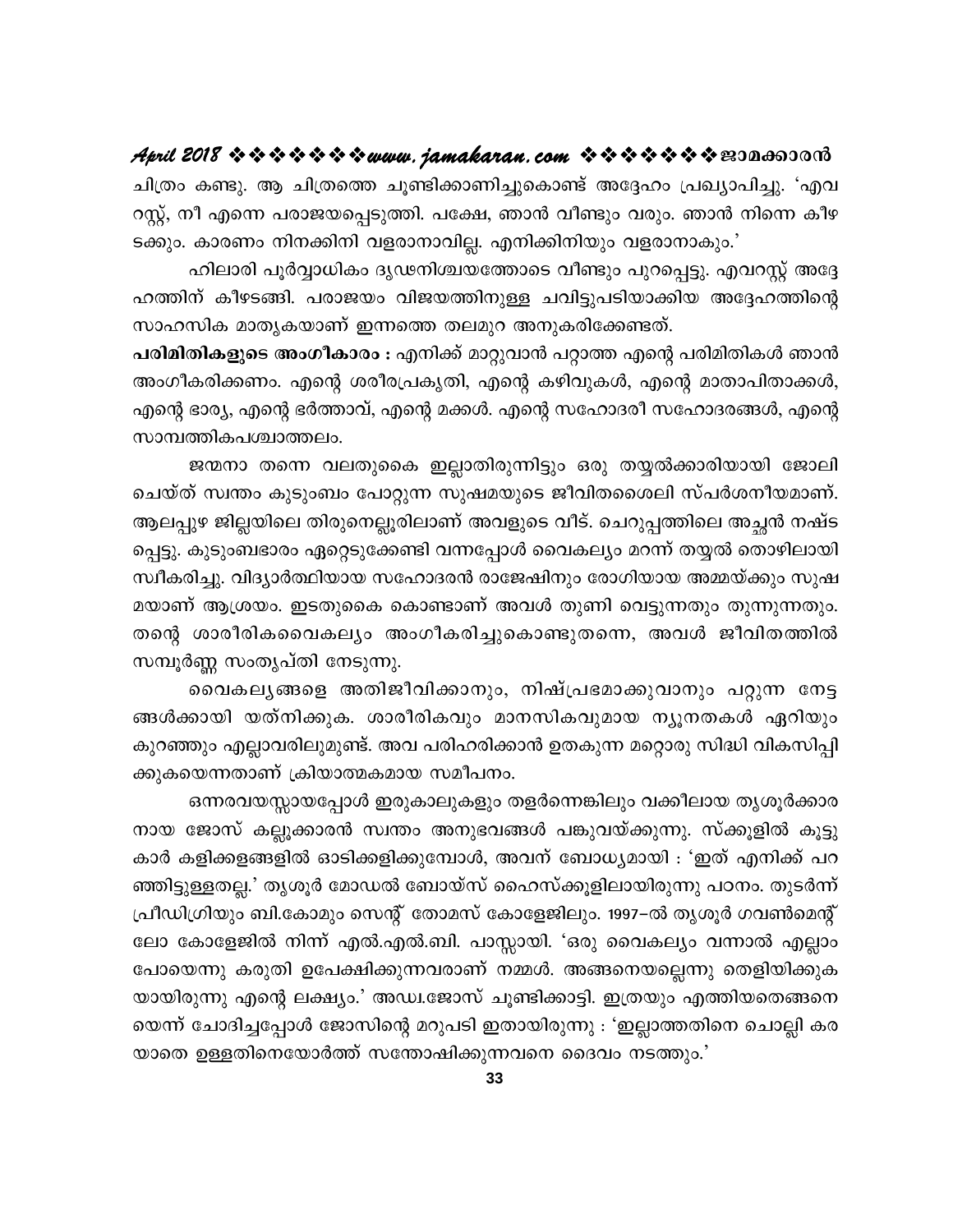ഉപസംഹാരം : ആത്മഹതൃയ്ക്കുള്ള ചിന്ത ഒരിക്കലെങ്കിലും ജീവിതത്തിൽ ഉണ്ടാകാ ത്തവർ ഇല്ലെന്നു മനഃശാസ്ത്രജ്ഞന്മാർ ചൂണ്ടിക്കാണിക്കുന്നു. എന്നാൽ, വസ്തുതകളെ ശരിയായി തിരിച്ചറിയാനും കാര്യകാരണങ്ങളുടെ ബന്ധത്തെപ്പറ്റിയും ജീവിതാനുഭവ ങ്ങളെപ്പറ്റിയും സമഗ്രമായി ചിന്തിക്കുന്നതിനുള്ള കഴിവാണ് അത്തരം സാഹസങ്ങളെ അതിജീവിക്കാൻ നമ്മെ പ്രാപ്തരാക്കുന്നത്. പകലും രാവുംപോലെ സുഖവും ദുഃഖവും ഇടകലർന്നതാണ് ജീവിതം. ദുരിതങ്ങളൊന്നും അനുഭവിക്കാതെ സുഖസമ്പൂർണ്ണമായ ജീവിതം നയിക്കാൻ ആർക്കും സാധിക്കില്ല. ആപത്തെന്ന് നാം കരുതുന്ന പലതും പിന്നീട് അനുഗ്രഹമായി തീരാം. ആശിച്ചിരുന്നതു കിട്ടാതെ വരുമ്പോൾ ഇച്ഛാഭംഗം സമാധാന മാർഗ്ഗത്തിലേയ്ക്കുള്ള ചൂണ്ടു പലകയായിത്തീരാം. വേവലാതിപ്പെടുന്നതുകൊണ്ട് പ്രശ്ന ങ്ങൾക്ക് പരിഹാരം കാണുക സാധ്യമല്ല. ശാന്തതയോടും ധീരതയോടും അവയെ നേരി ടുന്നതുകൊണ്ട് മാത്രമേ പരിഹാരം കണ്ടെത്തുവാൻ കഴിയൂ.

വിശ്വസിക്കുവാനും ആശ്രയിക്കുവാനും പറ്റിയ വ്യക്തികളുമായി നമ്മുടെ വിഷമ ങ്ങൾ പങ്കുവെയ്ക്കുമ്പോൾ, നമുക്ക് അവരുടെ പിൻബലമുണ്ടാകും. സഹാനുഭൂതി ലഭി ക്കും. എല്ലാം നേരിടുന്നതിനുള്ള പ്രചോദനം പ്രേരണയും ആത്മവീര്യവും ലഭിക്കും. 'സന്തോഷം പങ്കുവയ്ക്കുമ്പോൾ അത് ഇരട്ടിക്കുന്നു. ദുഃഖം പങ്കുവെയ്ക്കുമ്പോൾ അത് പകുതിയാകുന്നു.' പാപത്തിൽ ഈ ലോകത്തു കടന്നുവന്ന ഉല്പന്നങ്ങളിൽ ചിലതാണ് ആധിയും വ്യാധിയും. ആധിയുടെ ഉപഉല്പന്നങ്ങളാണ് വ്യാകുലത. പക്ഷേ നമ്മുടെ കർത്താവായ യേശുക്രിസ്തു കാൽവരിയിൽ തന്റെ യാഗത്തിലൂടെ പാപത്തിന് പരി ഹാരം വരുത്തിയതിനാൽ ഇനി ഉല്പന്നങ്ങളോ ഉപഉല്പന്നങ്ങളോ നമ്മെ ബാധിക്കില്ല; ഏശില്ല. ഇതുവരെ യേശുക്രിസ്തുവിനെ സ്വന്തരക്ഷിതാവായി സ്വീകരിക്കാത്തവർ ഇപ്പോൾത്തന്നെ നിങ്ങളുടെ പാപങ്ങളുടെ രക്ഷകനായും ജീവിതാഗ്രഹങ്ങളുടെ കർത്താ വായിട്ടും സ്വീകരിക്കുക. രക്ഷിക്കപ്പെട്ട് നാളുകളായിട്ടും ഇപ്പോഴും നിരാശയിലും ദുഃഖ ത്തിലുമാണോ? ഇന്നു തന്നെ നിങ്ങൾ കർത്താവിങ്കലേക്ക് മടങ്ങി വരൂ! അവിടുത്തെ പച്ചയായ പുല്പുറങ്ങളുടെയും സ്വസ്ഥതയുള്ള വെള്ളത്തിന്റെയും ശീതളിമയും സുഖവും അനുഭവിച്ചറിയൂ! നിങ്ങളുടെ ജീവിതം പ്രാർത്ഥനയുടെയും, ദൈവവചന ധ്യാനത്തി ന്റെയും ദൈവമക്കളുടെ കൂട്ടായ്മ എന്ന സുരക്ഷിത വലയത്തിന്റെയും അകത്താകട്ടെ! നിരാശ പമ്പകടക്കും; പിശാച് തോറ്റോടും!!

"യേശു എന്നുള്ളത്തിൽ വന്ന നാളിൽ എന്തുമാറ്റം വന്നു എന്നിൽ! തന്നെ ഞാനുള്ളത്തിൽ ഏറ്റതാലെ എന്തുമാറ്റം വന്നു എന്നിൽ!"

ഇഹലോക ജീവിതത്തിൽ തന്റെ ഏറ്റവും വിഷമതയേറിയ സമയത്ത് കർത്താ വിന്റെ പ്രാർത്ഥന നമുക്കു കരുത്തേകട്ടെ: "അവരെ ലോകത്തിൽ നിന്നെടുക്കണം എന്നല്ല; ദുഷ്ടന്റെ കയ്യിൽ അകപ്പെടാതവണ്ണം അവരെ കാത്തുകൊള്ളണം എന്നത്രേ."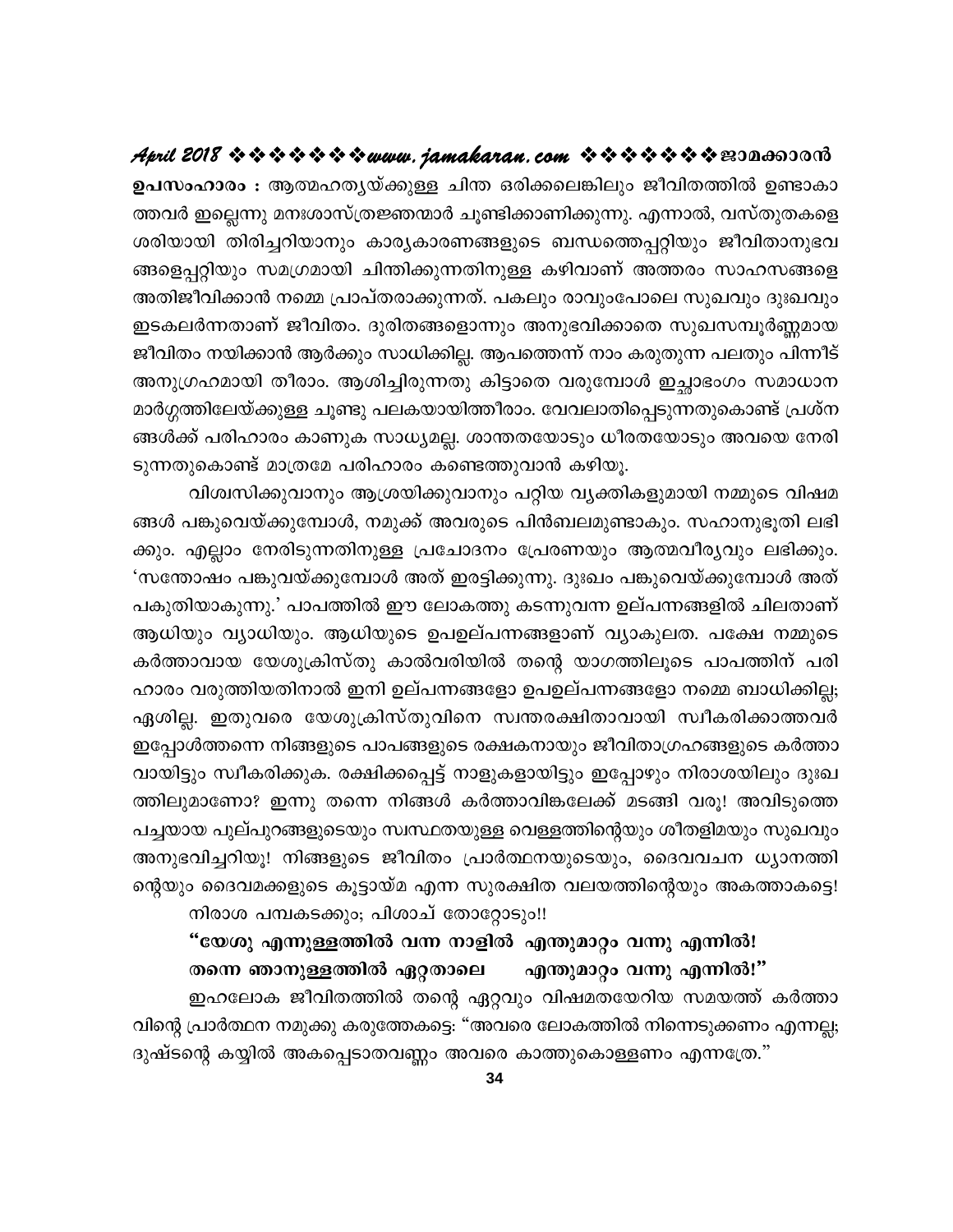# സി.എസ്.ഐ കോയമ്പത്തൂർ ഡയോസിസ് – പാലപ്പള്ളം (ഈറോഡ്) സി.എസ്.ഐ ചർച്ച് കൺവെൻഷൻ



തമിഴ്നാട്ടിൽ ഈറോഡിനടുത്തുള്ള പാലപ്പള്ളം ഗ്രാമത്തിൽ നടന്ന കൺവെൻഷ നുകൾ വളരെ അനുഗ്രഹപ്രദമായിരുന്നു. Rev.Poplin Missionary (London Mission) അവർകൾ ആദ്യമായി ഈ ഗ്രാമത്തിൽ സുവിശേഷം അറിയിച്ചു. വിശ്വസിച്ചവർക്കായി പള്ളി പണിതു. ഒരു ഗ്രാമത്തിന് മുഴുവൻ **ലണ്ടൻ മിഷൻ ഗ്രാമം** എന്ന പേര് സർക്കാർ തന്നെ നല്കിയത് ഇവിടെ മാത്രമാണ്. ഡിസ്ട്രിക്റ്റ് ചെയർമാൻ അദ്ധ്യക്ഷത വഹിച്ച ഈ യോഗങ്ങളെ സഭാശുശ്രൂഷകൻ റവ.എബനേസർ അവർകൾ നന്നായി ക്രമീകരിച്ചി രുന്നു. ദൈവനാമം മഹത്വപ്പെട്ടു.

# E - Mail

ജാമക്കാരൻ മാസിക ആവശ്യപ്പെടുന്നവരും പ്രാർത്ഥനാ വിഷയങ്ങൾ എഴുതി അറിയിക്കുന്നവരും ബാങ്ക് വഴിയായി പണം അയയ്ക്കുന്നവരും തങ്ങ ളുടെ പൂർണ്ണ വിലാസത്തോടൊപ്പം ഫോൺ നമ്പരും കൂടി എഴുതി അയച്ച് സഹായിക്കണം. എങ്കിൽ ഉടനെതന്നെ മറുപടി അയയ്ക്കുവാൻ കഴിയും. നിങ്ങളുടെ വിലാസത്തിൽ മാറ്റമുണ്ടെങ്കിൽ പഴയവിലാസവും പുതിയ വിലാ സവും എഴുതി അറിയിക്കണം.